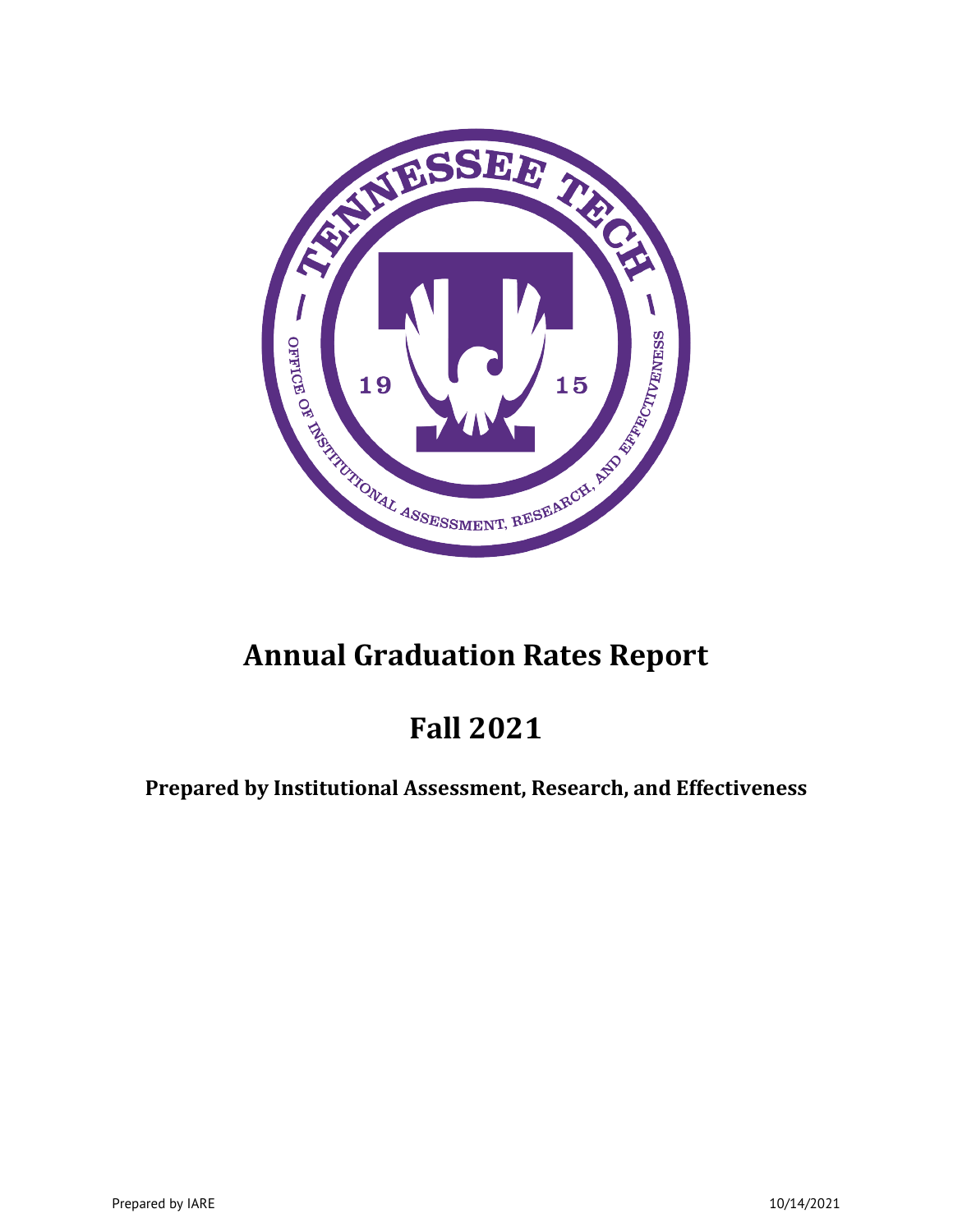### **Tennessee Tech Annual Graduation Rates Report**

The *Annual Graduation Rates* report provides graduation rates for first-time, full-time freshmen at the institution, college and program level.

The Table of Contents below includes links to the different sections and can be used to navigate within this report. Each section also includes buttons to navigate back to this page. College summaries have additional buttons to aid in navigating to reports within a College.

#### *Data Notes:*

- 1. All data conforms to TTU internal reporting standards and may differ slightly from official reports provided to external constituents such as the Tennessee Higher Education Commission. Differences in reporting date can also cause minor discrepancies.
- 2. Unless otherwise noted, all data represents  $14<sup>th</sup>$  Day census counts for the specified time period.
- 3. Program names, department names and department affiliations are as of the most recent Fall term. Programs that were different in previous years are mapped to the current definition.
- 4. As defined by THEC, "Students of Color" include students who self-identify as Alaskan Native/American Indian, Black/African American, Hispanic/Latino, Native Hawaiian/Pacific Islander, or Two or More Races.
- 5. For Race/Ethnicity, the category "Other" includes Asian and Race/Ethnicity Unknown.
- 6. Pell-Eligibility and First-Generation Status are pulled from the FAFSA. Graduation rates for these categories are based on the number of students who completed the FAFSA.
- 7. Caution should be used when interpreting graduation rates based on a low number of students in a cohort as even small changes can result in significant increases and decreases over time. Suppression was used to mitigate these potential misleading graduation rates when a specified cohort had less than five students (denoted by \*\*). If a graduation rate is suppressed and is needed, please refer to the Excel file on our SharePoint site or reach out to our office for the graduation rate.

*Source*: Institutional Assessment, Research, and Effectiveness data files

| <b>Table of Contents</b>      |                             |  |  |  |  |  |  |
|-------------------------------|-----------------------------|--|--|--|--|--|--|
| - University                  | - Engineering               |  |  |  |  |  |  |
| - Agriculture & Human Ecology | - Fine Arts                 |  |  |  |  |  |  |
| - Arts & Sciences             | - Interdisciplinary Studies |  |  |  |  |  |  |
| - Business                    | <u>- Nursing</u>            |  |  |  |  |  |  |
| - Education                   | - Non-Degree Seeking        |  |  |  |  |  |  |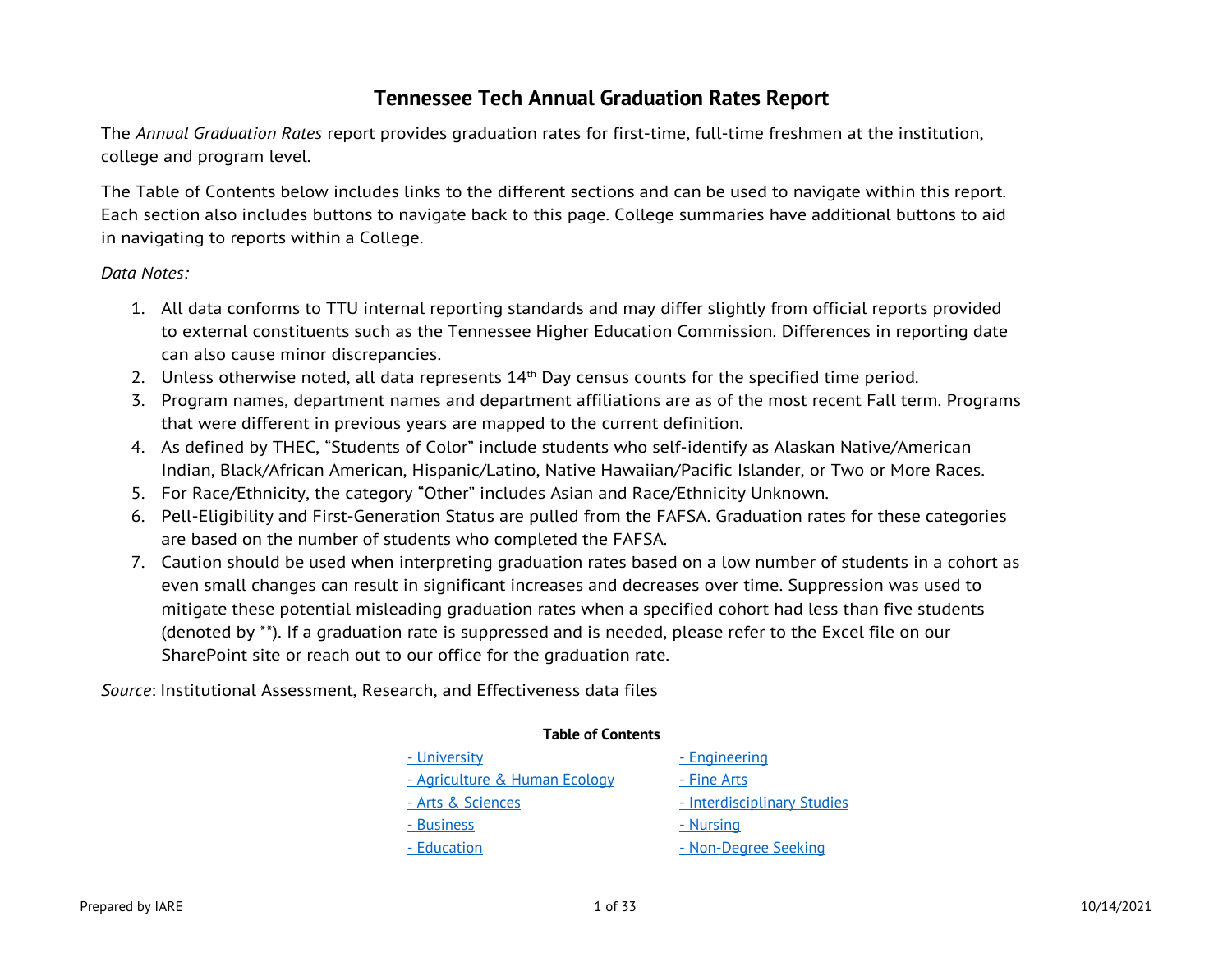### **TTU Graduation Rates for First-Time, Full-Time Freshmen - University**

<span id="page-2-0"></span>

|            |            | <b>By Cohort</b> |          |
|------------|------------|------------------|----------|
|            | Cohort (N) | 4-Year %         | 6-Year % |
| 2011       | 1,952      | 25.1%            | 49.3%    |
| 2012       | 2,043      | 29.3%            | 55.2%    |
| 2013       | 2,160      | 31.3%            | 54.4%    |
| 2014       | 1,874      | 34.6%            | 57.0%    |
| 2015       | 1,577      | 37.2%            | 59.9%    |
| 2016       | 1,586      | 39.5%            |          |
| 2017       | 1,750      | 35.4%            |          |
| 3-Yr. Avg. | 1,638      | 37.3%            | 56.8%    |



|                             | Fall 2015 Cohort |     |                      |                      |       |  |
|-----------------------------|------------------|-----|----------------------|----------------------|-------|--|
|                             |                  |     | Graduated in 4 Years | Graduated in 6 Years |       |  |
|                             |                  |     | at University        | at University        |       |  |
| Initial College             | (N)              | Ν   | %                    | N                    | %     |  |
| University                  | 1,577            | 586 | 37.2%                | 944                  | 59.9% |  |
| Agriculture & Human Ecology | 76               | 48  | 63.2%                | 54                   | 71.1% |  |
| Arts & Sciences             | 231              | 100 | 43.3%                | 133                  | 57.6% |  |
| <b>Business</b>             | 161              | 79  | 49.1%                | 102                  | 63.4% |  |
| Education                   | 127              | 65  | 51.2%                | 85                   | 66.9% |  |
| Engineering                 | 526              | 156 | 29.7%                | 334                  | 63.5% |  |
| Fine Arts                   | 43               | 14  | 32.6%                | 24                   | 55.8% |  |
| Interdisciplinary Studies   | 25               | 11  | 44.0%                | 14                   | 56.0% |  |
| Nursing                     | 128              | 62  | 48.4%                | 97                   | 75.8% |  |
| Non-Degree Seeking          | 260              | 51  | 19.6%                | 101                  | 38.8% |  |

#### **Fall 2015 Cohort**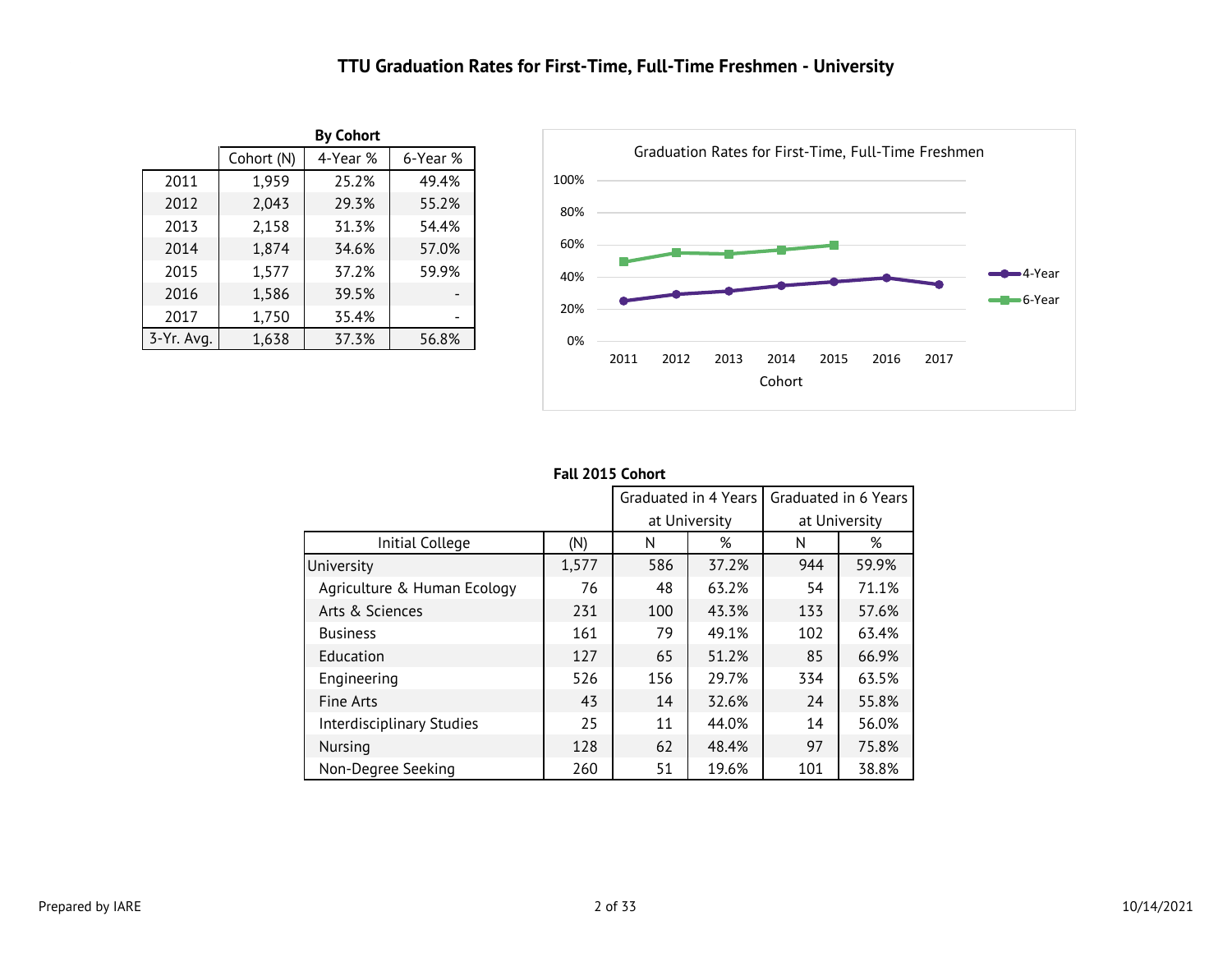### **TTU Graduation Rates for First-Time, Full-Time Freshmen - University Demographic Characteristics**

|                          |       | 2011    |       | 2012    |       | 2013    |       | 2014    |       | 2015    |       | 2016    |       | 2017    | 3-Year  |
|--------------------------|-------|---------|-------|---------|-------|---------|-------|---------|-------|---------|-------|---------|-------|---------|---------|
|                          | N     | 4-Yr. % | N     | 4-Yr. % | N     | 4-Yr. % | N     | 4-Yr. % | N     | 4-Yr. % | N     | 4-Yr. % | N     | 4-Yr. % | Average |
| Total                    | 1,952 | 25.1%   | 2,043 | 29.3%   | 2,160 | 31.3%   | 1,874 | 34.6%   | 1,577 | 37.2%   | 1,586 | 39.5%   | 1,750 | 35.4%   | 37.3%   |
| Gender                   |       |         |       |         |       |         |       |         |       |         |       |         |       |         |         |
| Male                     | 1,104 | 19.5%   | 1,199 | 23.7%   | 1,234 | 23.6%   | 1,020 | 26.0%   | 890   | 27.6%   | 882   | 34.0%   | 1,010 | 29.6%   | 30.4%   |
| Female                   | 848   | 32.4%   | 844   | 37.2%   | 926   | 41.5%   | 854   | 45.0%   | 687   | 49.5%   | 704   | 46.4%   | 740   | 43.2%   | 46.3%   |
| Race/Ethnicity           |       |         |       |         |       |         |       |         |       |         |       |         |       |         |         |
| <b>Students of Color</b> | 174   | 12.1%   | 242   | 15.7%   | 262   | 18.7%   | 225   | 21.8%   | 240   | 30.0%   | 220   | 29.1%   | 269   | 24.5%   | 27.7%   |
| White                    | 1,681 | 26.6%   | 1,618 | 29.4%   | 1,721 | 33.9%   | 1,578 | 36.8%   | 1,262 | 38.8%   | 1,286 | 41.5%   | 1,441 | 37.6%   | 39.3%   |
| Non-Resident Alien       | 72    | 25.0%   | 155   | 47.7%   | 144   | 22.9%   | 39    | 25.6%   | 47    | 31.9%   | 47    | 31.9%   | 23    | 21.7%   | 29.9%   |
| Other                    | 25    | 16.0%   | 28    | 39.3%   | 33    | 30.3%   | 32    | 31.3%   | 28    | 32.1%   | 33    | 42.4%   | 17    | 35.3%   | 37.2%   |
| Pell-Eligible            | 739   | 19.8%   | 706   | 19.7%   | 803   | 24.8%   | 684   | 25.4%   | 575   | 29.4%   | 543   | 33.7%   | 647   | 26.0%   | 29.5%   |
| First-Generation         | 708   | 21.8%   | 639   | 24.6%   | 701   | 26.0%   | 575   | 28.2%   | 436   | 29.6%   | 449   | 32.3%   | 472   | 30.9%   | 31.0%   |

**4-Year Graduation Rates**

|  | 6-Year Graduation Rates |  |
|--|-------------------------|--|
|--|-------------------------|--|

|                          |       | 2011    |       | 2012    |       | 2013    |       | 2014    | 2015  |         | 3-Year  |  |  |
|--------------------------|-------|---------|-------|---------|-------|---------|-------|---------|-------|---------|---------|--|--|
|                          | N     | 6-Yr. % | N     | 6-Yr. % | N     | 6-Yr. % | N     | 6-Yr. % | N     | 6-Yr. % | Average |  |  |
| Total                    | 1,952 | 49.3%   | 2,043 | 55.2%   | 2,160 | 54.4%   | 1,874 | 57.0%   | 1,577 | 59.9%   | 56.8%   |  |  |
| Gender                   |       |         |       |         |       |         |       |         |       |         |         |  |  |
| Male                     | 1,104 | 46.5%   | 1,199 | 52.5%   | 1,234 | 49.7%   | 1,020 | 53.3%   | 890   | 54.8%   | 52.3%   |  |  |
| Female                   | 848   | 53.1%   | 844   | 58.9%   | 926   | 60.6%   | 854   | 61.4%   | 687   | 66.4%   | 62.5%   |  |  |
| Race/Ethnicity           |       |         |       |         |       |         |       |         |       |         |         |  |  |
| <b>Students of Color</b> | 174   | 35.1%   | 242   | 41.3%   | 262   | 44.7%   | 225   | 46.2%   | 240   | 51.3%   | 47.3%   |  |  |
| White                    | 1,681 | 50.6%   | 1,618 | 55.8%   | 1,721 | 56.2%   | 1,578 | 58.4%   | 1,262 | 62.2%   | 58.6%   |  |  |
| Non-Resident Alien       | 72    | 51.4%   | 155   | 67.7%   | 144   | 48.6%   | 39    | 59.0%   | 47    | 44.7%   | 49.6%   |  |  |
| Other                    | 25    | 56.0%   | 28    | 67.9%   | 33    | 60.6%   | 32    | 62.5%   | 28    | 53.6%   | 59.1%   |  |  |
| Pell-Eligible            | 739   | 41.5%   | 706   | 46.9%   | 803   | 46.1%   | 684   | 47.8%   | 575   | 52.0%   | 48.3%   |  |  |
| <b>First-Generation</b>  | 708   | 43.1%   | 639   | 49.5%   | 701   | 46.8%   | 575   | 50.3%   | 436   | 51.8%   | 49.2%   |  |  |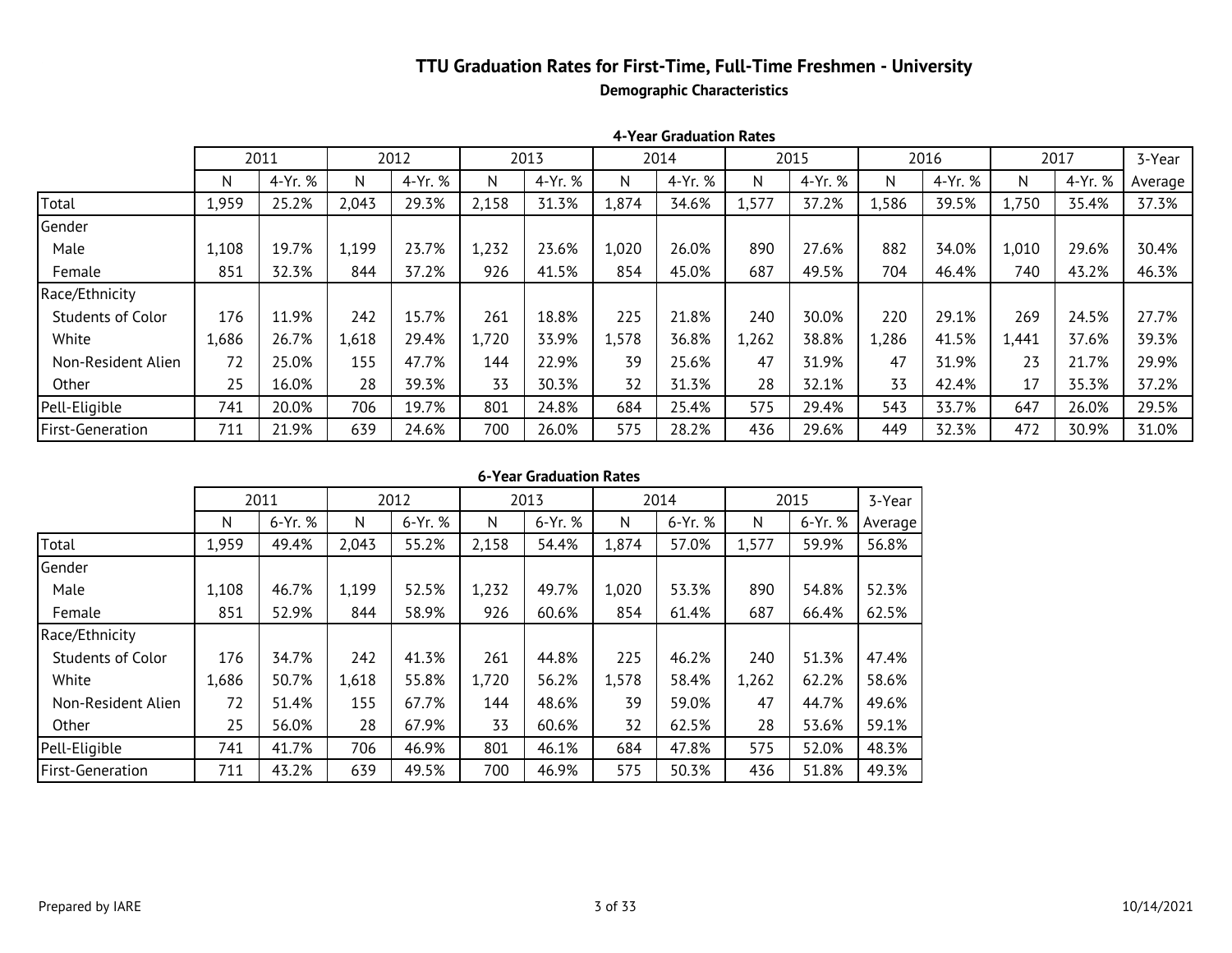

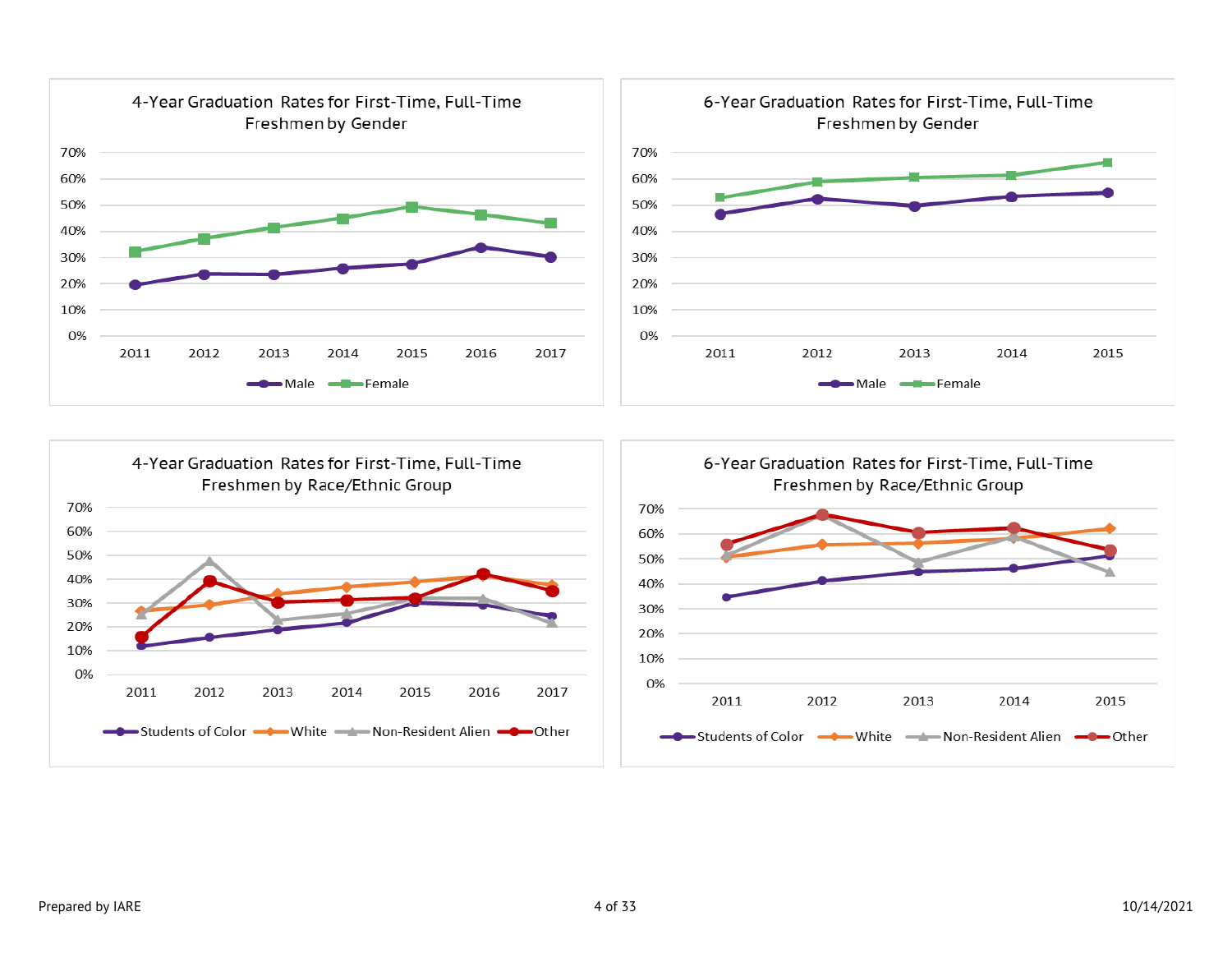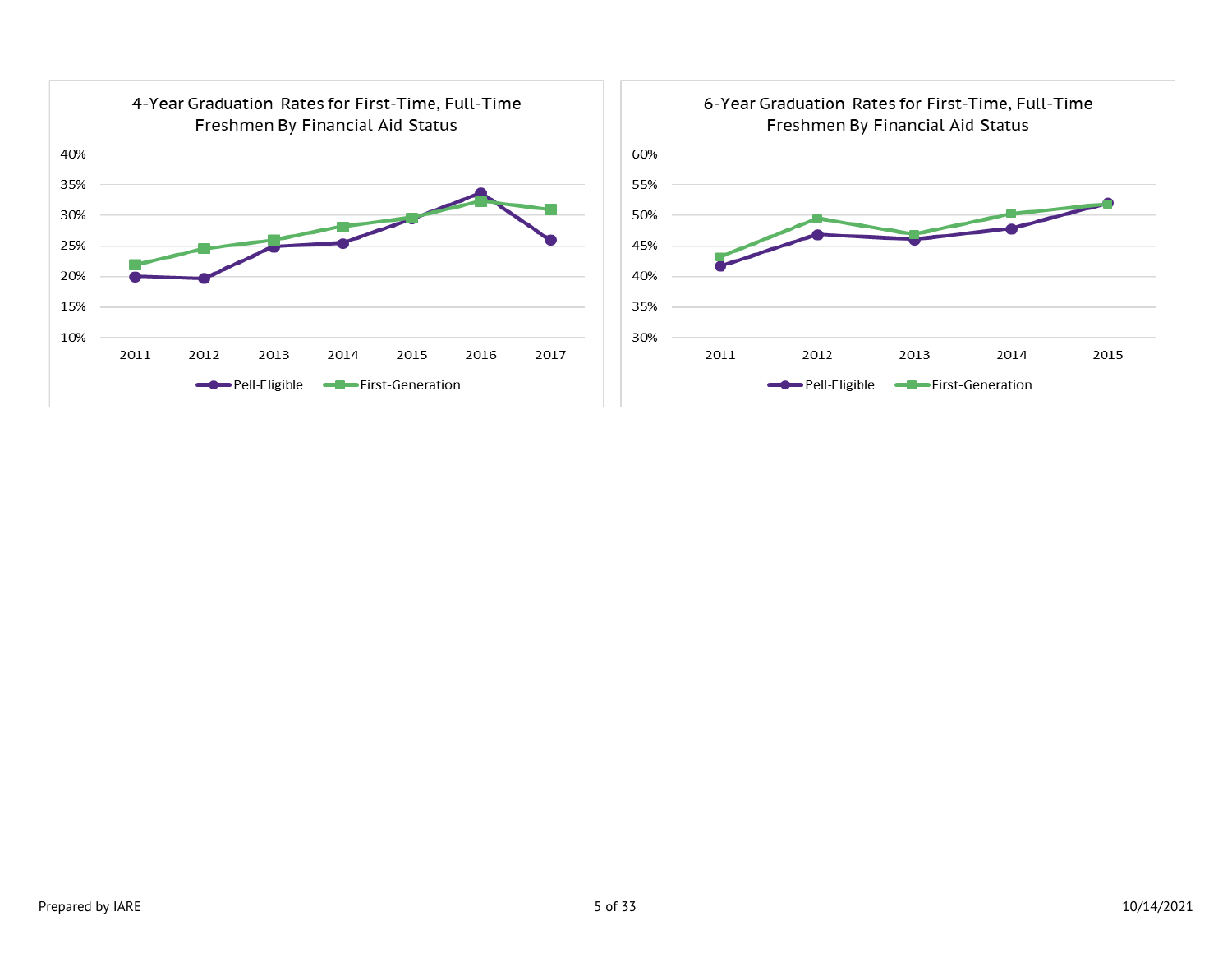### **TTU Graduation Rates for First-Time, Full-Time Freshmen - University Race/Ethnicity Breakdowns**

|                            | 2011  |         | 2012  |         |       | 2013    |       | 2014    | 2015  |         | 2016  |         | 2017  |         | 3-Year  |
|----------------------------|-------|---------|-------|---------|-------|---------|-------|---------|-------|---------|-------|---------|-------|---------|---------|
|                            | N     | 4-Yr. % | Ν     | 4-Yr. % | N     | 4-Yr. % | N     | 4-Yr. % | N     | 4-Yr. % | N     | 4-Yr. % | N     | 4-Yr. % | Average |
| <b>University</b>          | 1,952 | 25.1%   | 2,043 | 29.3%   | 2,160 | 31.3%   | 1,874 | 34.6%   | 1,577 | 37.2%   | 1,586 | 39.5%   | 1,750 | 35.4%   | 37.3%   |
| Alaska Native/Amer. Indian |       | 14.3%   |       | $***$   |       | $***$   |       | $***$   |       | $***$   |       | $***$   |       | ⋇⋇      | $***$   |
| Asian                      | 24    | 16.7%   | 20    | 40.0%   | 29    | 31.0%   | 25    | 32.0%   | 25    | 36.0%   | 25    | 44.0%   | 16    | 37.5%   | 39.4%   |
| Black/African American     | 89    | 7.9%    | 87    | 18.4%   | 104   | 16.3%   | 82    | 19.5%   | 73    | 34.2%   | 79    | 24.1%   | 92    | 20.7%   | 25.8%   |
| Hawaiian/Pacific Islander  |       |         |       | $***$   |       |         |       | $***$   |       | $***$   |       |         |       |         | $***$   |
| Hispanic                   | 51    | 13.7%   | 52    | 15.4%   | 61    | 31.1%   | 57    | 24.6%   | 53    | 18.9%   | 48    | 29.2%   | 70    | 32.9%   | 27.5%   |
| White                      | 1,681 | 26.6%   | 1,618 | 29.4%   | 1,721 | 33.9%   | 1,578 | 36.8%   | 1,262 | 38.8%   | 1,286 | 41.5%   | 1,441 | 37.6%   | 39.3%   |
| Two or More Races          | 27    | 22.2%   | 96    | 13.5%   | 96    | 13.5%   | 83    | 22.9%   | 112   | 33.0%   | 91    | 33.0%   | 105   | 21.0%   | 28.9%   |
| Ethnicity/Race Unknown     |       | $***$   | 8     | 37.5%   | 4     | $***$   |       | 28.6%   |       | $***$   | 8     | 37.5%   |       | $***$   | 25.0%   |
| Non-Resident Alien         | 72    | 25.0%   | 155   | 47.7%   | 144   | 22.9%   | 39    | 25.6%   | 47    | 31.9%   | 47    | 31.9%   | 23    | 21.7%   | 29.9%   |

**4-Year Graduation Rates**

|                            | 2011  |         |       | 2012    |       | 2013    |       | 2014    | 2015  | 3-Year    |         |
|----------------------------|-------|---------|-------|---------|-------|---------|-------|---------|-------|-----------|---------|
|                            | N     | 6-Yr. % | N     | 6-Yr. % | N     | 6-Yr. % | N     | 6-Yr. % | N     | $6-Yr.$ % | Average |
| <b>University</b>          | 1,952 | 49.3%   | 2,043 | 55.2%   | 2,160 | 54.4%   | 1,874 | 57.0%   | 1,577 | 59.9%     | 56.8%   |
| Alaska Native/Amer. Indian | 7     | 28.6%   | 4     | $***$   |       | $***$   |       | $***$   |       | $***$     | $***$   |
| Asian                      | 24    | 58.3%   | 20    | 70.0%   | 29    | 65.5%   | 25    | 64.0%   | 25    | 52.0%     | 60.8%   |
| Black/African American     | 89    | 34.8%   | 87    | 39.1%   | 104   | 36.5%   | 82    | 46.3%   | 73    | 60.3%     | 46.5%   |
| Hawaiian/Pacific Islander  |       |         |       | $***$   |       |         |       | $***$   |       | $***$     | $***$   |
| Hispanic                   | 51    | 31.4%   | 52    | 34.6%   | 61    | 54.1%   | 57    | 50.9%   | 53    | 37.7%     | 48.0%   |
| White                      | 1,681 | 50.6%   | 1,618 | 55.8%   | 1,721 | 56.2%   | 1,578 | 58.4%   | 1,262 | 62.2%     | 58.6%   |
| Two or More Races          | 27    | 44.4%   | 96    | 47.9%   | 96    | 47.9%   | 83    | 44.6%   | 112   | 51.8%     | 48.5%   |
| Ethnicity/Race Unknown     |       | $***$   | 8     | 62.5%   | 4     | $***$   |       | 57.1%   |       | $***$     | 50.0%   |
| Non-Resident Alien         | 72    | 51.4%   | 155   | 67.7%   | 144   | 48.6%   | 39    | 59.0%   | 47    | 44.7%     | 49.6%   |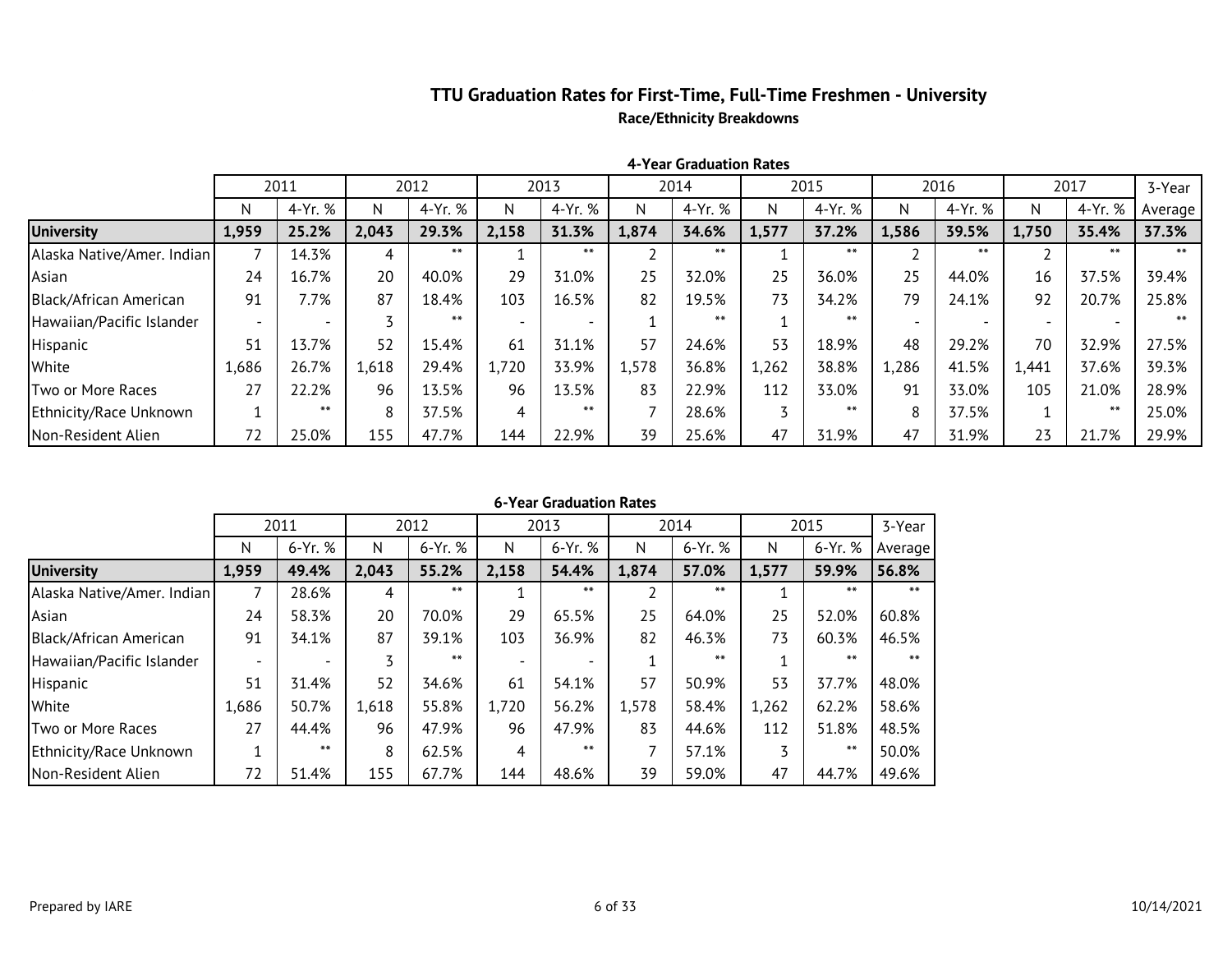### **TTU Graduation Rates for First-Time, Full-Time Freshmen - Agriculture & Human Ecology**

<span id="page-7-0"></span>

|            |            | <b>By Cohort</b> |          |
|------------|------------|------------------|----------|
|            | Cohort (N) | 4-Year %         | 6-Year % |
| 2011       | 92         | 33.7%            | 55.4%    |
| 2012       | 101        | 36.6%            | 55.4%    |
| 2013       | 93         | 45.2%            | 62.4%    |
| 2014       | 101        | 45.5%            | 66.3%    |
| 2015       | 76         | 63.2%            | 71.1%    |
| 2016       | 77         | 42.9%            |          |
| 2017       | 82         | 54.9%            |          |
| 3-Yr. Avg. | 78         | 53.6%            | 66.3%    |



|                             |            |    |                 | Graduated in 4 Years |            |    | Graduated in 6 Years |    |            |
|-----------------------------|------------|----|-----------------|----------------------|------------|----|----------------------|----|------------|
|                             |            |    | Initial Program |                      | University |    | Initial Program      |    | University |
| Initial Program             | Cohort (N) | N  | %               | N                    | %          | N  | %                    |    | %          |
| Agriculture & Human Ecology | 76         | 40 | 52.6%           | 48                   | 63.2%      | 43 | 56.6%                | 54 | 71.1%      |
| Agriculture (BSAg)          | 51         | 23 | 45.1%           | 30                   | 58.8%      | 26 | 51.0%                | 36 | 70.6%      |
| Human Ecology (BSHE)        | 25         | 17 | 68.0%           | 18                   | 72.0%      | 17 | 68.0%                | 18 | 72.0%      |

**Fall 2015 Cohort**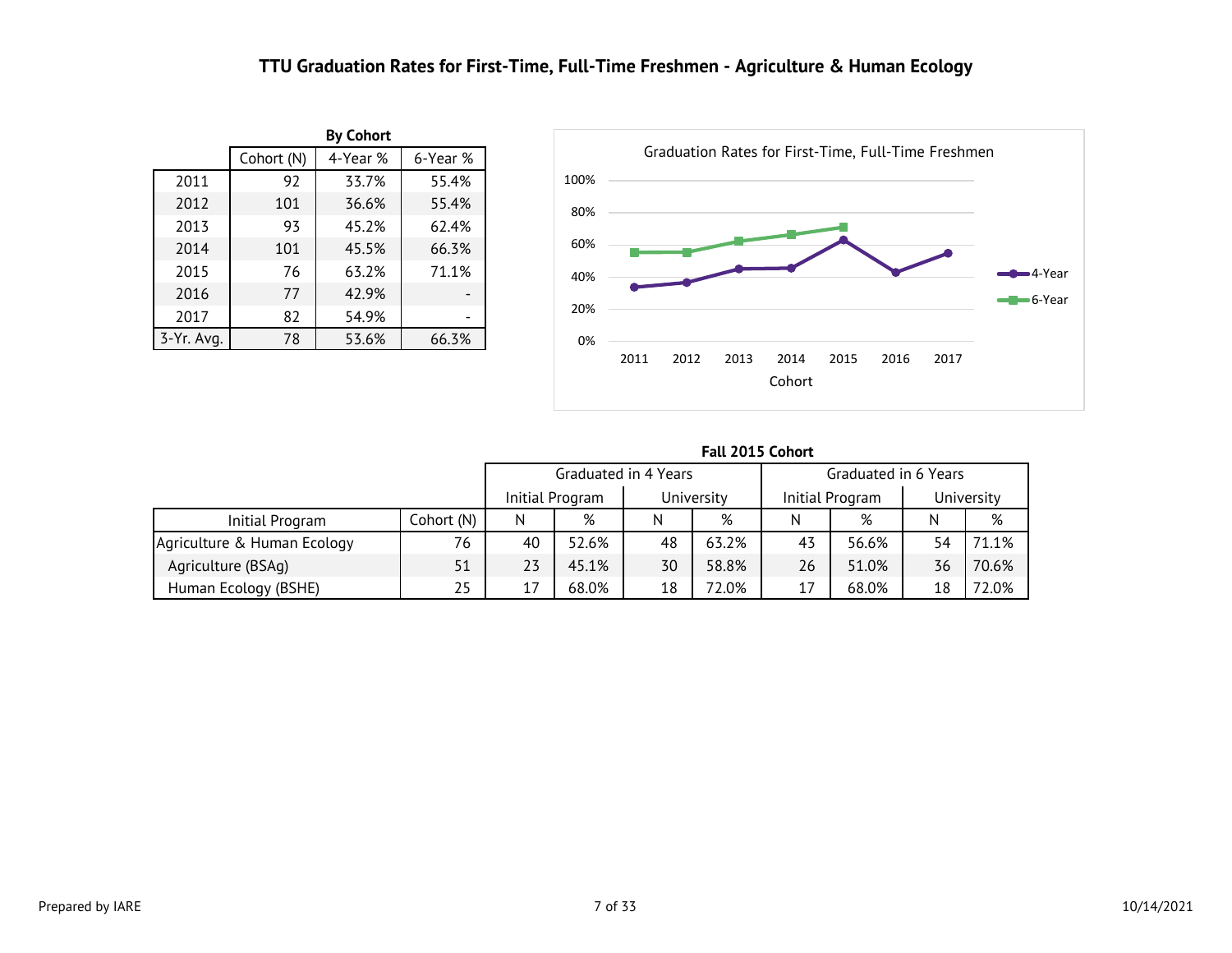### **TTU Graduation Rates for First-Time, Full-Time Freshmen - Agriculture & Human Ecology Demographic Characteristics**

|                          |                          | 2011                     |     | 2012    |                          | 2013                     |                   | 2014    |    | 2015    |                          | 2016                     |                          | 2017                     | 3-Year  |
|--------------------------|--------------------------|--------------------------|-----|---------|--------------------------|--------------------------|-------------------|---------|----|---------|--------------------------|--------------------------|--------------------------|--------------------------|---------|
|                          | N.                       | 4-Yr. %                  | N   | 4-Yr. % | N                        | 4-Yr. %                  | N                 | 4-Yr. % | N  | 4-Yr. % | N                        | 4-Yr. %                  | <sup>N</sup>             | 4-Yr. %                  | Average |
| Total                    | 92                       | 33.7%                    | 101 | 36.6%   | 93                       | 45.2%                    | 101               | 45.5%   | 76 | 63.2%   | 77                       | 42.9%                    | 82                       | 54.9%                    | 53.6%   |
| Gender                   |                          |                          |     |         |                          |                          |                   |         |    |         |                          |                          |                          |                          |         |
| Male                     | 34                       | 32.4%                    | 40  | 32.5%   | 33                       | 42.4%                    | 30                | 40.0%   | 25 | 48.0%   | 29                       | 48.3%                    | 30                       | 50.0%                    | 48.8%   |
| Female                   | 58                       | 34.5%                    | 61  | 39.3%   | 60                       | 46.7%                    | 71                | 47.9%   | 51 | 70.6%   | 48                       | 39.6%                    | 52                       | 57.7%                    | 56.3%   |
| Race/Ethnicity           |                          |                          |     |         |                          |                          |                   |         |    |         |                          |                          |                          |                          |         |
| <b>Students of Color</b> |                          | 20.0%                    | 6   | 50.0%   | 12                       | 33.3%                    | 11                | 18.2%   | 8  | 87.5%   | 6                        | 0.0%                     |                          | 57.1%                    | 52.4%   |
| White                    | 86                       | 34.9%                    | 94  | 35.1%   | 78                       | 47.4%                    | 85                | 48.2%   | 66 | 59.1%   | 70                       | 47.1%                    | 74                       | 55.4%                    | 53.8%   |
| Non-Resident Alien       | $\overline{\mathbf{A}}$  | $***$                    |     |         |                          | $***$                    | $\mathbf{\hat{}}$ | $***$   |    | $***$   |                          | $***$                    |                          | $***$                    | $***$   |
| Other                    | $\overline{\phantom{0}}$ | $\overline{\phantom{0}}$ |     | $***$   | $\overline{\phantom{0}}$ | $\overline{\phantom{0}}$ |                   | $***$   |    | $***$   | $\overline{\phantom{0}}$ | $\overline{\phantom{0}}$ | $\overline{\phantom{0}}$ | $\overline{\phantom{0}}$ | $***$   |
| Pell-Eligible            | 34                       | 26.5%                    | 39  | 43.6%   | 37                       | 37.8%                    | 37                | 40.5%   | 27 | 48.1%   | 24                       | 25.0%                    | 32                       | 53.1%                    | 43.4%   |
| First-Generation         | 35                       | 28.6%                    | 31  | 35.5%   | 37                       | 40.5%                    | 25                | 36.0%   | 16 | 56.3%   | 17                       | 5.9%                     | 24                       | 62.5%                    | 43.9%   |

|  | 6-Year Graduation Rates |  |
|--|-------------------------|--|
|--|-------------------------|--|

|                          |    | 2011                     |                          | 2012    |                          | 2013    |     | 2014    |    | 2015    | 3-Year  |
|--------------------------|----|--------------------------|--------------------------|---------|--------------------------|---------|-----|---------|----|---------|---------|
|                          | N  | 6-Yr. %                  | N                        | 6-Yr. % | N                        | 6-Yr. % | N   | 6-Yr. % | N  | 6-Yr. % | Average |
| Total                    | 92 | 55.4%                    | 101                      | 55.4%   | 93                       | 62.4%   | 101 | 66.3%   | 76 | 71.1%   | 66.3%   |
| Gender                   |    |                          |                          |         |                          |         |     |         |    |         |         |
| Male                     | 34 | 58.8%                    | 40                       | 50.0%   | 33                       | 66.7%   | 30  | 73.3%   | 25 | 56.0%   | 65.9%   |
| Female                   | 58 | 53.4%                    | 61                       | 59.0%   | 60                       | 60.0%   | 71  | 63.4%   | 51 | 78.4%   | 66.5%   |
| Race/Ethnicity           |    |                          |                          |         |                          |         |     |         |    |         |         |
| <b>Students of Color</b> | 5  | 20.0%                    | 6                        | 66.7%   | 12                       | 50.0%   | 11  | 36.4%   | 8  | 87.5%   | 54.8%   |
| White                    | 86 | 58.1%                    | 94                       | 54.3%   | 78                       | 65.4%   | 85  | 68.2%   | 66 | 68.2%   | 67.2%   |
| Non-Resident Alien       | 1  | $***$                    | $\overline{\phantom{a}}$ |         | 3                        | $***$   | 2   | $***$   | 1  | $***$   | $***$   |
| Other                    |    | $\overline{\phantom{a}}$ |                          | $***$   | $\overline{\phantom{0}}$ |         | 3   | $***$   | 1  | $***$   | $***$   |
| Pell-Eligible            | 34 | 50.0%                    | 39                       | 66.7%   | 37                       | 48.6%   | 37  | 59.5%   | 27 | 55.6%   | 54.5%   |
| <b>First-Generation</b>  | 35 | 45.7%                    | 31                       | 48.4%   | 37                       | 64.9%   | 25  | 68.0%   | 16 | 62.5%   | 65.4%   |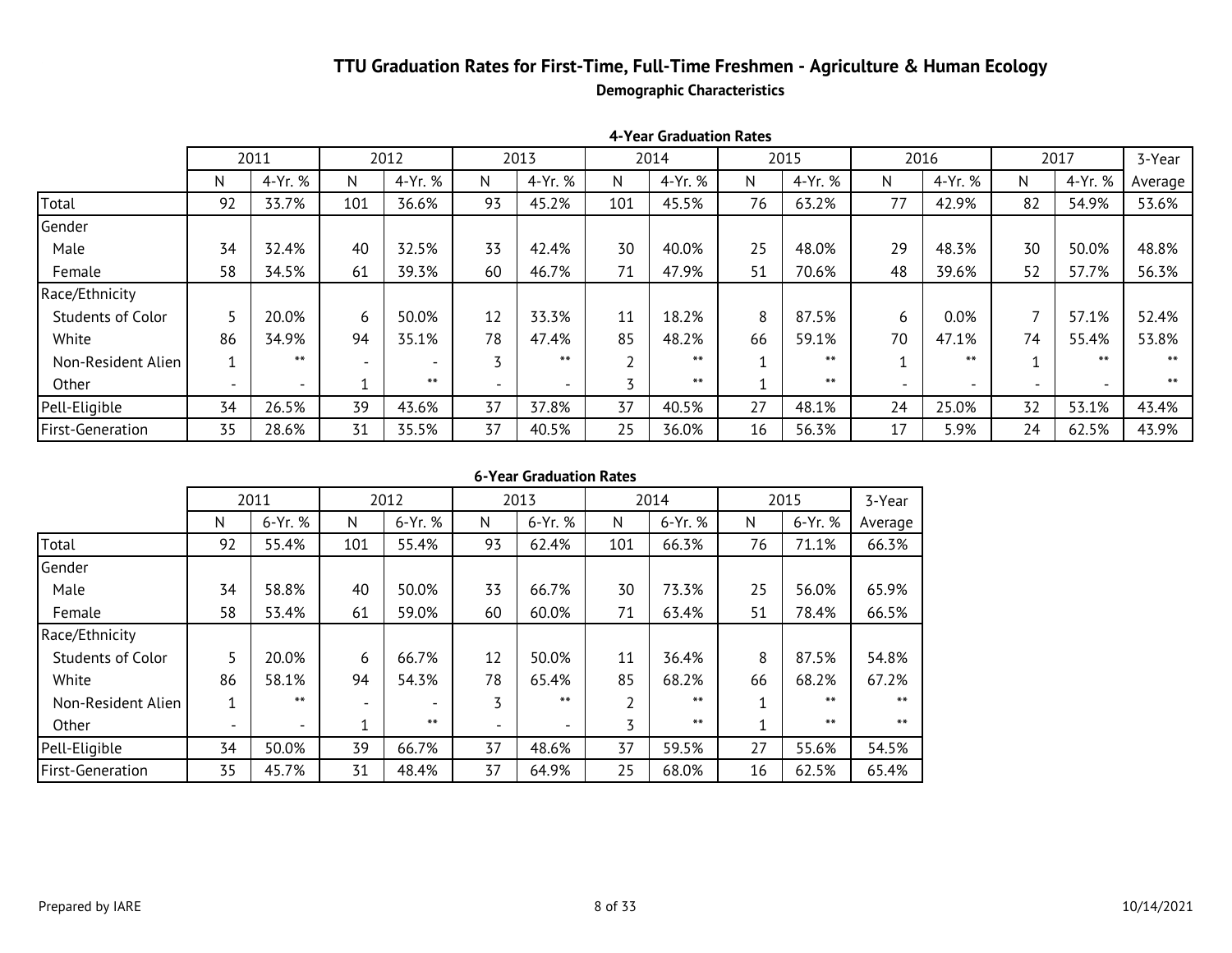### **TTU Graduation Rates for First-Time, Full-Time Freshmen - Agriculture & Human Ecology Race/Ethnicity Breakdowns**

|                            |    | 2011    |     | 2012                     |    | 2013    |     | 2014    |    | 2015    |    | 2016    |    | 2017    | 3-Year  |
|----------------------------|----|---------|-----|--------------------------|----|---------|-----|---------|----|---------|----|---------|----|---------|---------|
|                            | N  | 4-Yr. % | N   | 4-Yr. %                  | N  | 4-Yr. % | N.  | 4-Yr. % | N  | 4-Yr. % | N  | 4-Yr. % | N  | 4-Yr. % | Average |
| <b>College Total</b>       | 92 | 33.7%   | 101 | 36.6%                    | 93 | 45.2%   | 101 | 45.5%   | 76 | 63.2%   | 77 | 42.9%   | 82 | 54.9%   | 53.6%   |
| Alaska Native/Amer. Indian |    |         |     |                          |    |         |     |         |    |         |    |         |    | $***$   | $***$   |
| Asian                      |    |         |     | $***$                    |    |         |     | $***$   |    | $***$   |    |         |    |         | $***$   |
| Black/African American     |    |         |     | $***$                    | h  | 16.7%   |     | $***$   |    |         |    | $***$   |    | ᆇᆇ      | $***$   |
| Hawaiian/Pacific Islander  |    |         |     |                          |    |         |     |         |    |         |    |         |    |         |         |
| Hispanic                   |    | $***$   |     |                          |    | $***$   |     | $***$   |    | $***$   |    | $***$   |    |         |         |
| White                      | 86 | 34.9%   | 94  | 35.1%                    | 78 | 47.4%   | 85  | 48.2%   | 66 | 59.1%   | 70 | 47.1%   | 74 | 55.4%   | 53.8%   |
| Two or More Races          |    | $***$   |     | 40.0%                    |    | $***$   |     | 40.0%   |    | 85.7%   |    | $***$   |    | $***$   | 58.3%   |
| Ethnicity/Race Unknown     |    |         |     |                          |    |         |     | $***$   |    |         |    |         |    |         |         |
| Non-Resident Alien         |    | $***$   |     | $\overline{\phantom{0}}$ |    | $***$   |     | $***$   |    | $***$   |    | $***$   |    | $***$   | $***$   |

**4-Year Graduation Rates**

|                            |    | 2011    |                          | 2012    |    | 2013                     |     | 2014    |                          | 2015                     | 3-Year  |
|----------------------------|----|---------|--------------------------|---------|----|--------------------------|-----|---------|--------------------------|--------------------------|---------|
|                            | N  | 6-Yr. % | N                        | 6-Yr. % | N  | 6-Yr. %                  | N   | 6-Yr. % | N                        | 6-Yr. %                  | Average |
| <b>College Total</b>       | 92 | 55.4%   | 101                      | 55.4%   | 93 | 62.4%                    | 101 | 66.3%   | 76                       | 71.1%                    | 66.3%   |
| Alaska Native/Amer. Indian |    |         |                          |         |    |                          |     |         | $\overline{\phantom{0}}$ |                          |         |
| Asian                      |    |         |                          | $***$   |    | $\overline{\phantom{a}}$ |     | $***$   |                          | $***$                    | $***$   |
| Black/African American     |    |         |                          | $***$   | 6  | 33.3%                    |     | $***$   |                          | $\overline{\phantom{0}}$ | 22.2%   |
| Hawaiian/Pacific Islander  |    |         |                          |         |    |                          |     |         |                          |                          |         |
| Hispanic                   |    | $***$   |                          |         |    | $***$                    |     | $***$   |                          | $***$                    | $***$   |
| White                      | 86 | 58.1%   | 94                       | 54.3%   | 78 | 65.4%                    | 85  | 68.2%   | 66                       | 68.2%                    | 67.2%   |
| Two or More Races          | 3  | $***$   | 5                        | 60.0%   | 4  | $***$                    |     | 60.0%   | 7                        | 85.7%                    | 75.0%   |
| Ethnicity/Race Unknown     |    |         |                          |         |    |                          |     | $***$   | $\overline{\phantom{a}}$ |                          | $***$   |
| Non-Resident Alien         |    | $***$   | $\overline{\phantom{a}}$ |         | 3  | $***$                    |     | $***$   |                          | $***$                    | $***$   |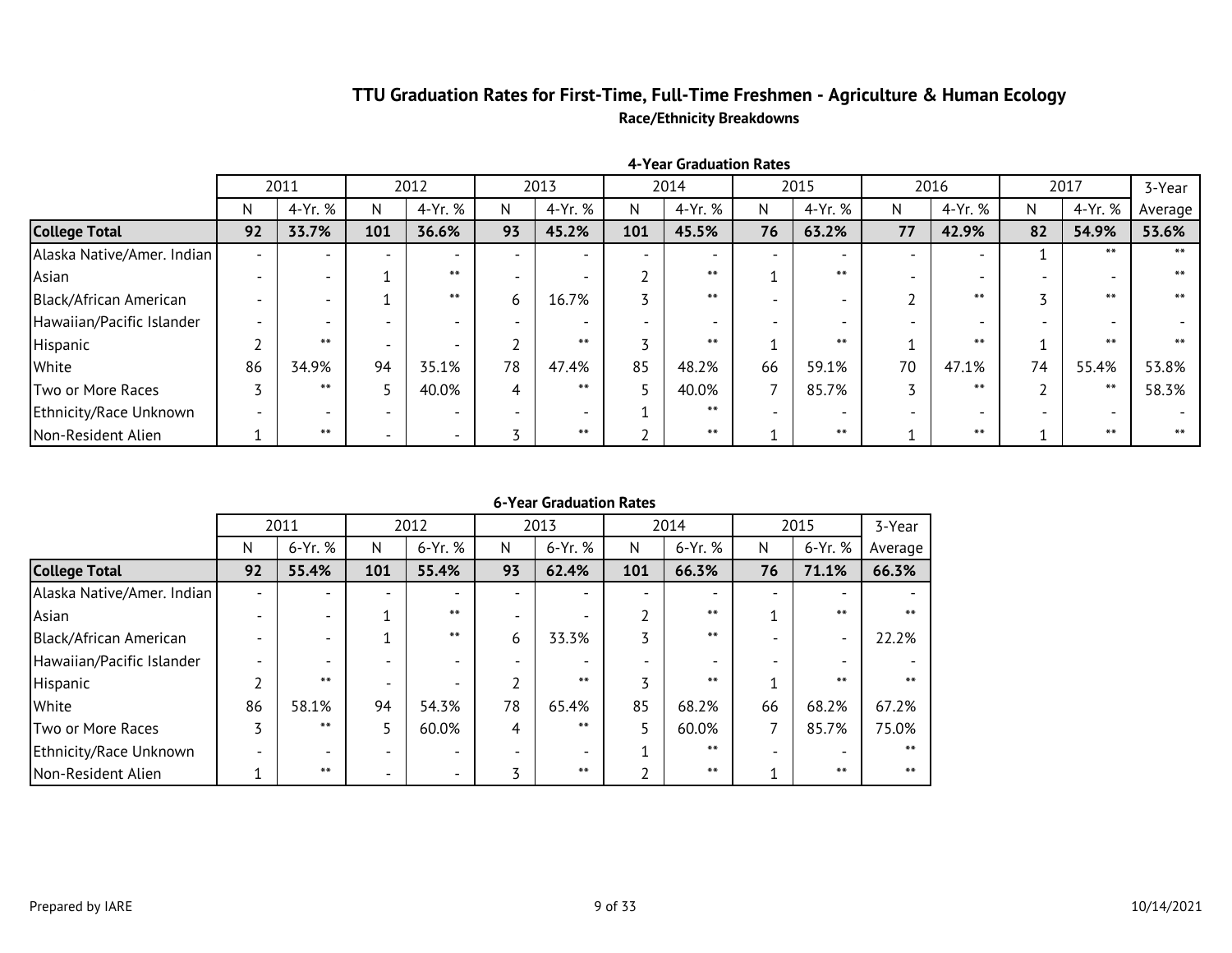### **TTU Graduation Rates for First-Time, Full-Time Freshmen - Arts & Sciences**

<span id="page-10-0"></span>

|            |            | <b>By Cohort</b> |          |
|------------|------------|------------------|----------|
|            | Cohort (N) | 4-Year %         | 6-Year % |
| 2011       | 292        | 32.5%            | 54.1%    |
| 2012       | 333        | 34.5%            | 55.9%    |
| 2013       | 331        | 44.1%            | 61.6%    |
| 2014       | 277        | 37.2%            | 54.2%    |
| 2015       | 231        | 43.3%            | 57.6%    |
| 2016       | 249        | 48.6%            |          |
| 2017       | 284        | 44.0%            |          |
| 3-Yr. Avg. | 255        | 45.3%            | 58.0%    |



|                                   |                |                          | Graduated in 4 Years     |                |            |                | Graduated in 6 Years |                |            |  |
|-----------------------------------|----------------|--------------------------|--------------------------|----------------|------------|----------------|----------------------|----------------|------------|--|
|                                   |                |                          | Initial Program          |                | University |                | Initial Program      |                | University |  |
| Initial Program                   | Cohort (N)     | N                        | %                        | N              | %          | N              | %                    | N              | %          |  |
| Arts & Sciences                   | 231            | 40                       | 17.3%                    | 100            | 43.3%      | 48             | 20.8%                | 133            | 57.6%      |  |
| Biology (BS)                      | 44             | 8                        | 18.2%                    | 15             | 34.1%      | 12             | 27.3%                | 23             | 52.3%      |  |
| Chemistry (BS)                    | 27             | 11                       | 40.7%                    | 14             | 51.9%      | 11             | 40.7%                | 17             | 63.0%      |  |
| English (BA)                      | 9              | 3                        | 33.3%                    | 4              | 44.4%      | 4              | 44.4%                | 5              | 55.6%      |  |
| Foreign Language (BA)             | $\overline{2}$ | $***$                    | $***$                    | $***$          | $***$      | $***$          | $***$                | $***$          |            |  |
| Geosciences (BS)                  | $\overline{2}$ | $***$                    | $***$                    | $***$          | $***$      | $***$          | $***$                | $***$          | $***$      |  |
| History (BA)                      | 6              | $\overline{2}$           | 33.3%                    | $\overline{2}$ | 33.3%      | $\overline{2}$ | 33.3%                | $\overline{3}$ | 50.0%      |  |
| History (BS)                      | $\overline{2}$ | $***$                    | $***$                    | $***$          | $***$      | $***$          | $***$                | $***$          | $***$      |  |
| Mathematics (BS)                  | 5              | $\mathbf{1}$             | 20.0%                    | 2              | 40.0%      | 1              | 20.0%                | 4              | 80.0%      |  |
| Physics (BS)                      | 9              | $\Omega$                 | 0.0%                     | $\mathbf{1}$   | 11.1%      | 1              | 11.1%                | 3              | 33.3%      |  |
| Political Science (BS)            | 6              | $\overline{2}$           | 33.3%                    | $\overline{2}$ | 33.3%      | $\overline{2}$ | 33.3%                | 2              | 33.3%      |  |
| Pre-Professional                  | 74             | $\overline{\phantom{a}}$ | $\overline{\phantom{a}}$ | 42             | 56.8%      |                |                      | 53             | 71.6%      |  |
| Sociology (BS)                    | 22             | 5                        | 22.7%                    | 8              | 36.4%      | 7              | 31.8%                | 10             | 45.5%      |  |
| Wildlife & Fisheries Science (BS) | 23             | 6                        | 26.1%                    | 7              | 30.4%      | 6              | 26.1%                | 9              | 39.1%      |  |

#### **Fall 2015 Cohort**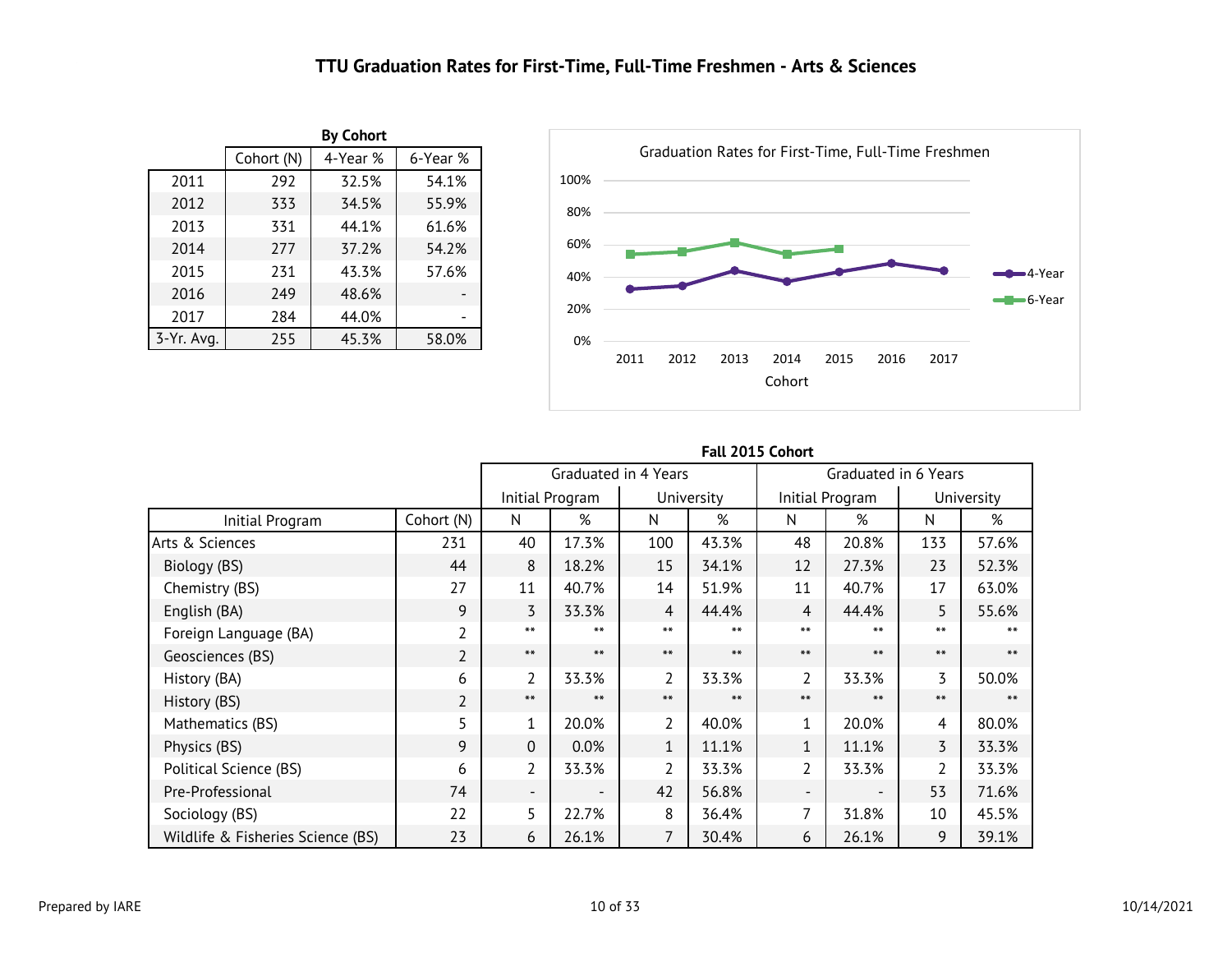### **TTU Graduation Rates for First-Time, Full-Time Freshmen - Arts & Sciences Demographic Characteristics**

|                          |     | 2011    |     | 2012    |     | 2013    |     | 2014    |     | 2015    |     | 2016    |     | 2017    | 3-Year  |
|--------------------------|-----|---------|-----|---------|-----|---------|-----|---------|-----|---------|-----|---------|-----|---------|---------|
|                          | N   | 4-Yr. % | N   | 4-Yr. % | N   | 4-Yr. % | N   | 4-Yr. % | N   | 4-Yr. % | N   | 4-Yr. % | N.  | 4-Yr. % | Average |
| Total                    | 292 | 32.5%   | 333 | 34.5%   | 331 | 44.1%   | 277 | 37.2%   | 231 | 43.3%   | 249 | 48.6%   | 284 | 44.0%   | 45.3%   |
| Gender                   |     |         |     |         |     |         |     |         |     |         |     |         |     |         |         |
| Male                     | 152 | 23.7%   | 182 | 29.7%   | 174 | 35.6%   | 123 | 26.0%   | 110 | 36.4%   | 113 | 46.0%   | 133 | 42.1%   | 41.6%   |
| Female                   | 140 | 42.1%   | 151 | 40.4%   | 157 | 53.5%   | 154 | 46.1%   | 121 | 49.6%   | 136 | 50.7%   | 151 | 45.7%   | 48.5%   |
| Race/Ethnicity           |     |         |     |         |     |         |     |         |     |         |     |         |     |         |         |
| <b>Students of Color</b> | 17  | 23.5%   | 41  | 24.4%   | 37  | 24.3%   | 32  | 15.6%   | 37  | 43.2%   | 23  | 43.5%   | 28  | 32.1%   | 39.8%   |
| White                    | 262 | 33.6%   | 276 | 35.1%   | 284 | 46.8%   | 236 | 41.1%   | 186 | 44.6%   | 214 | 49.1%   | 247 | 46.6%   | 46.8%   |
| Non-Resident Alien       | 8   | 25.0%   | 10  | 50.0%   | 5   | 20.0%   | 6   | 16.7%   |     | $***$   | 10  | 50.0%   |     | $***$   | 37.5%   |
| Other                    |     | 20.0%   | 6   | 50.0%   | 5   | 60.0%   |     | $***$   |     | 20.0%   |     | $***$   | 6   | $0.0\%$ | 15.4%   |
| Pell-Eligible            | 111 | 22.5%   | 103 | 26.2%   | 131 | 42.7%   | 94  | 26.6%   | 93  | 38.7%   | 103 | 37.9%   | 106 | 33.0%   | 36.4%   |
| <b>First-Generation</b>  | 113 | 31.0%   | 110 | 26.4%   | 110 | 33.6%   | 82  | 30.5%   | 49  | 36.7%   | 86  | 41.9%   | 68  | 36.8%   | 38.9%   |

#### **4-Year Graduation Rates**

|                          |     | 2011    |     | 2012    |     | 2013    |     | 2014    |     | 2015      | 3-Year  |
|--------------------------|-----|---------|-----|---------|-----|---------|-----|---------|-----|-----------|---------|
|                          | N   | 6-Yr. % | N   | 6-Yr. % | N   | 6-Yr. % | N   | 6-Yr. % | N   | $6-Yr.$ % | Average |
| Total                    | 292 | 54.1%   | 333 | 55.9%   | 331 | 61.6%   | 277 | 54.2%   | 231 | 57.6%     | 58.0%   |
| Gender                   |     |         |     |         |     |         |     |         |     |           |         |
| Male                     | 152 | 48.0%   | 182 | 50.5%   | 174 | 55.2%   | 123 | 46.3%   | 110 | 53.6%     | 52.1%   |
| Female                   | 140 | 60.7%   | 151 | 62.3%   | 157 | 68.8%   | 154 | 60.4%   | 121 | 61.2%     | 63.7%   |
| Race/Ethnicity           |     |         |     |         |     |         |     |         |     |           |         |
| <b>Students of Color</b> | 17  | 52.9%   | 41  | 39.0%   | 37  | 48.6%   | 32  | 43.8%   | 37  | 56.8%     | 50.0%   |
| White                    | 262 | 53.4%   | 276 | 56.2%   | 284 | 63.0%   | 236 | 55.9%   | 186 | 59.7%     | 59.8%   |
| Non-Resident Alien       | 8   | 62.5%   | 10  | 100.0%  | 5   | 60.0%   | 6   | 50.0%   | 3   | $***$     | 42.9%   |
| Other                    | 5   | 80.0%   | 6   | 83.3%   | 5.  | 80.0%   | 3   | $***$   | 5   | 20.0%     | 46.2%   |
| Pell-Eligible            | 111 | 41.4%   | 103 | 49.5%   | 131 | 58.8%   | 94  | 45.7%   | 93  | 57.0%     | 54.4%   |
| <b>First-Generation</b>  | 113 | 55.8%   | 110 | 53.6%   | 110 | 55.5%   | 82  | 48.8%   | 49  | 51.0%     | 52.3%   |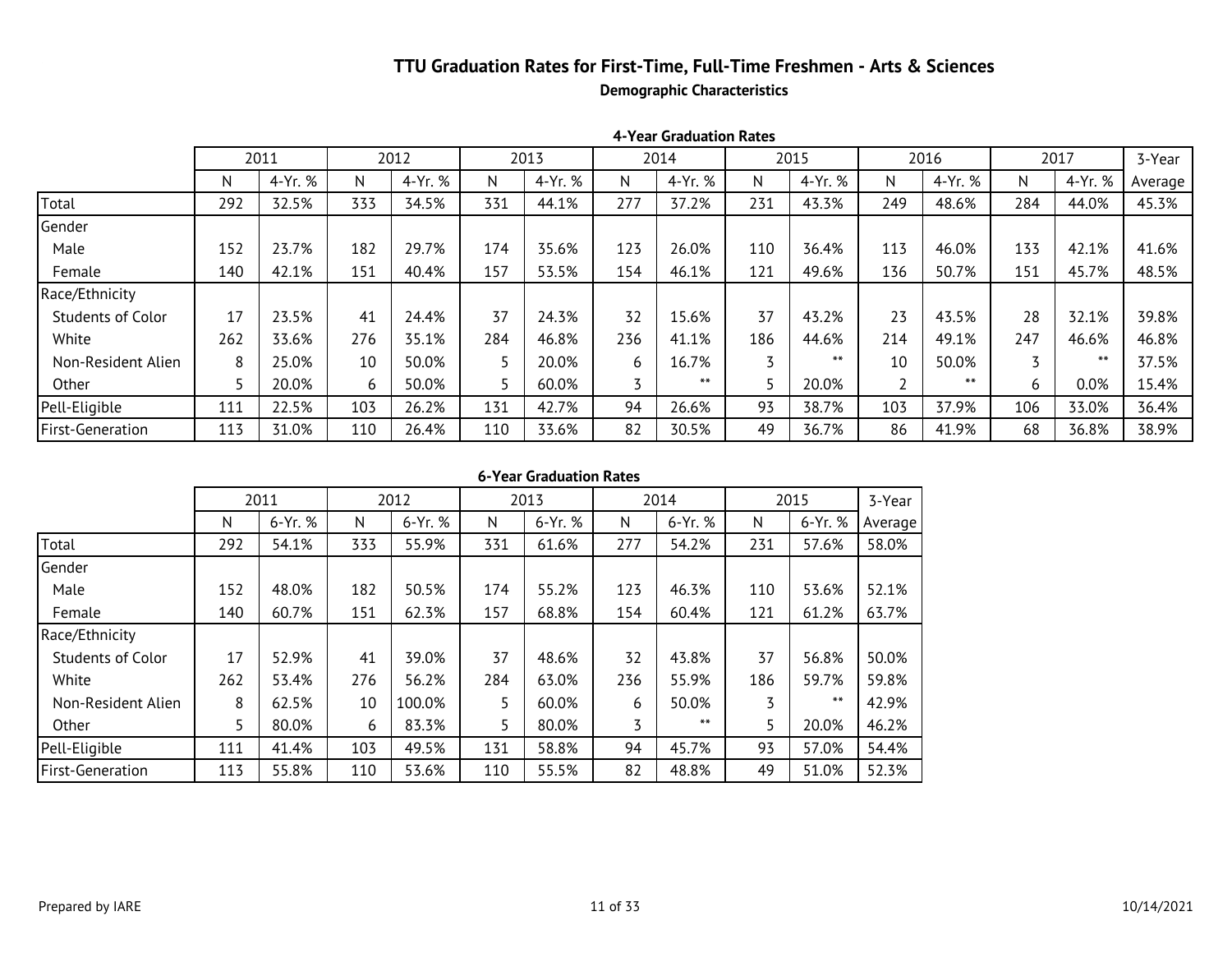### **TTU Graduation Rates for First-Time, Full-Time Freshmen - Arts & Sciences Race/Ethnicity Breakdowns**

|                            |     | 2011    |     | 2012    |     | 2013    |     | 2014                     |                          | 2015                     |     | 2016    |     | 2017    | 3-Year  |
|----------------------------|-----|---------|-----|---------|-----|---------|-----|--------------------------|--------------------------|--------------------------|-----|---------|-----|---------|---------|
|                            | Ν   | 4-Yr. % | N   | 4-Yr. % | N   | 4-Yr. % | N   | 4-Yr. %                  | N                        | 4-Yr. %                  | N   | 4-Yr. % | N   | 4-Yr. % | Average |
| <b>College Total</b>       | 292 | 32.5%   | 333 | 34.5%   | 331 | 44.1%   | 277 | 37.2%                    | 231                      | 43.3%                    | 249 | 48.6%   | 284 | 44.0%   | 45.3%   |
| Alaska Native/Amer. Indian |     |         |     | $***$   |     |         |     | $\overline{\phantom{0}}$ | $\overline{\phantom{0}}$ | $\overline{\phantom{0}}$ |     |         |     |         | $***$   |
| Asian                      |     | 20.0%   |     | 60.0%   |     | 60.0%   |     | $***$                    | 4                        | 25.0%                    |     | $***$   |     | $0.0\%$ | 18.2%   |
| Black/African American     |     | 14.3%   | 12  | 33.3%   | 14  | 35.7%   | 10  | 20.0%                    | 8                        | 75.0%                    |     | 20.0%   |     | 20.0%   | 44.4%   |
| Hawaiian/Pacific Islander  |     |         |     | $***$   |     |         |     | $***$                    |                          | $***$                    |     |         |     |         | $***$   |
| Hispanic                   |     | 20.0%   | 8   | 12.5%   |     | 57.1%   | q   | 22.2%                    | 8                        | 12.5%                    | 4   | $***$   | 10  | 40.0%   | 27.3%   |
| White                      | 262 | 33.6%   | 276 | 35.1%   | 284 | 46.8%   | 236 | 41.1%                    | 186                      | 44.6%                    | 214 | 49.1%   | 247 | 46.6%   | 46.8%   |
| Two or More Races          |     | 40.0%   | 18  | 27.8%   | 16  | 0.0%    | 12  | 8.3%                     | 20                       | 45.0%                    | 14  | 57.1%   | 12  | 25.0%   | 43.5%   |
| Ethnicity/Race Unknown     |     |         |     | $***$   |     |         |     | $***$                    |                          | $***$                    |     | $***$   |     |         | $***$   |
| Non-Resident Alien         | 8   | 25.0%   | 10  | 50.0%   |     | 20.0%   | h   | 16.7%                    |                          | $***$                    | 10  | 50.0%   |     | $***$   | 37.5%   |

**4-Year Graduation Rates**

|                            |     | 2011    |     | 2012    |     | 2013    |     | 2014    |     | 2015    | 3-Year  |
|----------------------------|-----|---------|-----|---------|-----|---------|-----|---------|-----|---------|---------|
|                            | N   | 6-Yr. % | N   | 6-Yr. % | N   | 6-Yr. % | N   | 6-Yr. % | N   | 6-Yr. % | Average |
| <b>College Total</b>       | 292 | 54.1%   | 333 | 55.9%   | 331 | 61.6%   | 277 | 54.2%   | 231 | 57.6%   | 58.0%   |
| Alaska Native/Amer. Indian |     |         |     | $***$   |     |         |     |         |     |         |         |
| Asian                      |     | 80.0%   |     | 100.0%  |     | 80.0%   |     | $***$   | 4   | 25.0%   | 45.5%   |
| Black/African American     |     | 42.9%   | 12  | 41.7%   | 14  | 50.0%   | 10  | 30.0%   | 8   | 75.0%   | 50.0%   |
| Hawaiian/Pacific Islander  |     |         |     | $***$   |     |         |     | $***$   |     | $***$   | $***$   |
| Hispanic                   |     | 20.0%   | 8   | 25.0%   |     | 71.4%   | 9   | 66.7%   | 8   | 25.0%   | 54.2%   |
| White                      | 262 | 53.4%   | 276 | 56.2%   | 284 | 63.0%   | 236 | 55.9%   | 186 | 59.7%   | 59.8%   |
| Two or More Races          | 5   | 100.0%  | 18  | 44.4%   | 16  | 37.5%   | 12  | 41.7%   | 20  | 65.0%   | 50.0%   |
| Ethnicity/Race Unknown     |     |         |     | $***$   |     |         |     | $***$   |     | $***$   | $***$   |
| Non-Resident Alien         | 8   | 62.5%   | 10  | 100.0%  |     | 60.0%   | 6   | 50.0%   |     | $***$   | 42.9%   |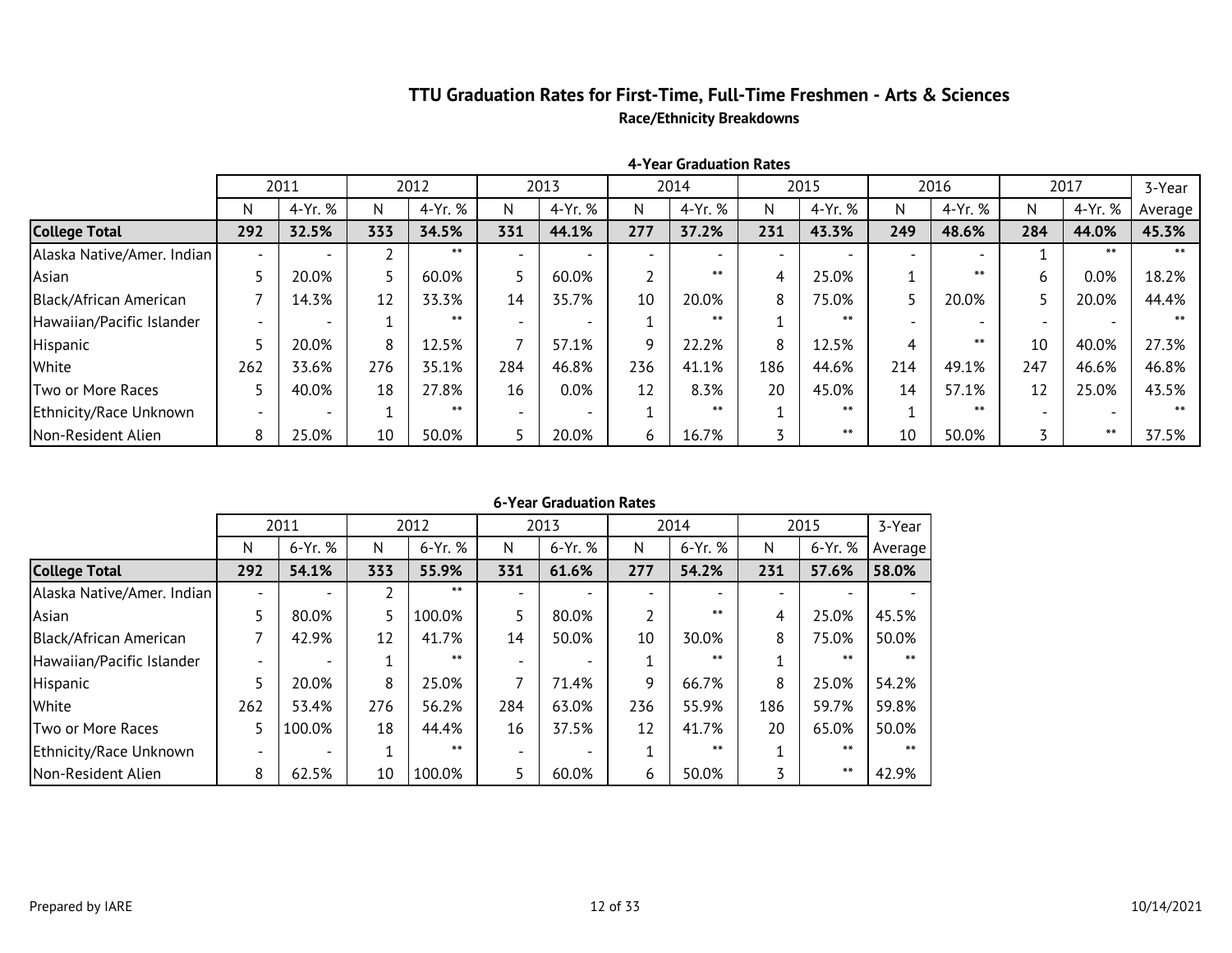### **TTU Graduation Rates for First-Time, Full-Time Freshmen - Business**

<span id="page-13-0"></span>

|              |            | <b>By Cohort</b> |          |
|--------------|------------|------------------|----------|
|              | Cohort (N) | 4-Year %         | 6-Year % |
| 2011         | 184        | 35.3%            | 53.3%    |
| 2012         | 210        | 41.0%            | 60.0%    |
| 2013         | 198        | 40.9%            | 60.1%    |
| 2014         | 173        | 48.0%            | 60.1%    |
| 2015         | 161        | 49.1%            | 63.4%    |
| 2016         | 164        | 53.7%            |          |
| 2017         | 162        | 45.1%            |          |
| $3-Yr.$ Avg. | 162        | 49.3%            | 61.1%    |



|                      | Fall 2015 Cohort |
|----------------------|------------------|
| Graduated in 4 Years | Graduate         |
|                      |                  |

|                                        |            | Graduated in 4 Years          |                          |    |                               |   | Graduated in 6 Years     |     |       |  |
|----------------------------------------|------------|-------------------------------|--------------------------|----|-------------------------------|---|--------------------------|-----|-------|--|
|                                        |            | University<br>Initial Program |                          |    | Initial Program<br>University |   |                          |     |       |  |
| Initial Program                        | Cohort (N) | N                             | %                        | N  | %                             | N | %                        |     | %     |  |
| <b>Business</b>                        | 161        |                               | 1.2%                     | 79 | 49.1%                         |   | .2%                      | 102 | 63.4% |  |
| <b>Basic Business</b>                  | 152        | $\overline{\phantom{0}}$      | $\overline{\phantom{0}}$ |    | 49.3%                         |   | $\overline{\phantom{0}}$ | 97  | 63.8% |  |
| International Business & Cultures (BS) | O          |                               | 22.2%                    |    | 44.4%                         |   | 22.2%                    |     | 55.6% |  |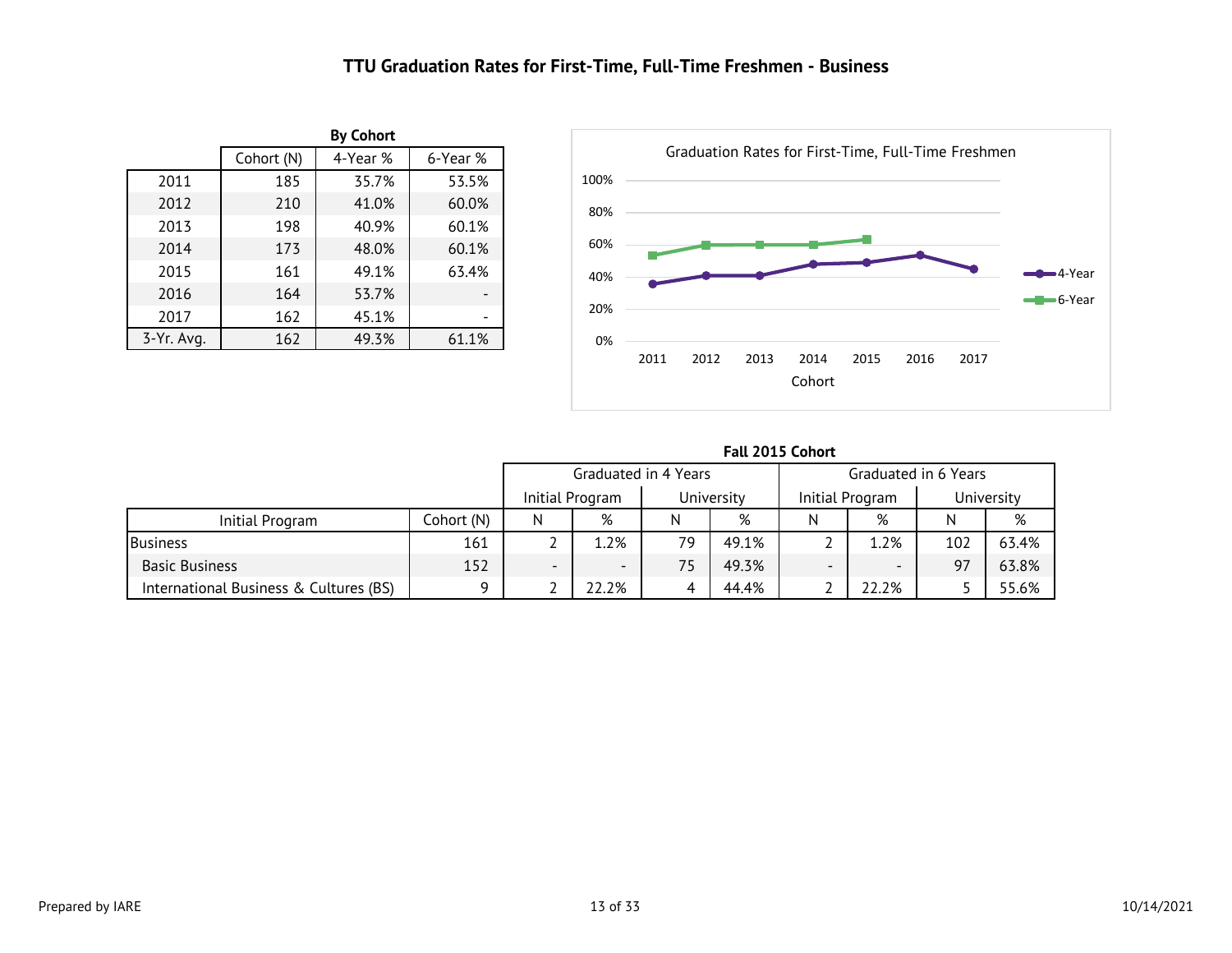### **TTU Graduation Rates for First-Time, Full-Time Freshmen - Business Demographic Characteristics**

|                          |     | 2011    |     | 2012    |     | 2013    |     | 2014    |     | 2015    |     | 2016    |     | 2017    | 3-Year  |
|--------------------------|-----|---------|-----|---------|-----|---------|-----|---------|-----|---------|-----|---------|-----|---------|---------|
|                          | N   | 4-Yr. % | N.  | 4-Yr. % | N   | 4-Yr. % | N   | 4-Yr. % | N   | 4-Yr. % | N   | 4-Yr. % | N.  | 4-Yr. % | Average |
| Total                    | 184 | 35.3%   | 210 | 41.0%   | 198 | 40.9%   | 173 | 48.0%   | 161 | 49.1%   | 164 | 53.7%   | 162 | 45.1%   | 49.3%   |
| Gender                   |     |         |     |         |     |         |     |         |     |         |     |         |     |         |         |
| Male                     | 122 | 31.1%   | 139 | 38.8%   | 126 | 34.1%   | 111 | 37.8%   | 81  | 40.7%   | 88  | 52.3%   | 105 | 37.1%   | 43.1%   |
| Female                   | 62  | 43.5%   | 71  | 45.1%   | 72  | 52.8%   | 62  | 66.1%   | 80  | 57.5%   | 76  | 55.3%   | 57  | 59.6%   | 57.3%   |
| Race/Ethnicity           |     |         |     |         |     |         |     |         |     |         |     |         |     |         |         |
| <b>Students of Color</b> | 23  | 8.7%    | 25  | 24.0%   | 25  | 20.0%   | 18  | 27.8%   | 29  | 41.4%   | 28  | 39.3%   | 21  | 33.3%   | 38.5%   |
| White                    | 129 | 41.9%   | 142 | 36.6%   | 157 | 44.6%   | 146 | 50.7%   | 118 | 49.2%   | 128 | 57.0%   | 132 | 47.0%   | 51.1%   |
| Non-Resident Alien       | 27  | 33.3%   | 39  | 64.1%   | 11  | 36.4%   | 8   | 37.5%   | 11  | 63.6%   |     | 42.9%   |     | 28.6%   | 48.0%   |
| Other                    |     | 0.0%    | 4   | $***$   | 5   | 40.0%   |     | $***$   |     | $***$   |     | $***$   |     | $***$   | 83.3%   |
| Pell-Eligible            | 59  | 23.7%   | 69  | 26.1%   | 66  | 33.3%   | 50  | 30.0%   | 42  | 31.0%   | 54  | 46.3%   | 53  | 18.9%   | 32.2%   |
| First-Generation         | 54  | 33.3%   | 63  | 38.1%   | 65  | 29.2%   | 45  | 44.4%   | 44  | 45.5%   | 44  | 45.5%   | 36  | 44.4%   | 45.2%   |

**4-Year Graduation Rates**

|  | 6-Year Graduation Rates |  |
|--|-------------------------|--|
|--|-------------------------|--|

|                          |     | 2011    |     | 2012    |     | 2013    |     | 2014    |     | 2015    | 3-Year  |
|--------------------------|-----|---------|-----|---------|-----|---------|-----|---------|-----|---------|---------|
|                          | N   | 6-Yr. % | N   | 6-Yr. % | N   | 6-Yr. % | N   | 6-Yr. % | N   | 6-Yr. % | Average |
| Total                    | 184 | 53.3%   | 210 | 60.0%   | 198 | 60.1%   | 173 | 60.1%   | 161 | 63.4%   | 61.1%   |
| Gender                   |     |         |     |         |     |         |     |         |     |         |         |
| Male                     | 122 | 48.4%   | 139 | 56.1%   | 126 | 54.8%   | 111 | 52.3%   | 81  | 59.3%   | 55.0%   |
| Female                   | 62  | 62.9%   | 71  | 67.6%   | 72  | 69.4%   | 62  | 74.2%   | 80  | 67.5%   | 70.1%   |
| Race/Ethnicity           |     |         |     |         |     |         |     |         |     |         |         |
| <b>Students of Color</b> | 23  | 26.1%   | 25  | 44.0%   | 25  | 44.0%   | 18  | 44.4%   | 29  | 62.1%   | 51.4%   |
| White                    | 129 | 58.9%   | 142 | 60.6%   | 157 | 61.8%   | 146 | 63.0%   | 118 | 63.6%   | 62.7%   |
| Non-Resident Alien       | 27  | 55.6%   | 39  | 66.7%   | 11  | 72.7%   | 8   | 37.5%   | 11  | 63.6%   | 60.0%   |
| Other                    |     | 20.0%   | 4   | $***$   | 5   | 60.0%   |     | $***$   | 3   | $***$   | 66.7%   |
| Pell-Eligible            | 59  | 42.4%   | 69  | 49.3%   | 66  | 45.5%   | 50  | 50.0%   | 42  | 47.6%   | 47.5%   |
| <b>First-Generation</b>  | 54  | 48.1%   | 63  | 55.6%   | 65  | 44.6%   | 45  | 55.6%   | 44  | 54.5%   | 50.6%   |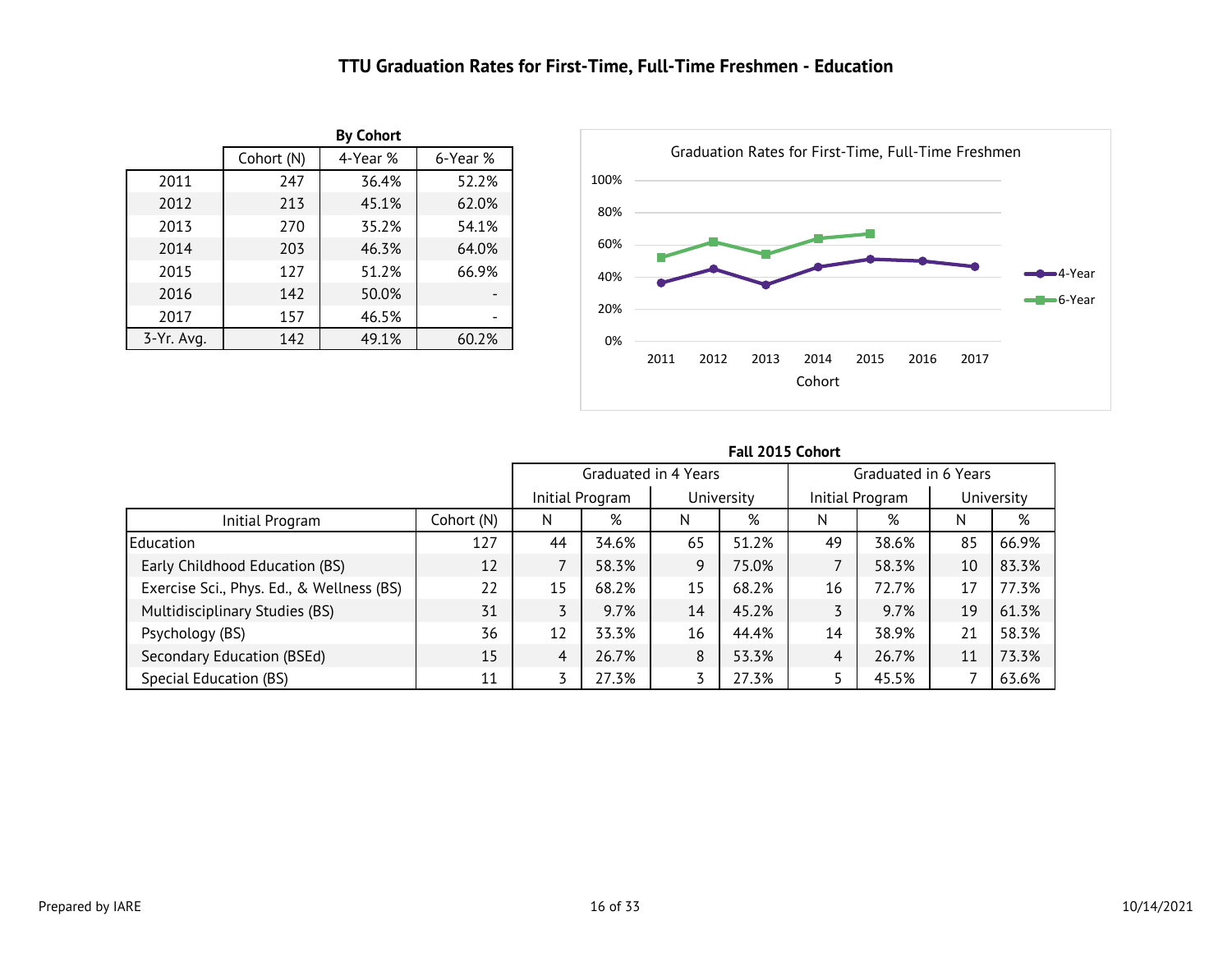### **TTU Graduation Rates for First-Time, Full-Time Freshmen - Education Demographic Characteristics**

|                          |     | 2011    |     | 2012    |                 | 2013         |     | 2014    |                          | 2015    |                          | 2016    |     | 2017                     | 3-Year  |
|--------------------------|-----|---------|-----|---------|-----------------|--------------|-----|---------|--------------------------|---------|--------------------------|---------|-----|--------------------------|---------|
|                          | N   | 4-Yr. % | N   | 4-Yr. % | N               | 4-Yr. %      | N   | 4-Yr. % | N                        | 4-Yr. % | N                        | 4-Yr. % | N   | 4-Yr. %                  | Average |
| Total                    | 247 | 36.4%   | 213 | 45.1%   | 27 <sup>2</sup> | 35.24        | 203 | 46.3%   | 127                      | 51.2%   | 142                      | 50.0%   | 157 | 46.5%                    | 49.1%   |
| Gender                   |     |         |     |         |                 |              |     |         |                          |         |                          |         |     |                          |         |
| Male                     | 69  | 24.6%   | 52  | 21.2%   | 8 <sup>8</sup>  | 18.2         | 64  | 39.1%   | 33                       | 36.4%   | 33                       | 21.2%   | 44  | 31.8%                    | 30.0%   |
| Female                   | 178 | 41.0%   | 161 | 52.8%   | 190             | 42.1%        | 139 | 49.6%   | 94                       | 56.4%   | 109                      | 58.7%   | 113 | 52.2%                    | 55.7%   |
| Race/Ethnicity           |     |         |     |         |                 |              |     |         |                          |         |                          |         |     |                          |         |
| <b>Students of Color</b> | 17  | 17.6%   | 16  | 18.8%   | 3 <b>x</b>      | $\mathbb{R}$ | 25  | 32.0%   | 20                       | 45.0%   | 20                       | 30.0%   | 21  | 28.6%                    | 34.4%   |
| White                    | 229 | 37.6%   | 193 | 47.7%   | 236             | 36.0%        | 172 | 48.3%   | 105                      | 52.4%   | 119                      | 52.1%   | 133 | 50.4%                    | 51.5%   |
| Non-Resident Alien       |     |         |     | $***$   |                 |              |     | $***$   |                          | $***$   | $\overline{ }$           | $***$   |     | $***$                    | $***$   |
| Other                    |     | $***$   |     | $***$   |                 | $***$        |     | 40.0%   | $\overline{\phantom{0}}$ |         | $\overline{\phantom{0}}$ |         |     | $\overline{\phantom{0}}$ |         |
| Pell-Eligible            | 93  | 29.0%   | 79  | 34.2%   | 11 <sup>2</sup> | 26.          | 76  | 28.9%   | 55                       | 43.6%   | 56                       | 48.2%   | 68  | 33.8%                    | 41.3%   |
| First-Generation         | 102 | 35.3%   | 96  | 41.7%   | 10 <sup>2</sup> | 33.          | 65  | 41.5%   | 51                       | 35.3%   | 47                       | 44.7%   | 44  | 50.0%                    | 43.0%   |

|  | 6-Year Graduation Rates |  |
|--|-------------------------|--|
|--|-------------------------|--|

|                         |                          | 2011                     |     | 2012    |                 | 2013         |     | 2014    |                          | 2015    | 3-Year         |
|-------------------------|--------------------------|--------------------------|-----|---------|-----------------|--------------|-----|---------|--------------------------|---------|----------------|
|                         | N                        | 6-Yr. %                  | N   | 6-Yr. % | N               | 6-Yr. %      | N   | 6-Yr. % | N                        | 6-Yr. % | Average        |
| Total                   | 247                      | 52.2%                    | 213 | 62.0%   | 27 <sup>8</sup> | 5×           | 203 | 64.0%   | 127                      | 66.9%   | 60.2%          |
| Gender                  |                          |                          |     |         |                 |              |     |         |                          |         |                |
| Male                    | 69                       | 46.4%                    | 52  | 42.3%   | 8 <sup>8</sup>  | 38. <b>A</b> | 64  | 64.1%   | 33                       | 51.5%   | 50.3%          |
| Female                  | 178                      | 54.5%                    | 161 | 68.3%   | 190             | 60.5%        | 139 | 64.0%   | 94                       | 72.3%   | 64.3%          |
| Race/Ethnicity          |                          |                          |     |         |                 |              |     |         |                          |         |                |
| Students of Color       | 17                       | 47.1%                    | 16  | 25.0%   | 3 <sup>2</sup>  | 5×           | 25  | 48.0%   | 20                       | 60.0%   | 5 <sub>K</sub> |
| White                   | 229                      | 52.4%                    | 193 | 65.3%   | 236             | 54.7%        | 172 | 66.9%   | 105                      | 68.6%   | 61.6%          |
| Non-Resident Alien      | $\overline{\phantom{0}}$ | $\overline{\phantom{a}}$ | 2   | $***$   |                 |              |     | $***$   | 2                        | $***$   | $***$          |
| Other                   |                          | $***$                    | ำ   | $***$   |                 | $***$        |     | 40.0%   | $\overline{\phantom{0}}$ |         | $***$          |
| Pell-Eligible           | 93                       | 50.5%                    | 79  | 50.6%   | 11 <sup>2</sup> | 38. <b>2</b> | 76  | 53.9%   | 55                       | 60.0%   | 48.            |
| <b>First-Generation</b> | 102                      | 49.0%                    | 96  | 60.4%   | 10 <sup>2</sup> | 4 <b>x</b>   | 65  | 60.0%   | 51                       | 60.8%   | 54.图           |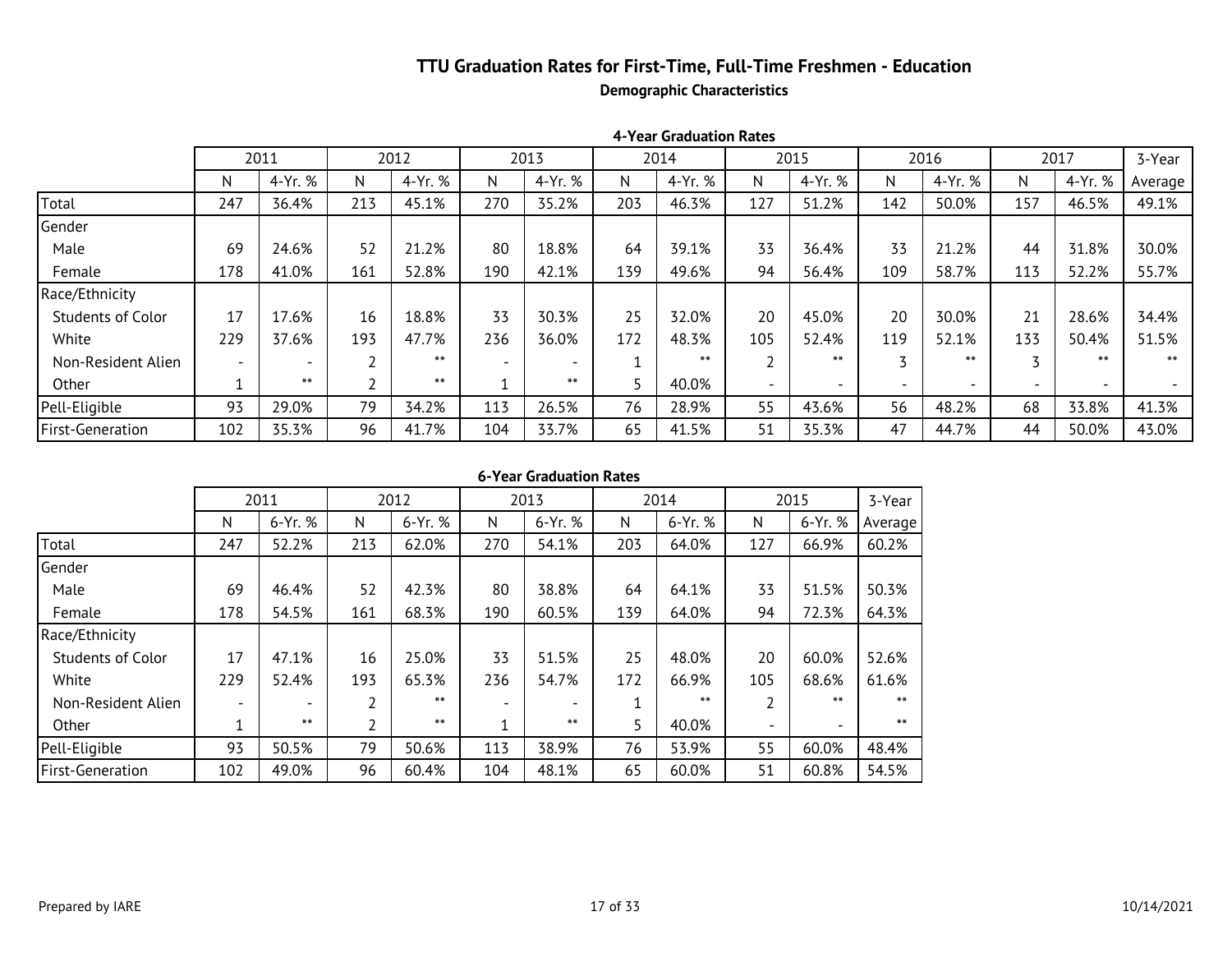### **TTU Graduation Rates for First-Time, Full-Time Freshmen - Education Race/Ethnicity Breakdowns**

|                            |                          | 2011                     |     | 2012    |     | 2013                     |     | 2014                     |     | 2015    |     | 2016    |     | 2017    | 3-Year  |
|----------------------------|--------------------------|--------------------------|-----|---------|-----|--------------------------|-----|--------------------------|-----|---------|-----|---------|-----|---------|---------|
|                            | N                        | 4-Yr. %                  | N   | 4-Yr. % | N   | 4-Yr. %                  | N   | 4-Yr. %                  | N   | 4-Yr. % | N.  | 4-Yr. % | N.  | 4-Yr. % | Average |
| <b>College Total</b>       | 247                      | 36.4%                    | 213 | 45.1%   | 271 | 35.1%                    | 203 | 46.3%                    | 127 | 51.2%   | 142 | 50.0%   | 157 | 46.5%   | 49.1%   |
| Alaska Native/Amer. Indian | $\overline{\phantom{0}}$ | $\overline{\phantom{0}}$ |     |         |     |                          |     | $\overline{\phantom{0}}$ |     |         |     |         |     |         |         |
| Asian                      |                          | $***$                    |     | $***$   |     |                          |     | $***$                    |     |         |     |         |     |         |         |
| Black/African American     | q                        | 11.1%                    | h   | 33.3%   | 12  | 0.0%                     | 13  | 23.1%                    |     | 42.9%   | 10  | 20.0%   | 11  | 27.3%   | 28.6%   |
| Hawaiian/Pacific Islander  |                          |                          |     | $***$   |     |                          |     | $\overline{\phantom{0}}$ |     |         |     |         |     |         |         |
| Hispanic                   | 4                        | $***$                    |     | $***$   | 11  | 63.6%                    |     | $***$                    | 4   | $***$   |     | $***$   | h.  | 16.7%   | 33.3%   |
| White                      | 229                      | 37.6%                    | 193 | 47.7%   | 236 | 36.0%                    | 172 | 48.3%                    | 105 | 52.4%   | 119 | 52.1%   | 133 | 50.4%   | 51.5%   |
| Two or More Races          | 4                        | $***$                    |     | $0.0\%$ | 11  | 27.3%                    |     | 33.3%                    | 9   | 55.6%   | 8   | 25.0%   | 4   | $***$   | 42.9%   |
| Ethnicity/Race Unknown     |                          |                          |     |         |     | $***$                    |     | $***$                    |     |         |     |         |     |         |         |
| Non-Resident Alien         | $\overline{\phantom{0}}$ | $\overline{\phantom{0}}$ |     | $***$   |     | $\overline{\phantom{0}}$ |     | $***$                    |     | $***$   |     | $***$   |     | $***$   | $***$   |

#### **4-Year Graduation Rates**

|                            |                          | 2011    |                          | 2012    |     | 2013    |                          | 2014    |     | 2015    | 3-Year  |
|----------------------------|--------------------------|---------|--------------------------|---------|-----|---------|--------------------------|---------|-----|---------|---------|
|                            | N                        | 6-Yr. % | Ν                        | 6-Yr. % | N   | 6-Yr. % | N                        | 6-Yr. % | N   | 6-Yr. % | Average |
| <b>College Total</b>       | 247                      | 52.2%   | 213                      | 62.0%   | 271 | 53.9%   | 203                      | 64.0%   | 127 | 66.9%   | 60.2%   |
| Alaska Native/Amer. Indian |                          |         | $\overline{\phantom{0}}$ |         |     |         |                          |         |     |         |         |
| Asian                      |                          | $***$   |                          | $***$   |     |         |                          | $***$   |     |         | $***$   |
| Black/African American     | 9                        | 55.6%   | 6                        | 33.3%   | 12  | 16.7%   | 13                       | 46.2%   |     | 57.1%   | 37.5%   |
| Hawaiian/Pacific Islander  |                          |         |                          | $***$   |     |         | $\overline{\phantom{0}}$ |         |     |         |         |
| Hispanic                   | 4                        | $***$   | 4                        | $***$   | 11  | 72.7%   | 3                        | $***$   | 4   | $***$   | 61.1%   |
| White                      | 229                      | 52.4%   | 193                      | 65.3%   | 236 | 54.7%   | 172                      | 66.9%   | 105 | 68.6%   | 61.6%   |
| Two or More Races          | 4                        | $***$   | 5                        | 20.0%   | 11  | 63.6%   | 9                        | 44.4%   | 9   | 77.8%   | 62.1%   |
| Ethnicity/Race Unknown     |                          |         | -                        |         |     | $***$   |                          | $***$   |     |         | $***$   |
| Non-Resident Alien         | $\overline{\phantom{0}}$ |         |                          | $***$   |     |         |                          | $***$   |     | $***$   | $***$   |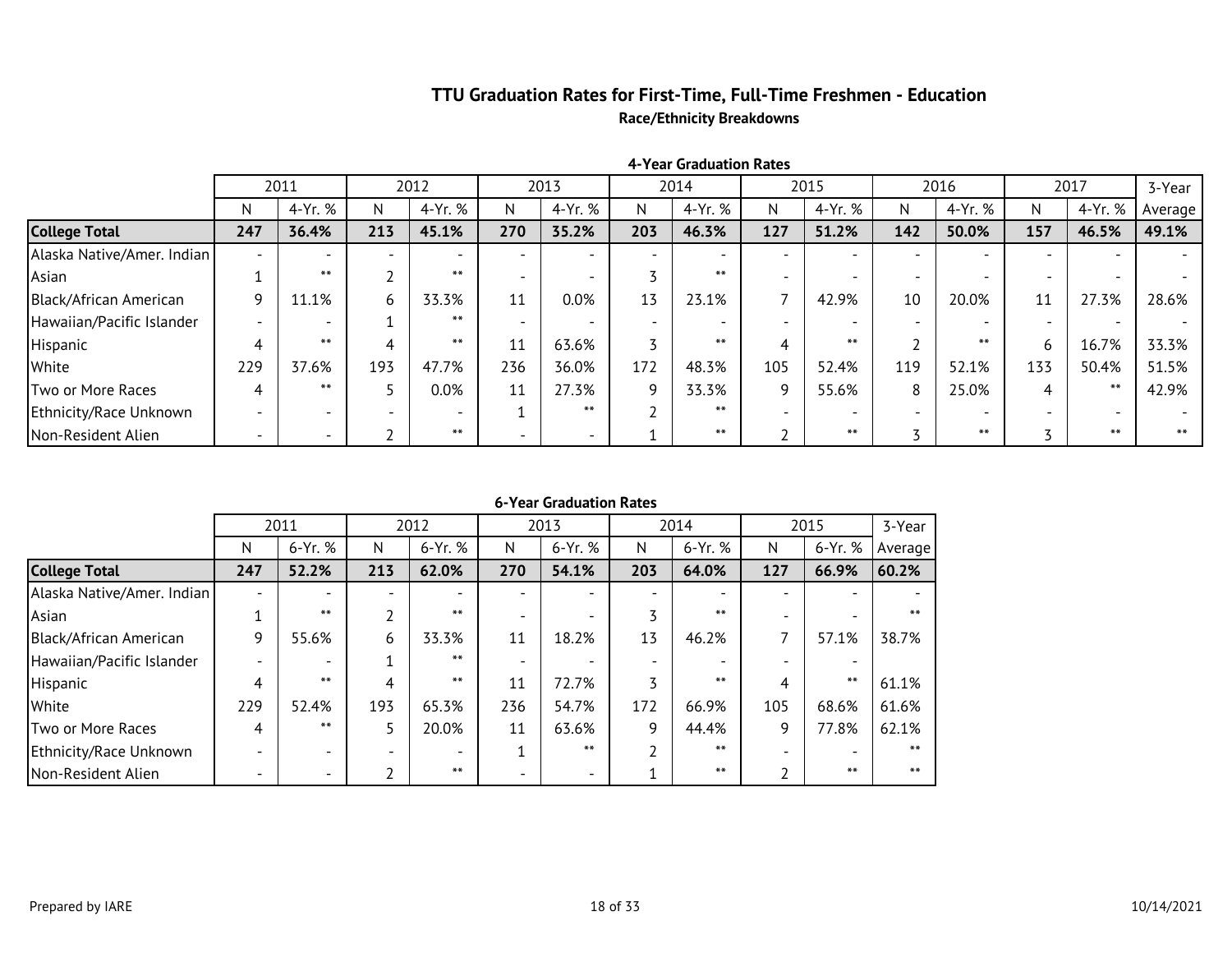### **TTU Graduation Rates for First-Time, Full-Time Freshmen - Engineering**

<span id="page-19-0"></span>

|            |            | <b>By Cohort</b> |          |
|------------|------------|------------------|----------|
|            | Cohort (N) | 4-Year %         | 6-Year % |
| 2011       | 507        | 20.1%            | 55.0%    |
| 2012       | 576        | 24.5%            | 59.4%    |
| 2013       | 647        | 22.6%            | 52.7%    |
| 2014       | 583        | 27.8%            | 60.5%    |
| 2015       | 526        | 29.7%            | 63.5%    |
| 2016       | 479        | 34.7%            |          |
| 2017       | 545        | 32.3%            |          |
| 3-Yr. Avg. | 517        | 32.1%            | 58.5%    |



|                                   |            | ישוע כביש ביותר          |                          |                      |            |                          |                 |            |       |  |  |  |  |  |
|-----------------------------------|------------|--------------------------|--------------------------|----------------------|------------|--------------------------|-----------------|------------|-------|--|--|--|--|--|
|                                   |            |                          |                          | Graduated in 4 Years |            | Graduated in 6 Years     |                 |            |       |  |  |  |  |  |
|                                   |            |                          | Initial Program          |                      | University |                          | Initial Program | University |       |  |  |  |  |  |
| Initial Program                   | Cohort (N) | N                        | %                        | N                    | %          | N                        | %               | N          | %     |  |  |  |  |  |
| Engineering                       | 526        | 92                       | 17.5%                    | 156                  | 29.7%      | 186                      | 35.4%           | 334        | 63.5% |  |  |  |  |  |
| <b>Basic Engineering</b>          | 43         | $\overline{\phantom{a}}$ | $\overline{\phantom{0}}$ | 15                   | 34.9%      | $\overline{\phantom{0}}$ |                 | 32         | 74.4% |  |  |  |  |  |
| Chemical Engineering (BSChE)      | 70         | 14                       | 20.0%                    | 20                   | 28.6%      | 29                       | 41.4%           | 44         | 62.9% |  |  |  |  |  |
| Civil & Environmental Eng. (BSCE) | 61         | 6                        | 9.8%                     | 15                   | 24.6%      | 19                       | 31.1%           | 37         | 60.7% |  |  |  |  |  |
| Computer Engineering (BSCmpE)     | 50         | 7                        | 14.0%                    | 13                   | 26.0%      | 10                       | 20.0%           | 27         | 54.0% |  |  |  |  |  |
| Computer Science (BS)             | 88         | 27                       | 30.7%                    | 33                   | 37.5%      | 42                       | 47.7%           | 55         | 62.5% |  |  |  |  |  |
| Electrical Engineering (BSEE)     | 48         | 6                        | 12.5%                    | 11                   | 22.9%      | 15                       | 31.3%           | 29         | 60.4% |  |  |  |  |  |
| Manufacturing & Eng. Tech. (BSET) | 17         | 6                        | 35.3%                    | 8                    | 47.1%      | 8                        | 47.1%           | 11         | 64.7% |  |  |  |  |  |
| Mechanical Engineering (BSME)     | 149        | 26                       | 17.4%                    | 41                   | 27.5%      | 63                       | 42.3%           | 99         | 66.4% |  |  |  |  |  |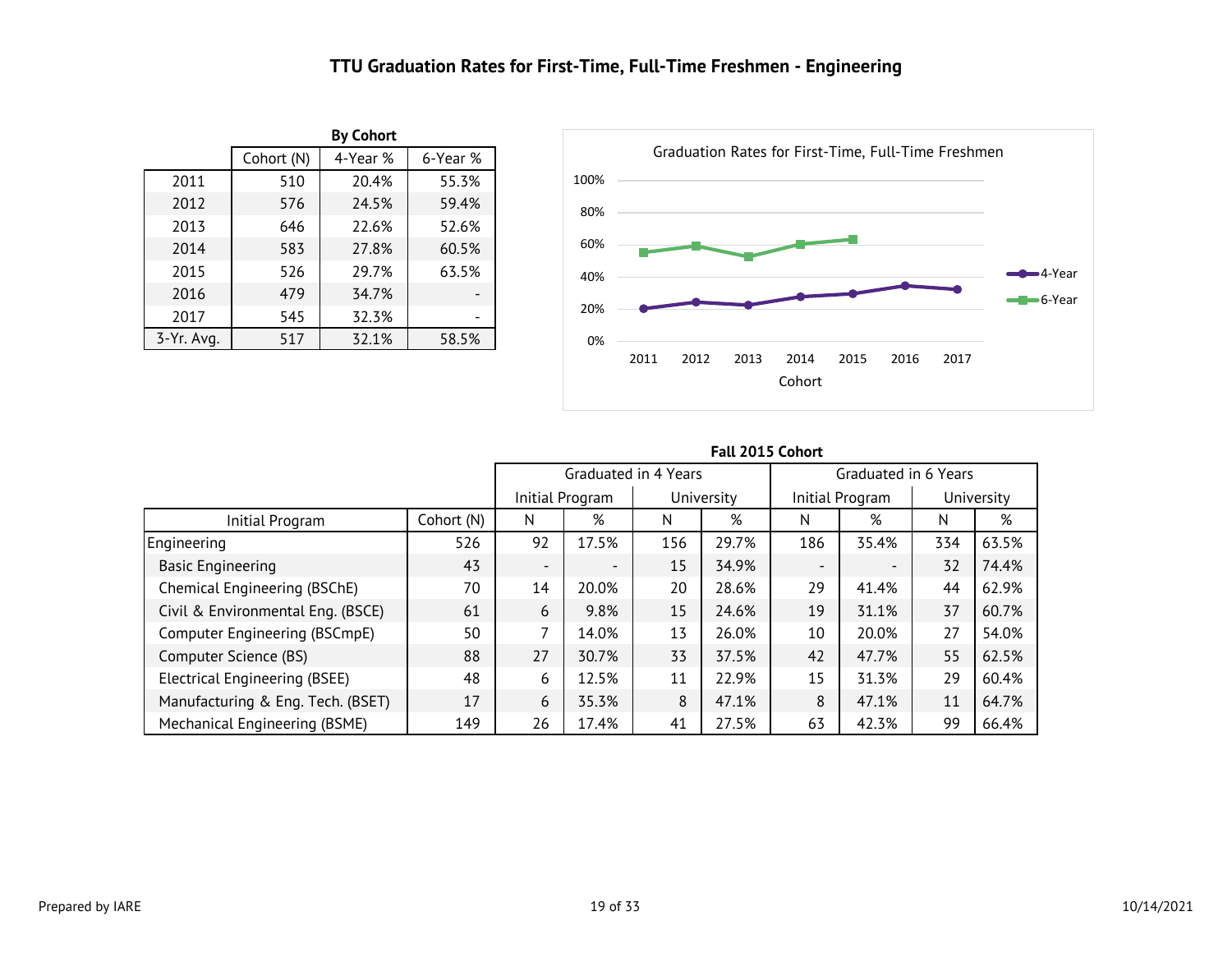### **TTU Graduation Rates for First-Time, Full-Time Freshmen - Engineering Demographic Characteristics**

|                          |     | 2011    |     | 2012    |     | 2013    |     | 2014    |     | 2015    |                          | 2016    |     | 2017    | 3-Year  |
|--------------------------|-----|---------|-----|---------|-----|---------|-----|---------|-----|---------|--------------------------|---------|-----|---------|---------|
|                          | N   | 4-Yr. % | N.  | 4-Yr. % | N   | 4-Yr. % | N   | 4-Yr. % | N   | 4-Yr. % | N                        | 4-Yr. % | N   | 4-Yr. % | Average |
| Total                    | 507 | 20.1%   | 576 | 24.5%   | 647 | 22.6%   | 583 | 27.8%   | 526 | 29.7%   | 479                      | 34.7%   | 545 | 32.3%   | 32.1%   |
| Gender                   |     |         |     |         |     |         |     |         |     |         |                          |         |     |         |         |
| Male                     | 453 | 18.8%   | 526 | 23.4%   | 561 | 19.6%   | 502 | 25.1%   | 437 | 26.8%   | 403                      | 34.0%   | 464 | 29.7%   | 30.1%   |
| Female                   | 54  | 31.5%   | 50  | 36.0%   | 86  | 41.9%   | 81  | 44.4%   | 89  | 43.8%   | 76                       | 38.2%   | 81  | 46.9%   | 43.1%   |
| Race/Ethnicity           |     |         |     |         |     |         |     |         |     |         |                          |         |     |         |         |
| <b>Students of Color</b> | 42  | 4.8%    | 53  | 9.4%    | 62  | 11.3%   | 58  | 20.7%   | 67  | 26.9%   | 64                       | 34.4%   | 74  | 24.3%   | 28.3%   |
| White                    | 420 | 21.7%   | 415 | 22.2%   | 471 | 24.2%   | 496 | 29.0%   | 424 | 30.4%   | 395                      | 34.2%   | 460 | 33.3%   | 32.6%   |
| Non-Resident Alien       | 35  | 20.0%   | 102 | 43.1%   | 100 | 21.0%   | 18  | 22.2%   | 25  | 24.0%   | $\overline{\phantom{0}}$ |         | 4   | $***$   | 24.1%   |
| Other                    | 10  | 20.0%   | 6   | $0.0\%$ | 14  | 28.6%   | 11  | 18.2%   | 10  | 30.0%   | 20                       | 45.0%   |     | 57.1%   | 43.2%   |
| Pell-Eligible            | 155 | 18.7%   | 143 | 14.7%   | 184 | 14.7%   | 180 | 21.1%   | 166 | 24.7%   | 133                      | 28.6%   | 158 | 27.2%   | 26.7%   |
| <b>First-Generation</b>  | 132 | 18.2%   | 127 | 15.0%   | 146 | 15.8%   | 149 | 24.8%   | 119 | 25.2%   | 109                      | 30.3%   | 139 | 30.9%   | 28.9%   |

**4-Year Graduation Rates**

|  | 6-Year Graduation Rates |  |
|--|-------------------------|--|
|--|-------------------------|--|

|                          |     | 2011    |     | 2012    |     | 2013    |     | 2014    |     | 2015    | 3-Year  |
|--------------------------|-----|---------|-----|---------|-----|---------|-----|---------|-----|---------|---------|
|                          | N   | 6-Yr. % | N   | 6-Yr. % | N   | 6-Yr. % | N   | 6-Yr. % | N   | 6-Yr. % | Average |
| Total                    | 507 | 55.0%   | 576 | 59.4%   | 647 | 52.7%   | 583 | 60.5%   | 526 | 63.5%   | 58.5%   |
| Gender                   |     |         |     |         |     |         |     |         |     |         |         |
| Male                     | 453 | 52.8%   | 526 | 58.7%   | 561 | 50.4%   | 502 | 58.2%   | 437 | 62.5%   | 56.5%   |
| Female                   | 54  | 74.1%   | 50  | 66.0%   | 86  | 67.4%   | 81  | 75.3%   | 89  | 68.5%   | 70.3%   |
| Race/Ethnicity           |     |         |     |         |     |         |     |         |     |         |         |
| <b>Students of Color</b> | 42  | 31.0%   | 53  | 52.8%   | 62  | 48.4%   | 58  | 44.8%   | 67  | 56.7%   | 50.3%   |
| White                    | 420 | 57.9%   | 415 | 58.8%   | 471 | 54.8%   | 496 | 61.7%   | 424 | 65.3%   | 60.5%   |
| Non-Resident Alien       | 35  | 48.6%   | 102 | 65.7%   | 100 | 44.0%   | 18  | 66.7%   | 25  | 48.0%   | 47.6%   |
| Other                    | 10  | 60.0%   | 6   | 50.0%   | 14  | 64.3%   | 11  | 81.8%   | 10  | 70.0%   | 71.4%   |
| Pell-Eligible            | 155 | 51.6%   | 143 | 51.7%   | 184 | 47.3%   | 180 | 51.1%   | 166 | 57.8%   | 51.9%   |
| <b>First-Generation</b>  | 132 | 48.5%   | 127 | 48.0%   | 146 | 38.4%   | 149 | 57.7%   | 119 | 58.0%   | 51.0%   |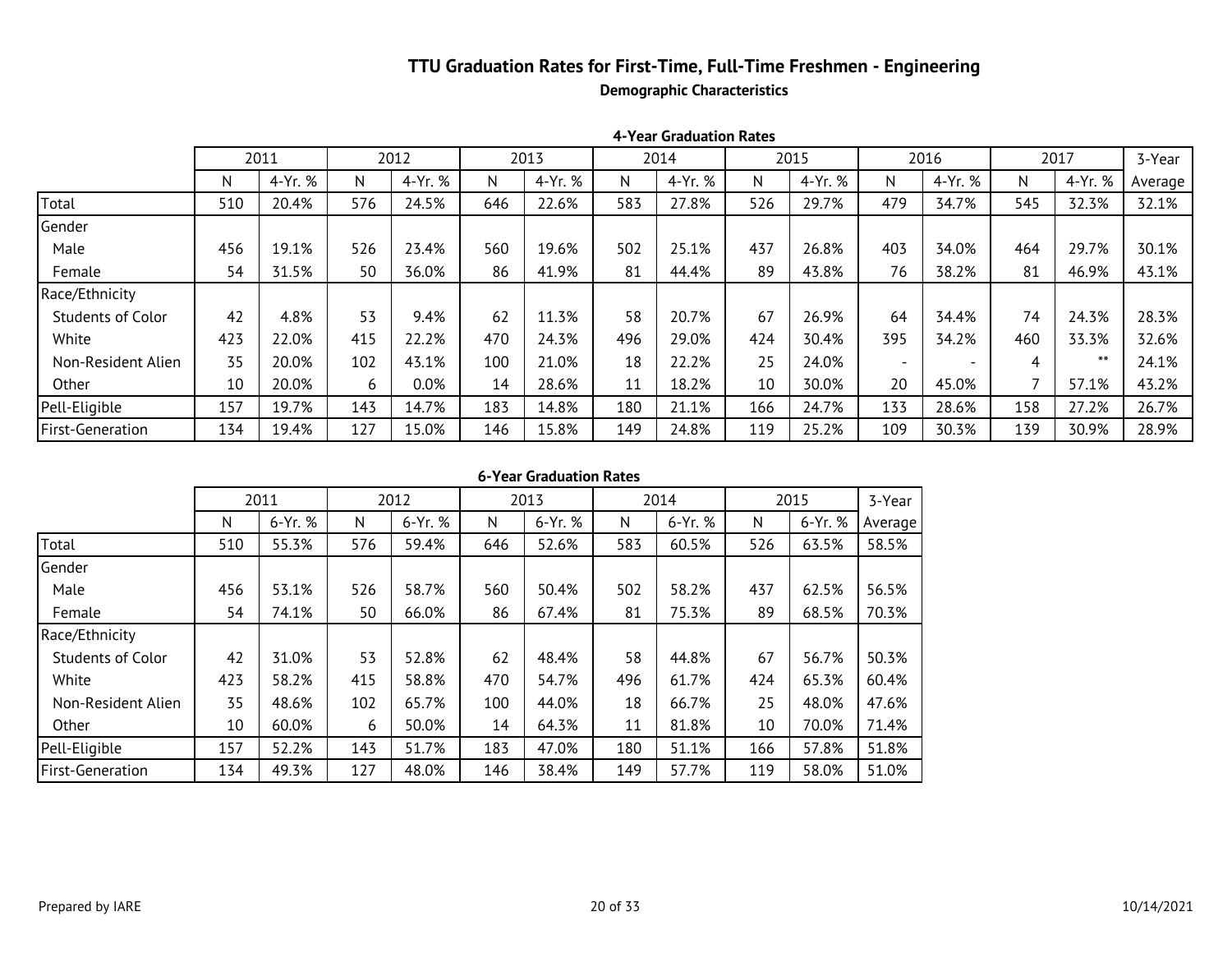### **TTU Graduation Rates for First-Time, Full-Time Freshmen - Engineering Race/Ethnicity Breakdowns**

|                            |     | 2011                     |     | 2012    |     | 2013    |     | 2014                     |     | 2015    |     | 2016    |     | 2017    | 3-Year  |
|----------------------------|-----|--------------------------|-----|---------|-----|---------|-----|--------------------------|-----|---------|-----|---------|-----|---------|---------|
|                            | N   | 4-Yr. %                  | N   | 4-Yr. % | N   | 4-Yr. % | N   | 4-Yr. %                  | N   | 4-Yr. % | N.  | 4-Yr. % | N   | 4-Yr. % | Average |
| <b>College Total</b>       | 507 | 20.1%                    | 576 | 24.5%   | 647 | 22.6%   | 583 | 27.8%                    | 526 | 29.7%   | 479 | 34.7%   | 545 | 32.3%   | 32.1%   |
| Alaska Native/Amer. Indian |     | $***$                    |     | ⋇⋇      |     |         |     | $***$                    |     |         |     |         |     |         |         |
| Asian                      | 10  | 20.0%                    |     | $0.0\%$ | 13  | 30.8%   |     | 11.1%                    | 8   | 37.5%   | 14  | 42.9%   | 6   | 66.7%   | 46.4%   |
| Black/African American     | 18  | 5.6%                     | 14  | 7.1%    | 21  | 9.5%    | 14  | 7.1%                     | 19  | 31.6%   | 17  | 29.4%   | 14  | 14.3%   | 26.0%   |
| Hawaiian/Pacific Islander  |     | $\overline{\phantom{0}}$ |     |         |     |         |     | $\overline{\phantom{a}}$ |     |         |     |         |     |         |         |
| Hispanic                   | 13  | 7.7%                     | 16  | 12.5%   | 14  | 7.1%    | 20  | 20.0%                    | 13  | 38.5%   | 14  | 42.9%   | 22  | 36.4%   | 38.8%   |
| White                      | 420 | 21.7%                    | 415 | 22.2%   | 471 | 24.2%   | 496 | 29.0%                    | 424 | 30.4%   | 395 | 34.2%   | 460 | 33.3%   | 32.6%   |
| Two or More Races          |     | 0.0%                     | 22  | 4.5%    | 27  | 14.8%   | 23  | 30.4%                    | 35  | 20.0%   | 33  | 33.3%   | 38  | 21.1%   | 24.5%   |
| Ethnicity/Race Unknown     |     |                          |     | $***$   |     | $***$   |     | $***$                    |     | $***$   | b   | 50.0%   |     | $***$   | 33.3%   |
| Non-Resident Alien         | 35  | 20.0%                    | 102 | 43.1%   | 100 | 21.0%   | 18  | 22.2%                    | 25  | 24.0%   |     |         |     | $***$   | 24.1%   |

**4-Year Graduation Rates**

|                            |     | 2011    |     | 2012    |     | 2013    |     | 2014    |     | 2015    | 3-Year  |
|----------------------------|-----|---------|-----|---------|-----|---------|-----|---------|-----|---------|---------|
|                            | N   | 6-Yr. % | N   | 6-Yr. % | N   | 6-Yr. % | N   | 6-Yr. % | N   | 6-Yr. % | Average |
| <b>College Total</b>       | 507 | 55.0%   | 576 | 59.4%   | 647 | 52.7%   | 583 | 60.5%   | 526 | 63.5%   | 58.5%   |
| Alaska Native/Amer. Indian | 4   | $***$   |     | $***$   |     |         |     | $***$   |     |         | $***$   |
| Asian                      | 10  | 60.0%   |     | 60.0%   | 13  | 69.2%   | 9   | 77.8%   | 8   | 62.5%   | 70.0%   |
| Black/African American     | 18  | 38.9%   | 14  | 42.9%   | 21  | 42.9%   | 14  | 42.9%   | 19  | 68.4%   | 51.9%   |
| Hawaiian/Pacific Islander  |     |         |     |         |     |         |     |         |     |         |         |
| Hispanic                   | 13  | 30.8%   | 16  | 43.8%   | 14  | 35.7%   | 20  | 45.0%   | 13  | 69.2%   | 48.9%   |
| White                      | 420 | 57.9%   | 415 | 58.8%   | 471 | 54.8%   | 496 | 61.7%   | 424 | 65.3%   | 60.5%   |
| Two or More Races          |     | 14.3%   | 22  | 63.6%   | 27  | 59.3%   | 23  | 47.8%   | 35  | 45.7%   | 50.6%   |
| Ethnicity/Race Unknown     |     |         |     | $***$   |     | $***$   |     | $***$   |     | $***$   | $***$   |
| Non-Resident Alien         | 35  | 48.6%   | 102 | 65.7%   | 100 | 44.0%   | 18  | 66.7%   | 25  | 48.0%   | 47.6%   |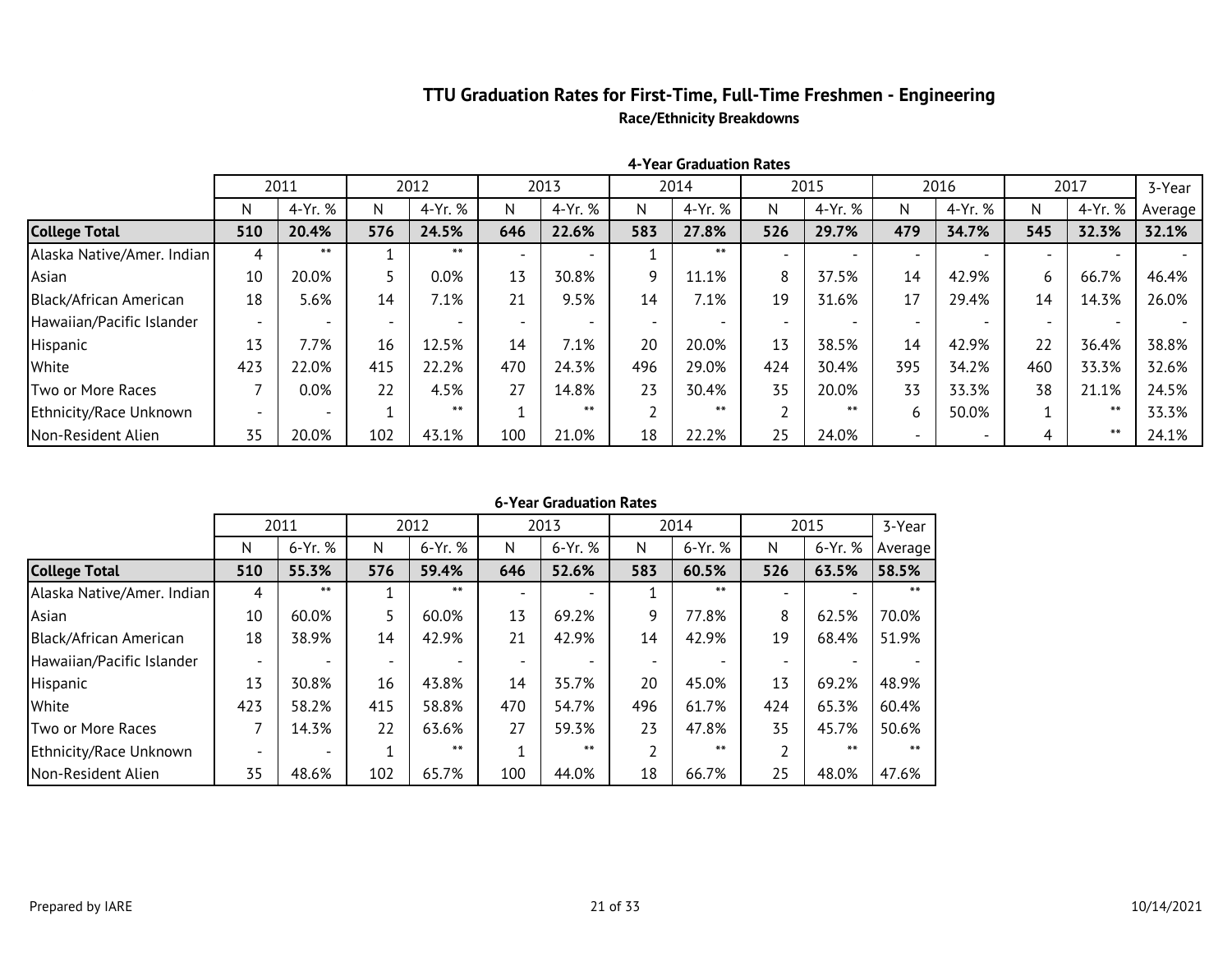### **TTU Graduation Rates for First-Time, Full-Time Freshmen - Fine Arts**

<span id="page-22-0"></span>

|            |            | <b>By Cohort</b> |          |
|------------|------------|------------------|----------|
|            | Cohort (N) | 4-Year %         | 6-Year % |
| 2011       | 70         | 15.7%            | 40.0%    |
| 2012       | 68         | 29.4%            | 61.8%    |
| 2013       | 71         | 23.9%            | 46.5%    |
| 2014       | 67         | 37.3%            | 56.7%    |
| 2015       | 43         | 32.6%            | 55.8%    |
| 2016       | 50         | 34.0%            |          |
| 2017       | 66         | 30.3%            |          |
| 3-Yr. Avg. | 53         | 32.1%            | 52.5%    |



|                  |            |    |                      |    | Fall 2015 Cohort |    |                 |                      |            |  |
|------------------|------------|----|----------------------|----|------------------|----|-----------------|----------------------|------------|--|
|                  |            |    | Graduated in 4 Years |    |                  |    |                 | Graduated in 6 Years |            |  |
|                  |            |    | Initial Program      |    | University       |    | Initial Program |                      | University |  |
| Initial Program  | Cohort (N) | N  | %                    | N  | %                | N  | %               | N                    | %          |  |
| <b>Fine Arts</b> | 43         | 13 | 30.2%                | 14 | 32.6%            | 20 | 46.5%           | 24                   | 55.8%      |  |
| Fine Arts (BFA)  | 8          |    | 25.0%                |    | 25.0%            | 4  | 50.0%           |                      | 62.5%      |  |
| Music (BM)       | 35         | 11 | 31.4%                | 12 | 34.3%            | 16 | 45.7%           | 19                   | 54.3%      |  |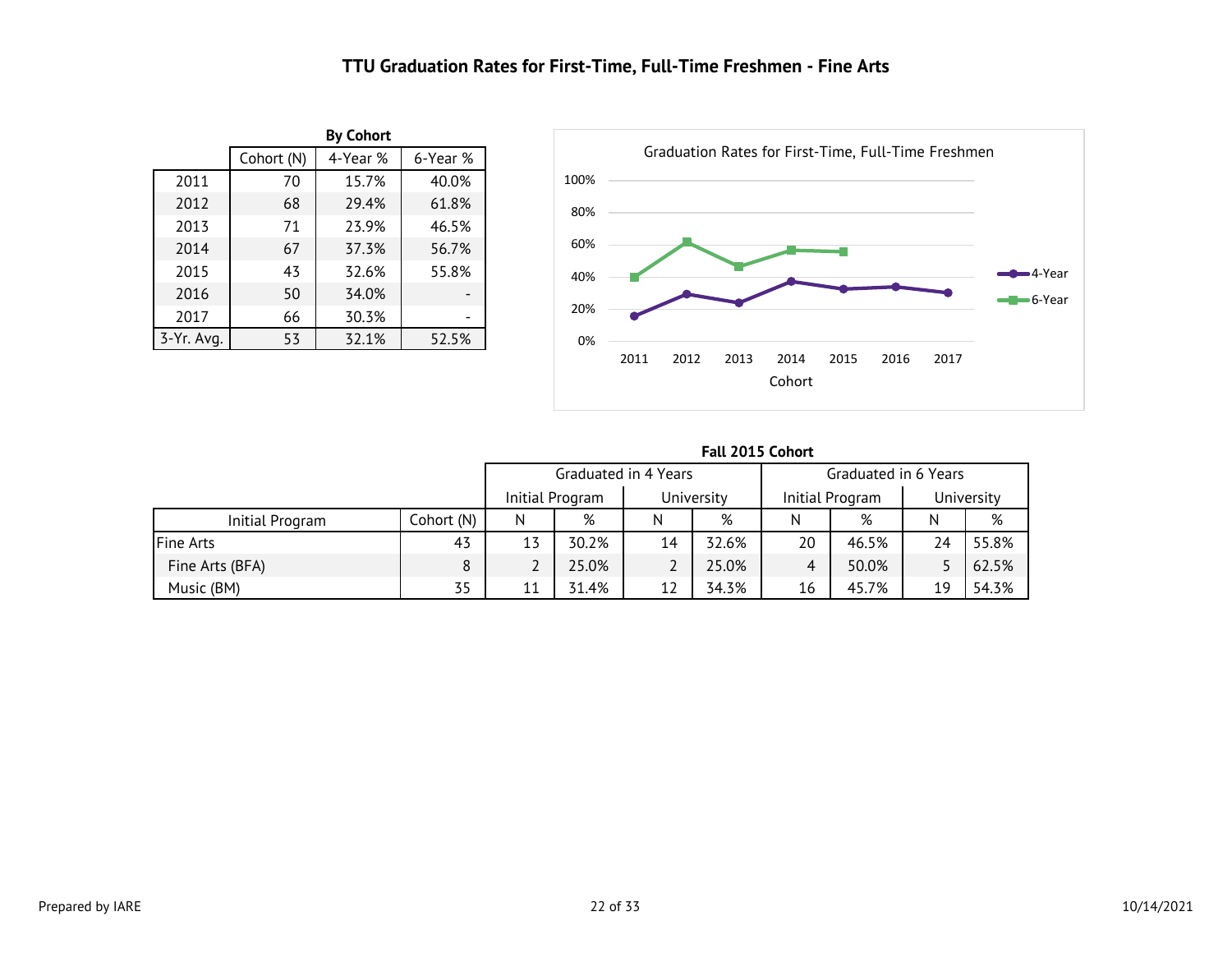### **TTU Graduation Rates for First-Time, Full-Time Freshmen - Fine Arts Demographic Characteristics**

|                          |                          | 2011    |    | 2012                     |                          | 2013    |    | 2014    |    | 2015    |                          | 2016                     |    | 2017    | 3-Year  |
|--------------------------|--------------------------|---------|----|--------------------------|--------------------------|---------|----|---------|----|---------|--------------------------|--------------------------|----|---------|---------|
|                          | N                        | 4-Yr. % | N  | 4-Yr. %                  | N                        | 4-Yr. % | N  | 4-Yr. % | N  | 4-Yr. % | N                        | 4-Yr. %                  | N  | 4-Yr. % | Average |
| Total                    | 70                       | 15.7%   | 68 | 29.4%                    | 71                       | 23.9%   | 67 | 37.3%   | 43 | 32.6%   | 50                       | 34.0%                    | 66 | 30.3%   | 32.1%   |
| Gender                   |                          |         |    |                          |                          |         |    |         |    |         |                          |                          |    |         |         |
| Male                     | 40                       | 7.5%    | 38 | 23.7%                    | 35                       | 17.1%   | 35 | 31.4%   | 24 | 16.7%   | 29                       | 20.7%                    | 37 | 29.7%   | 23.3%   |
| Female                   | 30                       | 26.7%   | 30 | 36.7%                    | 36                       | 30.6%   | 32 | 43.8%   | 19 | 52.6%   | 21                       | 52.4%                    | 29 | 31.0%   | 43.5%   |
| Race/Ethnicity           |                          |         |    |                          |                          |         |    |         |    |         |                          |                          |    |         |         |
| <b>Students of Color</b> |                          | $***$   | 9  | 11.1%                    | 8                        | 0.0%    |    | 28.6%   |    | 20.0%   | ⇁                        | 14.3%                    |    | 0.0%    | 10.5%   |
| White                    | 67                       | 16.4%   | 58 | 31.0%                    | 63                       | 27.0%   | 60 | 38.3%   | 38 | 34.2%   | 43                       | 37.2%                    | 58 | 34.5%   | 35.3%   |
| Non-Resident Alien       | $\overline{\phantom{0}}$ |         |    | $\overline{\phantom{a}}$ | $\overline{\phantom{0}}$ |         |    |         |    |         | $\overline{\phantom{a}}$ |                          |    | $***$   | $***$   |
| Other                    | $\overline{\phantom{a}}$ |         |    | $***$                    | $\overline{\phantom{a}}$ |         |    |         |    |         | $\overline{\phantom{a}}$ | $\overline{\phantom{0}}$ |    |         |         |
| Pell-Eligible            | 27                       | 14.8%   | 25 | 12.0%                    | 30                       | 16.7%   | 31 | 35.5%   | 17 | 23.5%   | 22                       | 27.3%                    | 27 | 14.8%   | 21.2%   |
| <b>First-Generation</b>  | 25                       | 12.0%   | 15 | 20.0%                    | 24                       | 20.8%   | 27 | 40.7%   | 12 | 8.3%    | 12                       | 16.7%                    | 19 | 15.8%   | 14.0%   |

#### **4-Year Graduation Rates**

|                          |                          | 2011                     |    | 2012    |    | 2013    |                          | 2014                     |                          | 2015                     | 3-Year  |
|--------------------------|--------------------------|--------------------------|----|---------|----|---------|--------------------------|--------------------------|--------------------------|--------------------------|---------|
|                          | N                        | 6-Yr. %                  | N  | 6-Yr. % | N  | 6-Yr. % | N                        | $6-Yr.$ %                | N                        | $6-Yr.$ %                | Average |
| Total                    | 70                       | 40.0%                    | 68 | 61.8%   | 71 | 46.5%   | 67                       | 56.7%                    | 43                       | 55.8%                    | 52.5%   |
| Gender                   |                          |                          |    |         |    |         |                          |                          |                          |                          |         |
| Male                     | 40                       | 40.0%                    | 38 | 60.5%   | 35 | 37.1%   | 35                       | 57.1%                    | 24                       | 41.7%                    | 45.7%   |
| Female                   | 30                       | 40.0%                    | 30 | 63.3%   | 36 | 55.6%   | 32                       | 56.3%                    | 19                       | 73.7%                    | 59.8%   |
| Race/Ethnicity           |                          |                          |    |         |    |         |                          |                          |                          |                          |         |
| <b>Students of Color</b> | 3                        | $***$                    | 9  | 33.3%   | 8  | 25.0%   | 7                        | 57.1%                    | 5                        | 40.0%                    | 40.0%   |
| White                    | 67                       | 38.8%                    | 58 | 65.5%   | 63 | 49.2%   | 60                       | 56.7%                    | 38                       | 57.9%                    | 54.0%   |
| Non-Resident Alien       | $\overline{\phantom{0}}$ |                          |    |         |    |         |                          |                          | $\overline{\phantom{a}}$ | $\overline{\phantom{0}}$ |         |
| Other                    | $\overline{\phantom{a}}$ | $\overline{\phantom{0}}$ |    | $***$   |    |         | $\overline{\phantom{0}}$ | $\overline{\phantom{0}}$ | $\overline{\phantom{0}}$ | $\overline{\phantom{0}}$ |         |
| Pell-Eligible            | 27                       | 51.9%                    | 25 | 56.0%   | 30 | 33.3%   | 31                       | 54.8%                    | 17                       | 47.1%                    | 44.9%   |
| <b>First-Generation</b>  | 25                       | 52.0%                    | 15 | 53.3%   | 24 | 45.8%   | 27                       | 59.3%                    | 12                       | 33.3%                    | 49.2%   |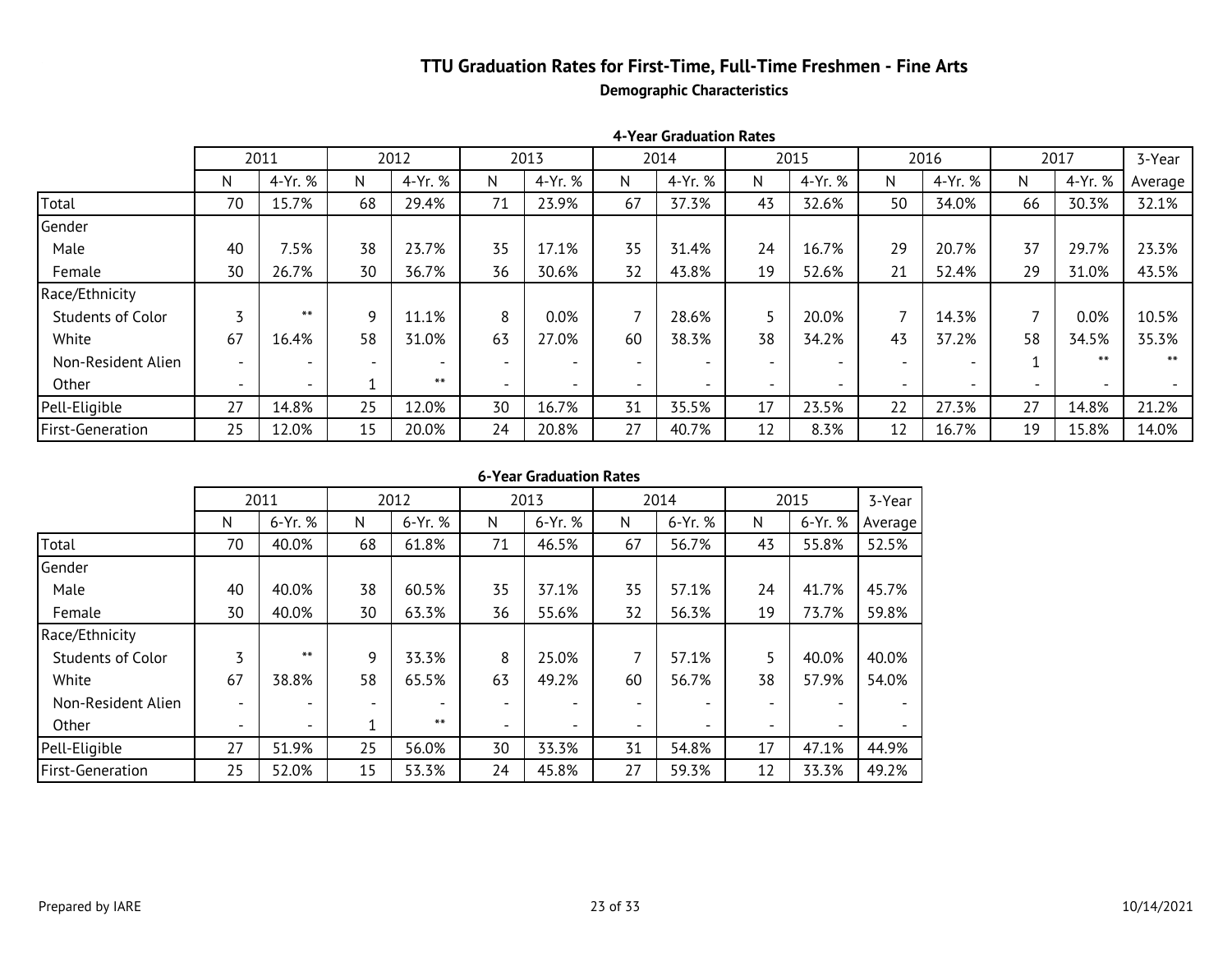### **TTU Graduation Rates for First-Time, Full-Time Freshmen - Fine Arts Race/Ethnicity Breakdowns**

|                            |    | 2011                     |    | 2012    |                          | 2013                     |    | 2014                     |    | 2015    |    | 2016    |    | 2017    | 3-Year  |
|----------------------------|----|--------------------------|----|---------|--------------------------|--------------------------|----|--------------------------|----|---------|----|---------|----|---------|---------|
|                            | N  | 4-Yr. %                  | N  | 4-Yr. % | N                        | 4-Yr. %                  |    | 4-Yr. %                  | N  | 4-Yr. % | N. | 4-Yr. % | N  | 4-Yr. % | Average |
| <b>College Total</b>       | 70 | 15.7%                    | 68 | 29.4%   | 71                       | 23.9%                    | 67 | 37.3%                    | 43 | 32.6%   | 50 | 34.0%   | 66 | 30.3%   | 32.1%   |
| Alaska Native/Amer. Indian |    | $\overline{\phantom{0}}$ |    |         |                          | $\sim$                   |    | $\overline{a}$           |    |         |    | $***$   |    |         | $***$   |
| Asian                      |    | $\overline{\phantom{0}}$ |    | $***$   |                          |                          |    | $\overline{\phantom{0}}$ |    |         |    |         |    |         |         |
| Black/African American     |    |                          |    | $***$   |                          | $***$                    |    | $***$                    |    |         |    | $***$   |    | $***$   | $***$   |
| Hawaiian/Pacific Islander  |    |                          |    |         |                          |                          |    |                          |    |         |    |         |    |         |         |
| Hispanic                   |    | $***$                    |    | $***$   |                          | $***$                    |    |                          |    | $***$   |    | $***$   |    |         | $***$   |
| White                      | 67 | 16.4%                    | 58 | 31.0%   | 63                       | 27.0%                    | 60 | 38.3%                    | 38 | 34.2%   | 43 | 37.2%   | 58 | 34.5%   | 35.3%   |
| Two or More Races          |    | $***$                    |    | $***$   |                          | $***$                    |    | $***$                    |    | $***$   |    | $***$   |    | 0.0%    | 10.0%   |
| Ethnicity/Race Unknown     |    |                          |    |         |                          |                          |    |                          |    |         |    |         |    |         |         |
| Non-Resident Alien         |    |                          |    |         | $\overline{\phantom{0}}$ | $\overline{\phantom{0}}$ |    | $\overline{\phantom{0}}$ |    |         |    |         |    | $***$   | $***$   |

#### **4-Year Graduation Rates**

|                            |                          | 2011    |                          | 2012    |    | 2013    |    | 2014    |    | 2015    | 3-Year  |
|----------------------------|--------------------------|---------|--------------------------|---------|----|---------|----|---------|----|---------|---------|
|                            | N                        | 6-Yr. % | N                        | 6-Yr. % | N  | 6-Yr. % | N  | 6-Yr. % | N  | 6-Yr. % | Average |
| <b>College Total</b>       | 70                       | 40.0%   | 68                       | 61.8%   | 71 | 46.5%   | 67 | 56.7%   | 43 | 55.8%   | 52.5%   |
| Alaska Native/Amer. Indian |                          |         |                          |         |    |         |    |         |    |         |         |
| Asian                      |                          |         |                          | $***$   |    |         |    |         |    |         |         |
| Black/African American     |                          |         |                          | $***$   |    | $***$   | 4  | $***$   |    |         | $***$   |
| Hawaiian/Pacific Islander  |                          |         |                          |         |    |         |    |         |    |         |         |
| Hispanic                   |                          | $***$   |                          | $***$   |    | $***$   |    |         |    | $***$   | $***$   |
| White                      | 67                       | 38.8%   | 58                       | 65.5%   | 63 | 49.2%   | 60 | 56.7%   | 38 | 57.9%   | 54.0%   |
| Two or More Races          |                          | $***$   | 4                        | $***$   |    | $***$   | 3  | $***$   | 4  | $***$   | $***$   |
| Ethnicity/Race Unknown     |                          |         |                          |         |    |         |    |         |    |         |         |
| Non-Resident Alien         | $\overline{\phantom{0}}$ |         | $\overline{\phantom{0}}$ |         |    |         |    |         |    |         |         |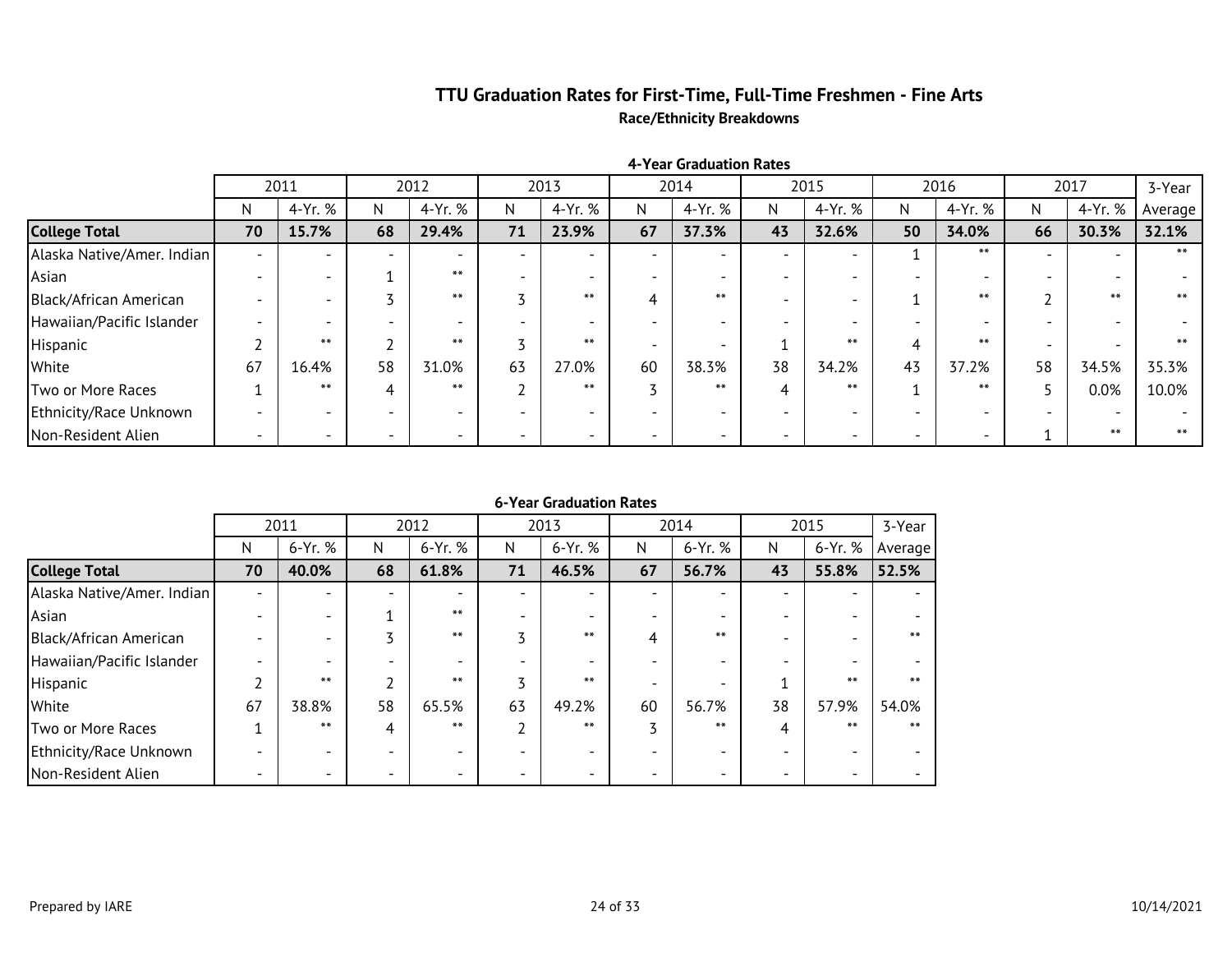### **TTU Graduation Rates for First-Time, Full-Time Freshmen - Interdisciplinary Studies**

<span id="page-25-0"></span>

|              |            | <b>By Cohort</b> |          |
|--------------|------------|------------------|----------|
|              | Cohort (N) | 4-Year %         | 6-Year % |
| 2011         | 20         | 25.0%            | 40.0%    |
| 2012         | 25         | 36.0%            | 60.0%    |
| 2013         | 77         | 44.4%            | 55.6%    |
| 2014         | 30         | 43.3%            | 60.0%    |
| 2015         | 25         | 44.0%            | 56.0%    |
| 2016         | 12         | 50.0%            |          |
| 2017         | 33         | 36.4%            |          |
| $3-Yr.$ Avg. | 23         | 41.4%            | 57.3%    |



|                                             |            |       | Graduated in 4 Years |       |            | Graduated in 6 Years |                 |       |            |
|---------------------------------------------|------------|-------|----------------------|-------|------------|----------------------|-----------------|-------|------------|
|                                             |            |       | Initial Program      |       | University |                      | Initial Program |       | University |
| Initial Program                             | Cohort (N) | N     | %                    | N     | %          | N                    | %               | N     | %          |
| Interdisciplinary Studies                   | 25         | 8     | 32.0%                | 11    | 44.0%      |                      | 36.0%           | 14    | 56.0%      |
| Communication (BS)                          | 18         |       | 38.9%                | 9     | 50.0%      |                      | 44.4%           | 10    | 55.6%      |
| Environmental & Sustainability Studies (BS) |            |       | 20.0%                |       | 20.0%      |                      | 20.0%           |       | 60.0%      |
| Interdisciplinary Studies (BS)              |            | $***$ | $***$                | $***$ | $***$      | $***$                | $***$           | $***$ | $***$      |
| Professional Studies (BS)                   |            | $***$ | $***$                | $***$ | $***$      | $***$                | $***$           | $***$ | $***$      |

**Fall 2015 Cohort**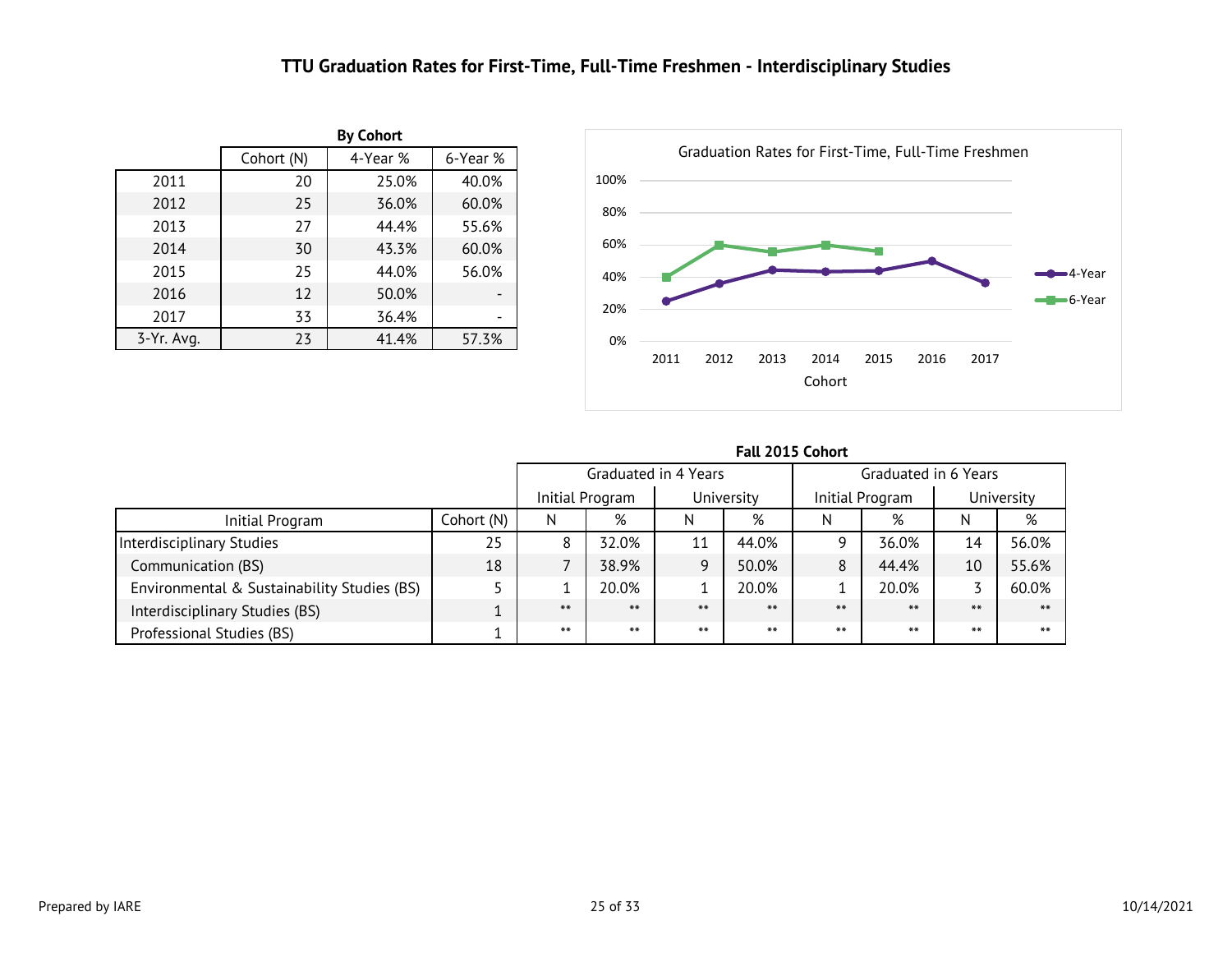### **TTU Graduation Rates for First-Time, Full-Time Freshmen - Interdisciplinary Studies Demographic Characteristics**

|                          |                          | 2011                     |    | 2012                     |                          | 2013    |    | 2014                     |                          | 2015    |                          | 2016    |    | 2017                     | 3-Year  |
|--------------------------|--------------------------|--------------------------|----|--------------------------|--------------------------|---------|----|--------------------------|--------------------------|---------|--------------------------|---------|----|--------------------------|---------|
|                          | N                        | 4-Yr. %                  | N. | 4-Yr. %                  | N                        | 4-Yr. % | N  | 4-Yr. %                  | N                        | 4-Yr. % | N                        | 4-Yr. % | N  | 4-Yr. %                  | Average |
| Total                    | 20                       | 25.0%                    | 25 | 36.0%                    | 27                       | 44.4%   | 30 | 43.3%                    | 25                       | 44.0%   | 12                       | 50.0%   | 33 | 36.4%                    | 41.4%   |
| Gender                   |                          |                          |    |                          |                          |         |    |                          |                          |         |                          |         |    |                          |         |
| Male                     |                          | 42.9%                    | 11 | 36.4%                    | 11                       | 45.5%   | 12 | 16.7%                    | 10                       | 50.0%   |                          | 20.0%   | 15 | 26.7%                    | 33.3%   |
| Female                   | 13                       | 15.4%                    | 14 | 35.7%                    | 16                       | 43.8%   | 18 | 61.1%                    | 15                       | 40.0%   |                          | 71.4%   | 18 | 44.4%                    | 47.5%   |
| Race/Ethnicity           |                          |                          |    |                          |                          |         |    |                          |                          |         |                          |         |    |                          |         |
| <b>Students of Color</b> |                          | $***$                    | 6  | 33.3%                    | 6                        | 50.0%   |    | 42.9%                    | 4                        | $***$   |                          | $***$   | 12 | 33.3%                    | 26.3%   |
| White                    | 18                       | 27.8%                    | 19 | 36.8%                    | 20                       | 40.0%   | 23 | 43.5%                    | 20                       | 55.0%   | 8                        | 62.5%   | 20 | 35.0%                    | 47.9%   |
| Non-Resident Alien       |                          |                          |    | $\overline{\phantom{a}}$ | 4                        | $***$   |    |                          |                          | $***$   | $\overline{\phantom{0}}$ |         |    | $***$                    | $***$   |
| Other                    | $\overline{\phantom{0}}$ | $\overline{\phantom{a}}$ |    | $\overline{\phantom{a}}$ | $\overline{\phantom{0}}$ |         |    | $\overline{\phantom{a}}$ | $\overline{\phantom{0}}$ |         |                          | $***$   |    | $\overline{\phantom{a}}$ | $***$   |
| Pell-Eligible            | 11                       | 18.2%                    | 13 | 23.1%                    | 10                       | 40.0%   | 11 | 63.6%                    | 6                        | 33.3%   | 4                        | $***$   | 13 | 53.8%                    | 43.5%   |
| First-Generation         | 11                       | 18.2%                    |    | 57.1%                    | 9                        | 55.6%   | 8  | 25.0%                    | 10                       | 70.0%   | 4                        | $***$   | 8  | 25.0%                    | 50.0%   |

#### **4-Year Graduation Rates**

|                          |                          | 2011                     |                          | 2012                     |                          | 2013    |                          | 2014                     |                          | 2015                     | 3-Year  |
|--------------------------|--------------------------|--------------------------|--------------------------|--------------------------|--------------------------|---------|--------------------------|--------------------------|--------------------------|--------------------------|---------|
|                          | N                        | 6-Yr. %                  | N                        | 6-Yr. %                  | N                        | 6-Yr. % | N                        | $6-Yr.$ %                | N                        | $6-Yr.$ %                | Average |
| Total                    | 20                       | 40.0%                    | 25                       | 60.0%                    | 27                       | 55.6%   | 30                       | 60.0%                    | 25                       | 56.0%                    | 57.3%   |
| Gender                   |                          |                          |                          |                          |                          |         |                          |                          |                          |                          |         |
| Male                     | $\overline{\phantom{a}}$ | 57.1%                    | 11                       | 63.6%                    | 11                       | 54.5%   | 12                       | 41.7%                    | 10                       | 70.0%                    | 54.5%   |
| Female                   | 13                       | 30.8%                    | 14                       | 57.1%                    | 16                       | 56.3%   | 18                       | 72.2%                    | 15                       | 46.7%                    | 59.2%   |
| Race/Ethnicity           |                          |                          |                          |                          |                          |         |                          |                          |                          |                          |         |
| <b>Students of Color</b> | ำ                        | $***$                    | 6                        | 66.7%                    | 6                        | 50.0%   | 7                        | 71.4%                    | 4                        | $***$                    | 52.9%   |
| White                    | 18                       | 44.4%                    | 19                       | 57.9%                    | 20                       | 55.0%   | 23                       | 56.5%                    | 20                       | 65.0%                    | 58.7%   |
| Non-Resident Alien       | $\overline{\phantom{0}}$ |                          |                          | $\overline{\phantom{0}}$ |                          | $***$   |                          |                          | 1                        | $***$                    | $**$    |
| Other                    | $\overline{\phantom{a}}$ | $\overline{\phantom{0}}$ | $\overline{\phantom{0}}$ | $\overline{\phantom{0}}$ | $\overline{\phantom{0}}$ |         | $\overline{\phantom{0}}$ | $\overline{\phantom{0}}$ | $\overline{\phantom{a}}$ | $\overline{\phantom{0}}$ |         |
| Pell-Eligible            | 11                       | 27.3%                    | 13                       | 46.2%                    | 10                       | 60.0%   | 11                       | 72.7%                    | 6                        | 33.3%                    | 59.3%   |
| <b>First-Generation</b>  | 11                       | 45.5%                    | 7                        | 57.1%                    | 9                        | 55.6%   | 8                        | 50.0%                    | 10                       | 70.0%                    | 59.3%   |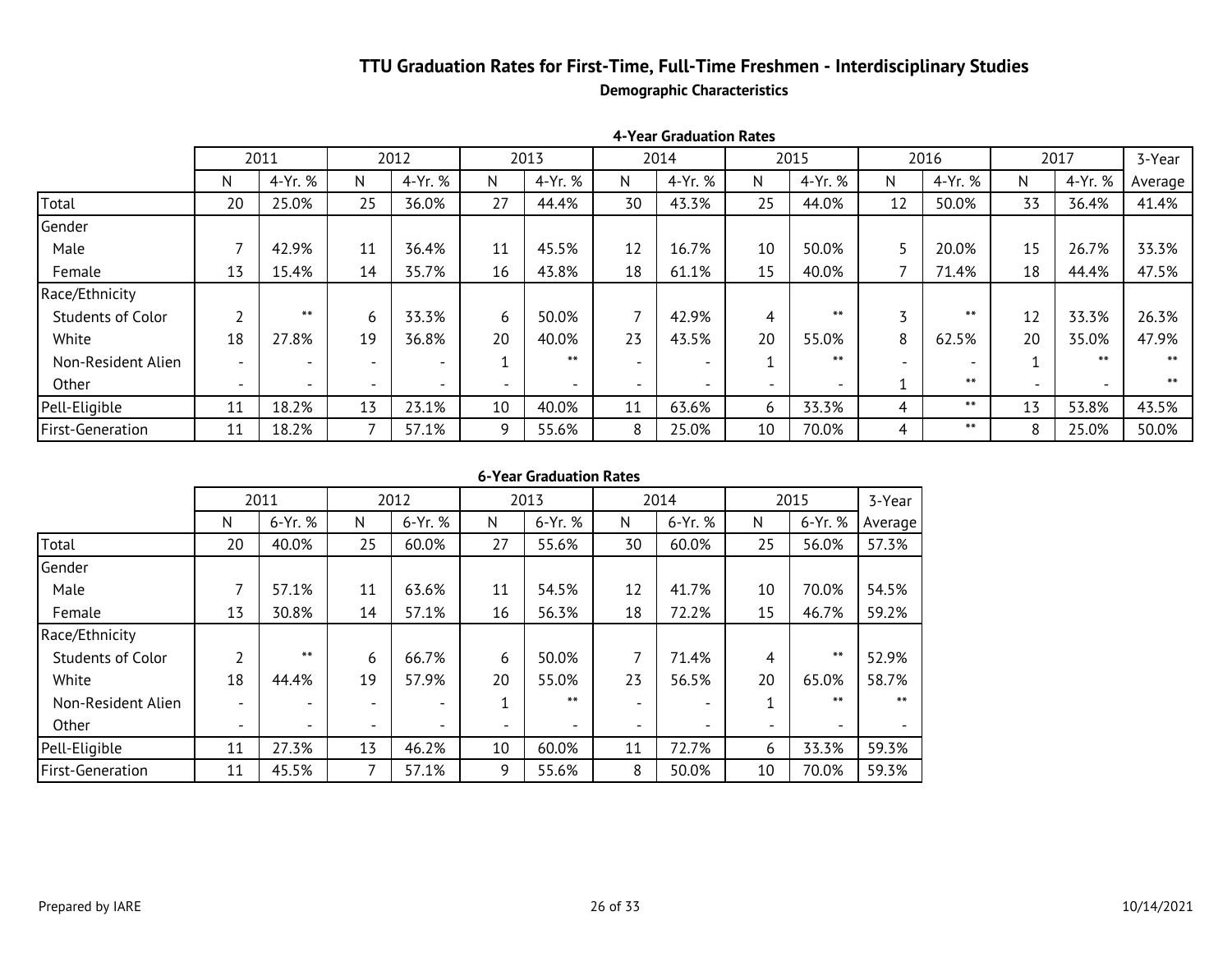### **TTU Graduation Rates for First-Time, Full-Time Freshmen - Interdisciplinary Studies Race/Ethnicity Breakdowns**

|                            |                          | 2011                     |    | 2012                     |    | 2013    |                          | 2014                     |    | 2015    |    | 2016    |    | 2017    | 3-Year  |
|----------------------------|--------------------------|--------------------------|----|--------------------------|----|---------|--------------------------|--------------------------|----|---------|----|---------|----|---------|---------|
|                            | N                        | 4-Yr. %                  | N  | 4-Yr. %                  | N  | 4-Yr. % | N                        | 4-Yr. %                  | N  | 4-Yr. % | N. | 4-Yr. % | N  | 4-Yr. % | Average |
| <b>College Total</b>       | 20                       | 25.0%                    | 25 | 36.0%                    | 27 | 44.4%   | 30                       | 43.3%                    | 25 | 44.0%   | 12 | 50.0%   | 33 | 36.4%   | 41.4%   |
| Alaska Native/Amer. Indian |                          | $\overline{\phantom{0}}$ |    | $\overline{\phantom{0}}$ |    |         |                          | $\overline{\phantom{a}}$ |    |         |    |         |    |         |         |
| Asian                      |                          |                          |    |                          |    |         |                          |                          |    |         |    | $***$   |    |         | $***$   |
| Black/African American     |                          | $***$                    |    | $***$                    |    | $***$   |                          | $***$                    |    | $***$   |    | $***$   |    | 60.0%   | 36.4%   |
| Hawaiian/Pacific Islander  |                          |                          |    |                          |    |         |                          |                          |    |         |    |         |    |         |         |
| Hispanic                   |                          | $***$                    |    | $***$                    |    | $***$   |                          | $***$                    |    | $***$   |    |         |    | $***$   | $***$   |
| White                      | 18                       | 27.8%                    | 19 | 36.8%                    | 20 | 40.0%   | 23                       | 43.5%                    | 20 | 55.0%   | 8  | 62.5%   | 20 | 35.0%   | 47.9%   |
| Two or More Races          |                          |                          |    | $***$                    |    |         |                          | $***$                    |    |         |    |         | n  | 0.0%    | 0.0%    |
| Ethnicity/Race Unknown     |                          |                          |    |                          |    |         |                          |                          |    |         |    |         |    |         |         |
| Non-Resident Alien         | $\overline{\phantom{0}}$ | -                        |    | $\overline{\phantom{0}}$ |    | $***$   | $\overline{\phantom{0}}$ | $\overline{\phantom{0}}$ |    | $***$   |    |         |    | $***$   | $***$   |

**4-Year Graduation Rates**

|                            |                          | 2011                     |                          | 2012    |    | 2013    |                          | 2014                     |    | 2015    | 3-Year  |
|----------------------------|--------------------------|--------------------------|--------------------------|---------|----|---------|--------------------------|--------------------------|----|---------|---------|
|                            | N                        | 6-Yr. %                  | N                        | 6-Yr. % | N  | 6-Yr. % | N                        | 6-Yr. %                  | N  | 6-Yr. % | Average |
| <b>College Total</b>       | 20                       | 40.0%                    | 25                       | 60.0%   | 27 | 55.6%   | 30                       | 60.0%                    | 25 | 56.0%   | 57.3%   |
| Alaska Native/Amer. Indian | $\overline{\phantom{0}}$ |                          | $\overline{\phantom{0}}$ |         |    |         | $\overline{\phantom{0}}$ |                          |    |         |         |
| Asian                      | $\overline{\phantom{0}}$ |                          | $\overline{\phantom{0}}$ |         |    |         |                          |                          |    |         |         |
| Black/African American     |                          | $***$                    | 4                        | $***$   |    | $***$   | 4                        | $***$                    |    | $***$   | 54.5%   |
| Hawaiian/Pacific Islander  |                          |                          | $\overline{\phantom{0}}$ |         |    |         |                          |                          |    |         |         |
| Hispanic                   |                          | $***$                    |                          | $***$   |    | $***$   |                          | $***$                    |    | $***$   | $***$   |
| White                      | 18                       | 44.4%                    | 19                       | 57.9%   | 20 | 55.0%   | 23                       | 56.5%                    | 20 | 65.0%   | 58.7%   |
| Two or More Races          |                          |                          | 1                        | $***$   |    |         | ำ                        | $***$                    |    |         | $***$   |
| Ethnicity/Race Unknown     |                          |                          | $\overline{\phantom{a}}$ |         |    |         |                          |                          |    |         |         |
| Non-Resident Alien         | $\overline{\phantom{0}}$ | $\overline{\phantom{0}}$ | $\overline{\phantom{0}}$ | -       |    | $***$   | $\overline{\phantom{a}}$ | $\overline{\phantom{0}}$ |    | $***$   | $***$   |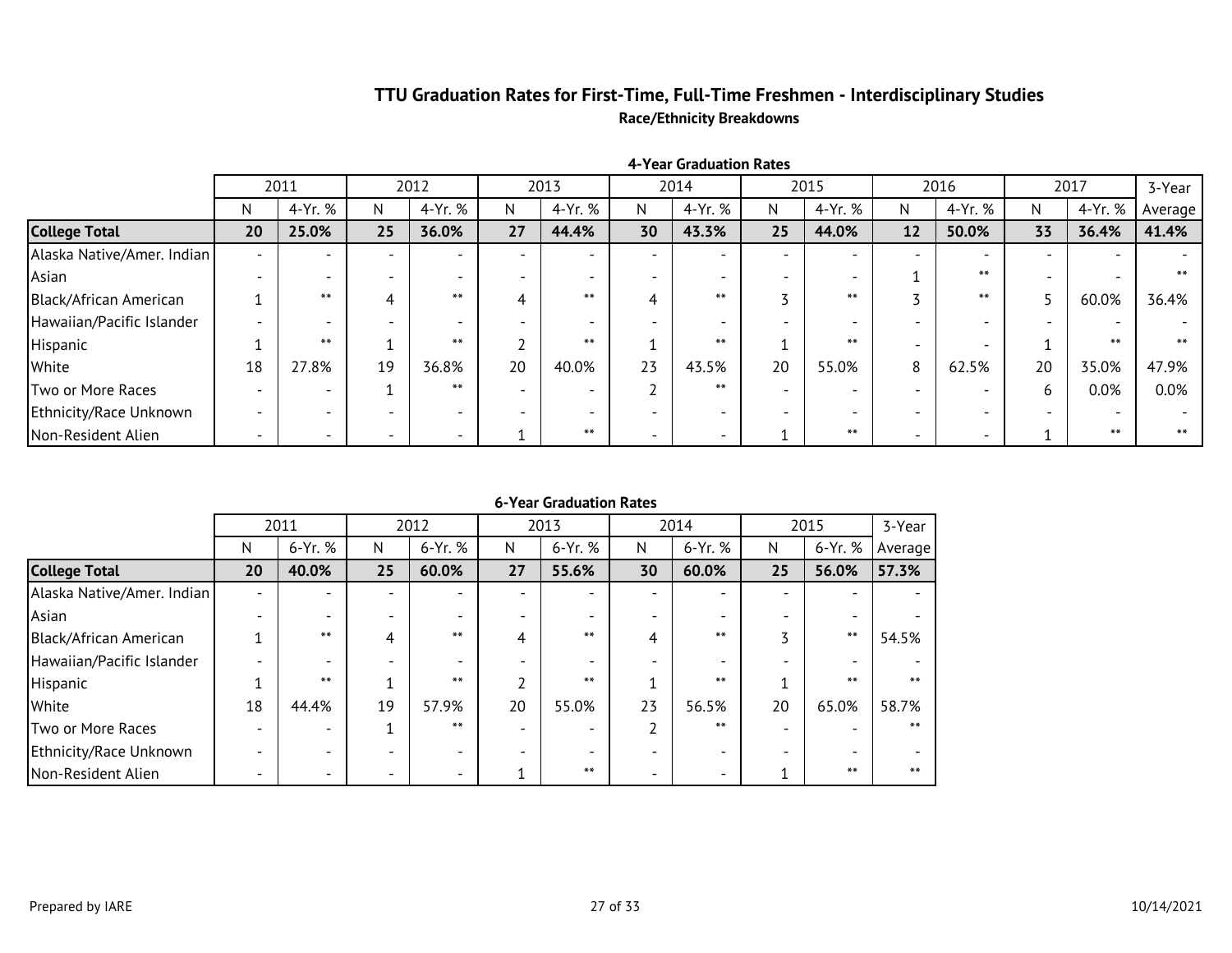### **TTU Graduation Rates for First-Time, Full-Time Freshmen - Nursing**

<span id="page-28-0"></span>

|            |            | <b>By Cohort</b> |          |
|------------|------------|------------------|----------|
|            | Cohort (N) | 4-Year %         | 6-Year % |
| 2011       | 143        | 23.8%            | 49.0%    |
| 2012       | 164        | 35.4%            | 53.7%    |
| 2013       | 169        | 42.6%            | 60.9%    |
| 2014       | 160        | 41.9%            | 60.6%    |
| 2015       | 128        | 48.4%            | 75.8%    |
| 2016       | 153        | 41.8%            |          |
| 2017       | 147        | 36.7%            |          |
| 3-Yr. Avg. | 143        | 42.1%            | 65.0%    |



|  |  | <b>Fall 2015 Cohort</b> |
|--|--|-------------------------|
|--|--|-------------------------|

|                            |            |                               | Graduated in 4 Years |    |       | Graduated in 6 Years     |                 |    |            |
|----------------------------|------------|-------------------------------|----------------------|----|-------|--------------------------|-----------------|----|------------|
|                            |            | Initial Program<br>University |                      |    |       |                          | Initial Program |    | University |
| Initial Program            | Cohort (N) | %<br>N                        |                      |    | %     |                          | %               |    | %          |
| Nursing                    | 128        |                               |                      | 62 | 48.4% | $\overline{\phantom{0}}$ |                 | Q7 | 75.8%      |
| Interest in Nursing (LIST) | 128        | -                             |                      | 62 | 48.4% | $\overline{\phantom{0}}$ | -               | 97 | 75.8%      |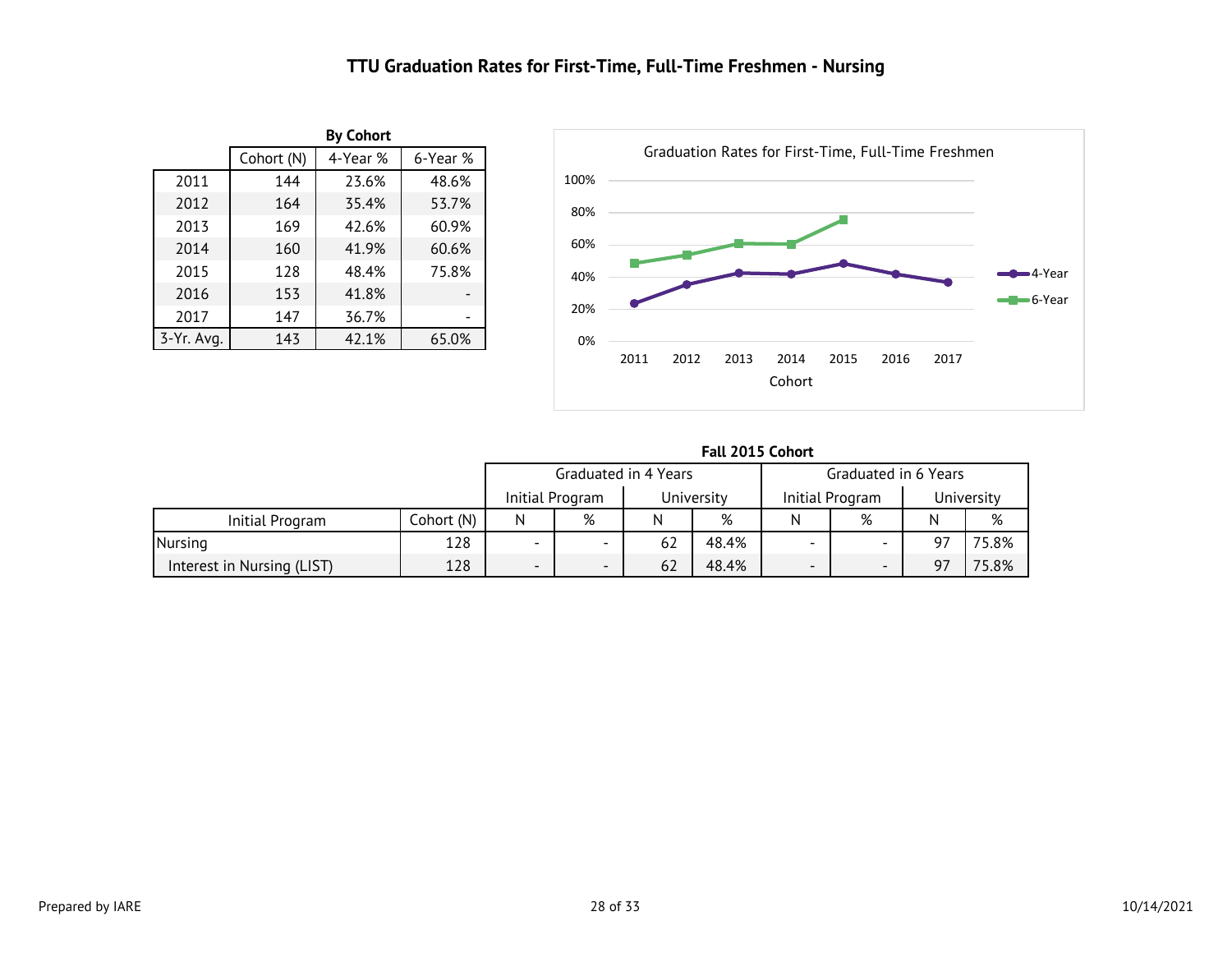### **TTU Graduation Rates for First-Time, Full-Time Freshmen - Nursing Demographic Characteristics**

|                    |     | 2011    |     | 2012                     |                          | 2013    |     | 2014    |     | 2015    |                 | 2016    |     | 2017    | 3-Year  |
|--------------------|-----|---------|-----|--------------------------|--------------------------|---------|-----|---------|-----|---------|-----------------|---------|-----|---------|---------|
|                    | N   | 4-Yr. % | N   | 4-Yr. %                  | N                        | 4-Yr. % | N   | 4-Yr. % | N   | 4-Yr. % | N               | 4-Yr. % | N   | 4-Yr. % | Average |
| Total              | 143 | 23.8%   | 164 | 35.4%                    | 169                      | 42.6%   | 160 | 41.9%   | 128 | 48.4%   | 153             | 41.8%   | 147 | 36.7%   | 42.1%   |
| Gender             |     |         |     |                          |                          |         |     |         |     |         |                 |         |     |         |         |
| Male               | 19  | 0.0%    | 25  | 28.0%                    | 28                       | 39.3%   | 26  | 15.4%   | 16  | 31.3%   | 17              | 41.2%   | 23  | 26.1%   | 32.1%   |
| Female             | 124 | 27.4%   | 139 | 36.7%                    | 141                      | 43.3%   | 134 | 47.0%   | 112 | 50.9%   | 136             | 41.9%   | 124 | 38.7%   | 43.5%   |
| Race/Ethnicity     |     |         |     |                          |                          |         |     |         |     |         |                 |         |     |         |         |
| Students of Color  | 11  | 27.3%   | 11  | 36.4%                    | 10                       | 20.0%   | 13  | 53.8%   | 14  | 21.4%   | 10              | 30.0%   | 13  | 61.5%   | 37.8%   |
| White              | 131 | 23.7%   | 151 | 35.8%                    | 157                      | 44.6%   | 146 | 40.4%   | 112 | 51.8%   | 139             | 41.7%   | 134 | 34.3%   | 42.1%   |
| Non-Resident Alien |     |         |     | $\overline{\phantom{0}}$ | $\overline{\phantom{0}}$ |         |     |         |     |         | $\qquad \qquad$ |         |     |         |         |
| Other              |     | $***$   |     | $***$                    |                          | $***$   |     | $***$   |     | $***$   | 4               | $***$   |     |         | $***$   |
| Pell-Eligible      | 60  | 23.3%   | 59  | 15.3%                    | 57                       | 33.3%   | 64  | 29.7%   | 44  | 40.9%   | 57              | 36.8%   | 52  | 28.8%   | 35.3%   |
| First-Generation   | 54  | 13.0%   | 58  | 25.9%                    | 61                       | 31.1%   | 60  | 28.3%   | 37  | 35.1%   | 58              | 29.3%   | 48  | 27.1%   | 30.1%   |

#### **4-Year Graduation Rates**

|                          |     | 2011    |     | 2012                     |     | 2013    |     | 2014    |                          | 2015    | 3-Year  |
|--------------------------|-----|---------|-----|--------------------------|-----|---------|-----|---------|--------------------------|---------|---------|
|                          | N   | 6-Yr. % | N   | 6-Yr. %                  | N   | 6-Yr. % | N   | 6-Yr. % | N                        | 6-Yr. % | Average |
| Total                    | 143 | 49.0%   | 164 | 53.7%                    | 169 | 60.9%   | 160 | 60.6%   | 128                      | 75.8%   | 65.0%   |
| Gender                   |     |         |     |                          |     |         |     |         |                          |         |         |
| Male                     | 19  | 26.3%   | 25  | 48.0%                    | 28  | 57.1%   | 26  | 46.2%   | 16                       | 62.5%   | 54.3%   |
| Female                   | 124 | 52.4%   | 139 | 54.7%                    | 141 | 61.7%   | 134 | 63.4%   | 112                      | 77.7%   | 66.9%   |
| Race/Ethnicity           |     |         |     |                          |     |         |     |         |                          |         |         |
| <b>Students of Color</b> | 11  | 63.6%   | 11  | 45.5%                    | 10  | 50.0%   | 13  | 69.2%   | 14                       | 50.0%   | 56.8%   |
| White                    | 131 | 48.1%   | 151 | 53.6%                    | 157 | 61.8%   | 146 | 59.6%   | 112                      | 79.5%   | 65.8%   |
| Non-Resident Alien       |     |         |     | $\overline{\phantom{0}}$ |     |         |     |         | $\overline{\phantom{a}}$ |         |         |
| Other                    |     | $***$   | 2   | $***$                    |     | $***$   |     | $***$   | 2                        | $***$   | $***$   |
| Pell-Eligible            | 60  | 43.3%   | 59  | 33.9%                    | 57  | 54.4%   | 64  | 46.9%   | 44                       | 70.5%   | 55.8%   |
| <b>First-Generation</b>  | 54  | 33.3%   | 58  | 44.8%                    | 61  | 57.4%   | 60  | 41.7%   | 37                       | 64.9%   | 53.2%   |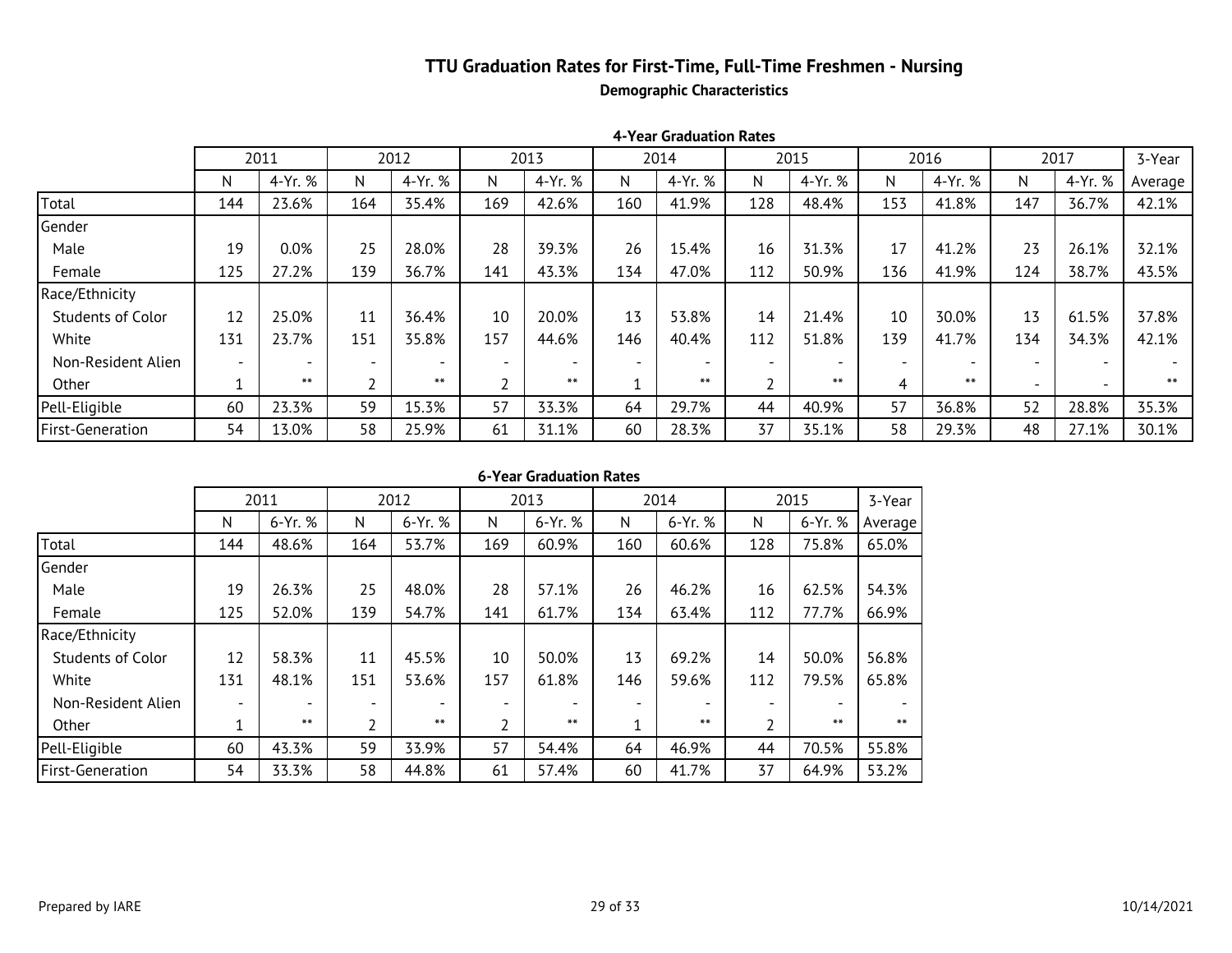### **TTU Graduation Rates for First-Time, Full-Time Freshmen - Nursing Race/Ethnicity Breakdowns**

|                            |                          | 2011                     |     | 2012    |                          | 2013                     |     | 2014                     |                          | 2015                     |     | 2016    |     | 2017                     | 3-Year  |
|----------------------------|--------------------------|--------------------------|-----|---------|--------------------------|--------------------------|-----|--------------------------|--------------------------|--------------------------|-----|---------|-----|--------------------------|---------|
|                            | N                        | 4-Yr. %                  | N   | 4-Yr. % | N                        | 4-Yr. %                  | N   | 4-Yr. %                  | N                        | 4-Yr. %                  | N.  | 4-Yr. % | N   | 4-Yr. %                  | Average |
| <b>College Total</b>       | 143                      | 23.8%                    | 164 | 35.4%   | 169                      | 42.6%                    | 160 | 41.9%                    | 128                      | 48.4%                    | 153 | 41.8%   | 147 | 36.7%                    | 42.1%   |
| Alaska Native/Amer. Indian |                          | $***$                    |     |         |                          |                          |     | $\overline{\phantom{0}}$ |                          |                          |     |         |     |                          |         |
| Asian                      |                          | $***$                    |     | $***$   |                          | $***$                    |     | $***$                    |                          | $***$                    |     | $***$   |     | $\overline{\phantom{0}}$ | $***$   |
| Black/African American     |                          | $***$                    |     |         |                          | $***$                    |     | 40.0%                    | 4                        | $***$                    |     | $***$   |     | $***$                    | $***$   |
| Hawaiian/Pacific Islander  |                          |                          |     |         |                          |                          |     | $\overline{\phantom{0}}$ | $\overline{\phantom{0}}$ |                          |     |         |     |                          |         |
| Hispanic                   |                          | $***$                    |     | 50.0%   | 4                        | $***$                    |     | $***$                    |                          | $***$                    |     | $***$   |     | 71.4%                    | 58.3%   |
| White                      | 131                      | 23.7%                    | 151 | 35.8%   | 157                      | 44.6%                    | 146 | 40.4%                    | 112                      | 51.8%                    | 139 | 41.7%   | 134 | 34.3%                    | 42.1%   |
| Two or More Races          | 4                        | $***$                    |     | 20.0%   |                          | $***$                    |     | 60.0%                    | 7                        | 14.3%                    | 6   | 16.7%   | 4   | $***$                    | 23.5%   |
| Ethnicity/Race Unknown     |                          |                          |     | $***$   |                          | $***$                    |     |                          |                          |                          |     |         |     |                          |         |
| Non-Resident Alien         | $\overline{\phantom{0}}$ | $\overline{\phantom{0}}$ |     |         | $\overline{\phantom{0}}$ | $\overline{\phantom{0}}$ |     | $\overline{\phantom{0}}$ | $\overline{\phantom{0}}$ | $\overline{\phantom{0}}$ |     |         |     | $\overline{\phantom{0}}$ |         |

#### **4-Year Graduation Rates**

|                            |     | 2011    |                          | 2012    |     | 2013    |     | 2014    |     | 2015    | 3-Year  |
|----------------------------|-----|---------|--------------------------|---------|-----|---------|-----|---------|-----|---------|---------|
|                            | N   | 6-Yr. % | N                        | 6-Yr. % | N   | 6-Yr. % | N   | 6-Yr. % | N   | 6-Yr. % | Average |
| <b>College Total</b>       | 143 | 49.0%   | 164                      | 53.7%   | 169 | 60.9%   | 160 | 60.6%   | 128 | 75.8%   | 65.0%   |
| Alaska Native/Amer. Indian |     | $***$   | $\overline{\phantom{0}}$ |         |     |         |     |         |     |         |         |
| Asian                      |     | $***$   |                          | $***$   |     | $***$   |     | $***$   |     | $***$   | $***$   |
| Black/African American     |     | $***$   |                          | -       |     | $***$   |     | 60.0%   | 4   | $***$   | 50.0%   |
| Hawaiian/Pacific Islander  |     |         |                          |         |     |         |     |         |     |         |         |
| Hispanic                   |     | $***$   | 6                        | 50.0%   | 4   | $***$   |     | $***$   |     | $***$   | $***$   |
| White                      | 131 | 48.1%   | 151                      | 53.6%   | 157 | 61.8%   | 146 | 59.6%   | 112 | 79.5%   | 65.8%   |
| Two or More Races          | 4   | $***$   |                          | 40.0%   |     | $***$   |     | 80.0%   |     | 57.1%   | 53.3%   |
| Ethnicity/Race Unknown     |     |         |                          | $***$   |     | $***$   |     |         |     |         | $***$   |
| Non-Resident Alien         |     |         |                          |         |     |         |     |         |     |         |         |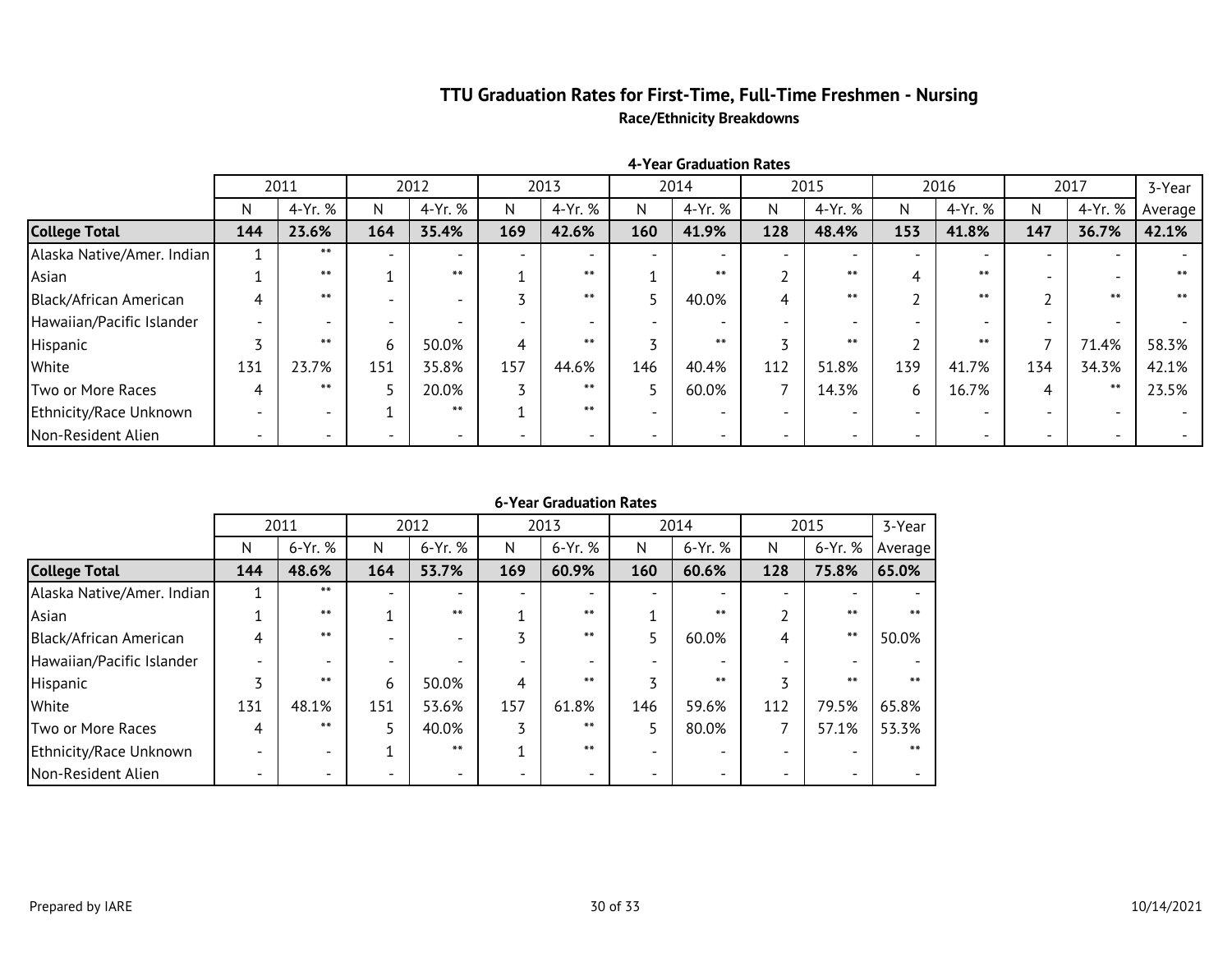### **TTU Graduation Rates for First-Time, Full-Time Freshmen - Independent Programs/Non-Degree Seeking**

<span id="page-31-0"></span>

|            |            | <b>By Cohort</b> |          |
|------------|------------|------------------|----------|
|            | Cohort (N) | 4-Year %         | 6-Year % |
| 2011       | 397        | 14.4%            | 35.8%    |
| 2012       | 353        | 10.2%            | 39.7%    |
| 2013       | 353        | 18.1%            | 43.9%    |
| 2014       | 280        | 20.0%            | 39.6%    |
| 2015       | 260        | 19.6%            | 38.8%    |
| 2016       | 260        | 23.5%            |          |
| 2017       | 274        | 15.0%            |          |
| 3-Yr. Avg. | 265        | 19.3%            | 41.1%    |



|                               |            | FAIL ZUIJ LUIIUI L       |                 |                      |            |                          |                          |            |       |  |  |  |
|-------------------------------|------------|--------------------------|-----------------|----------------------|------------|--------------------------|--------------------------|------------|-------|--|--|--|
|                               |            |                          |                 | Graduated in 4 Years |            | Graduated in 6 Years     |                          |            |       |  |  |  |
|                               |            |                          | Initial Program |                      | University |                          | Initial Program          | University |       |  |  |  |
| Initial Program               | Cohort (N) | N                        | %               | N                    | %          |                          | %                        | N          | %     |  |  |  |
| Independent Prog./Non-Degree  | 260        |                          |                 | 51                   | 19.6%      | -                        |                          | 101        | 38.8% |  |  |  |
| General Curriculum            | 168        |                          |                 | 33                   | 19.6%      | -                        | $\overline{\phantom{0}}$ | 68         | 40.5% |  |  |  |
| <b>General Health Studies</b> | 85         | $\overline{\phantom{0}}$ |                 | 15                   | 17.6%      | -                        |                          |            | 31.8% |  |  |  |
| Pre-Law                       |            | -                        |                 |                      | 42.9%      | $\overline{\phantom{0}}$ | $\overline{\phantom{0}}$ | 6          | 85.7% |  |  |  |

**Fall 2015 Cohort**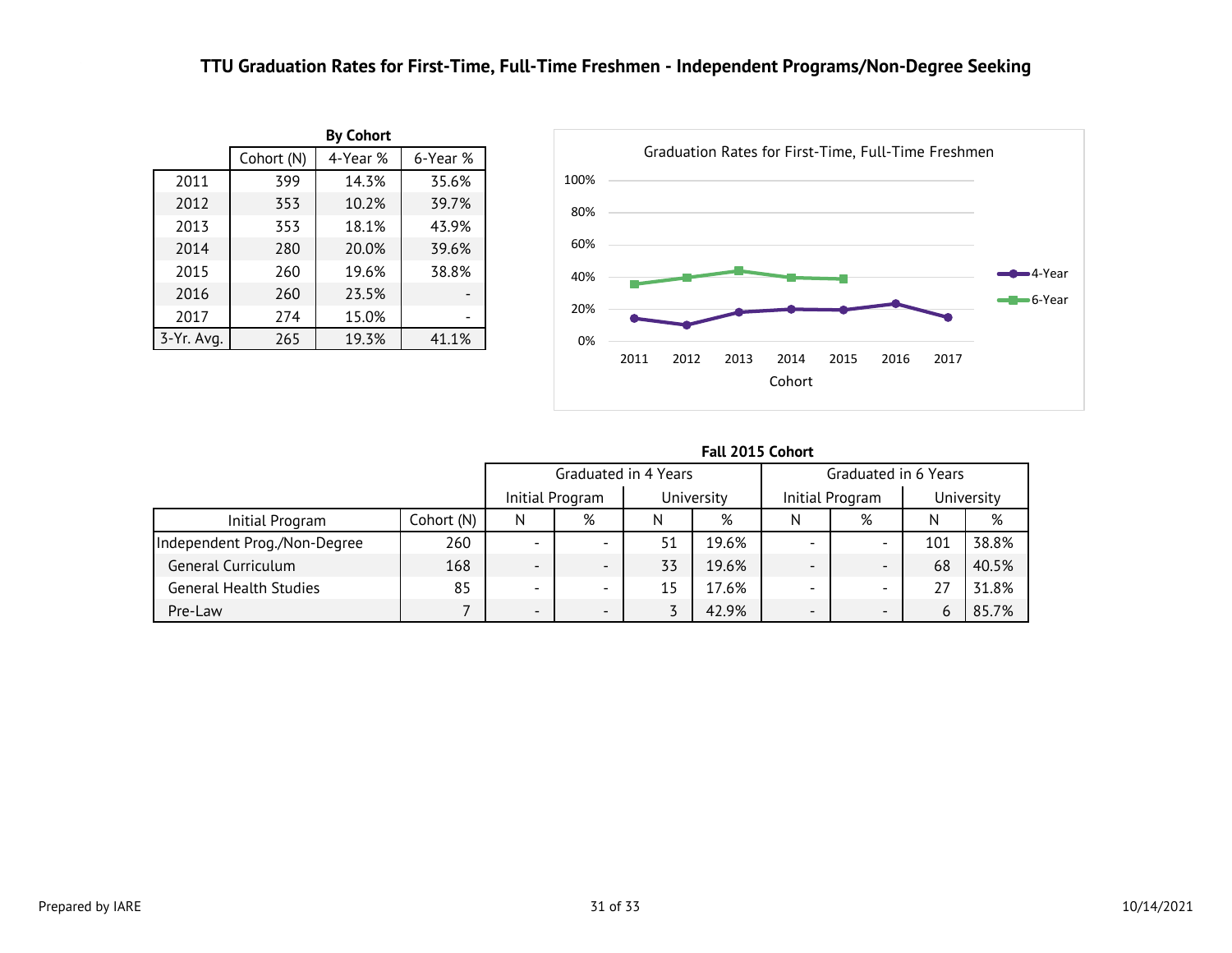### **TTU Graduation Rates for First-Time, Full-Time Freshmen - Independent Programs/Non-Degree Seeking Demographic Characteristics**

|                          | 1 TCAI 9144446011 RACCJ |         |       |         |      |         |      |         |      |         |      |         |                |         |         |
|--------------------------|-------------------------|---------|-------|---------|------|---------|------|---------|------|---------|------|---------|----------------|---------|---------|
|                          | 2011                    |         | 2012  |         | 2013 |         | 2014 |         | 2015 |         | 2016 |         | 2017           |         | 3-Year  |
|                          | N                       | 4-Yr. % | N     | 4-Yr. % | N    | 4-Yr. % | N    | 4-Yr. % | N    | 4-Yr. % | N.   | 4-Yr. % | N.             | 4-Yr. % | Average |
| Total                    | 397                     | 14.4%   | 353   | 10.2%   | 353  | 18.1%   | 280  | 20.0%   | 260  | 19.6%   | 260  | 23.5%   | 274            | 15.0%   | 19.3%   |
| Gender                   |                         |         |       |         |      |         |      |         |      |         |      |         |                |         |         |
| Male                     | 208                     | 10.6%   | 186   | 4.8%    | 185  | 13.5%   | 117  | 9.4%    | 154  | 11.7%   | 165  | 18.2%   | 159            | 10.1%   | 13.4%   |
| Female                   | 189                     | 18.5%   | 167   | 16.2%   | 168  | 23.2%   | 163  | 27.6%   | 106  | 31.1%   | 95   | 32.6%   | 115            | 21.7%   | 28.2%   |
| Race/Ethnicity           |                         |         |       |         |      |         |      |         |      |         |      |         |                |         |         |
| <b>Students of Color</b> | 54                      | 11.1%   | 75    | 5.3%    | 68   | 13.2%   | 54   | 9.3%    | 56   | 10.7%   | 59   | 16.9%   | 86             | 11.6%   | 12.9%   |
| White                    | 339                     | 15.0%   | 270   | 11.1%   | 255  | 19.2%   | 214  | 22.9%   | 193  | 22.8%   | 170  | 27.6%   | 183            | 16.9%   | 22.3%   |
| Non-Resident Alien       |                         | $***$   | $***$ | 0.0%    | 24   | 20.8%   | 4    | $***$   | 4    | $***$   | 26   | 15.4%   | $\overline{ }$ | $***$   | 12.1%   |
| Other                    | $\overline{ }$          | $***$   | 6     | 33.3%   | 6    | 16.7%   | 8    | 12.5%   |      | 14.3%   |      | $0.0\%$ | h              | $***$   | 7.1%    |
| Pell-Eligible            | 189                     | 11.6%   | 176   | 8.0%    | 174  | 12.6%   | 141  | 15.6%   | 125  | 14.4%   | 90   | 22.2%   | 138            | 10.1%   | 14.7%   |
| <b>First-Generation</b>  | 182                     | 10.4%   | 132   | 9.1%    | 144  | 16.7%   | 114  | 12.3%   | 98   | 13.3%   | 72   | 18.1%   | 86             | 8.1%    | 12.9%   |

|  | 6-Year Graduation Rates |  |
|--|-------------------------|--|
|--|-------------------------|--|

|                          | 2011 |         | 2012 |         | 2013 |         | 2014 |         | 2015 |         | 3-Year  |
|--------------------------|------|---------|------|---------|------|---------|------|---------|------|---------|---------|
|                          | N    | 6-Yr. % | N    | 6-Yr. % | N    | 6-Yr. % | N    | 6-Yr. % | N    | 6-Yr. % | Average |
| Total                    | 397  | 35.8%   | 353  | 39.7%   | 353  | 43.9%   | 280  | 39.6%   | 260  | 38.8%   | 41.1%   |
| Gender                   |      |         |      |         |      |         |      |         |      |         |         |
| Male                     | 208  | 31.3%   | 186  | 36.0%   | 185  | 41.6%   | 117  | 31.6%   | 154  | 32.5%   | 36.0%   |
| Female                   | 189  | 40.7%   | 167  | 43.7%   | 168  | 46.4%   | 163  | 45.4%   | 106  | 48.1%   | 46.5%   |
| Race/Ethnicity           |      |         |      |         |      |         |      |         |      |         |         |
| <b>Students of Color</b> | 54   | 27.8%   | 75   | 33.3%   | 68   | 36.8%   | 54   | 40.7%   | 56   | 30.4%   | 36.0%   |
| White                    | 339  | 36.9%   | 270  | 41.1%   | 255  | 44.7%   | 214  | 39.3%   | 193  | 42.0%   | 42.1%   |
| Non-Resident Alien       |      | $***$   | 2    | $***$   | 24   | 54.2%   | 4    | $***$   | 4    | $***$   | 46.9%   |
| Other                    | 3    | $***$   | 6    | 50.0%   | 6    | 50.0%   | 8    | 37.5%   | 7    | 42.9%   | 42.9%   |
| Pell-Eligible            | 189  | 25.9%   | 176  | 37.5%   | 174  | 38.5%   | 141  | 34.8%   | 125  | 32.8%   | 35.7%   |
| <b>First-Generation</b>  | 182  | 27.5%   | 132  | 37.9%   | 144  | 39.6%   | 114  | 32.5%   | 98   | 32.7%   | 35.4%   |